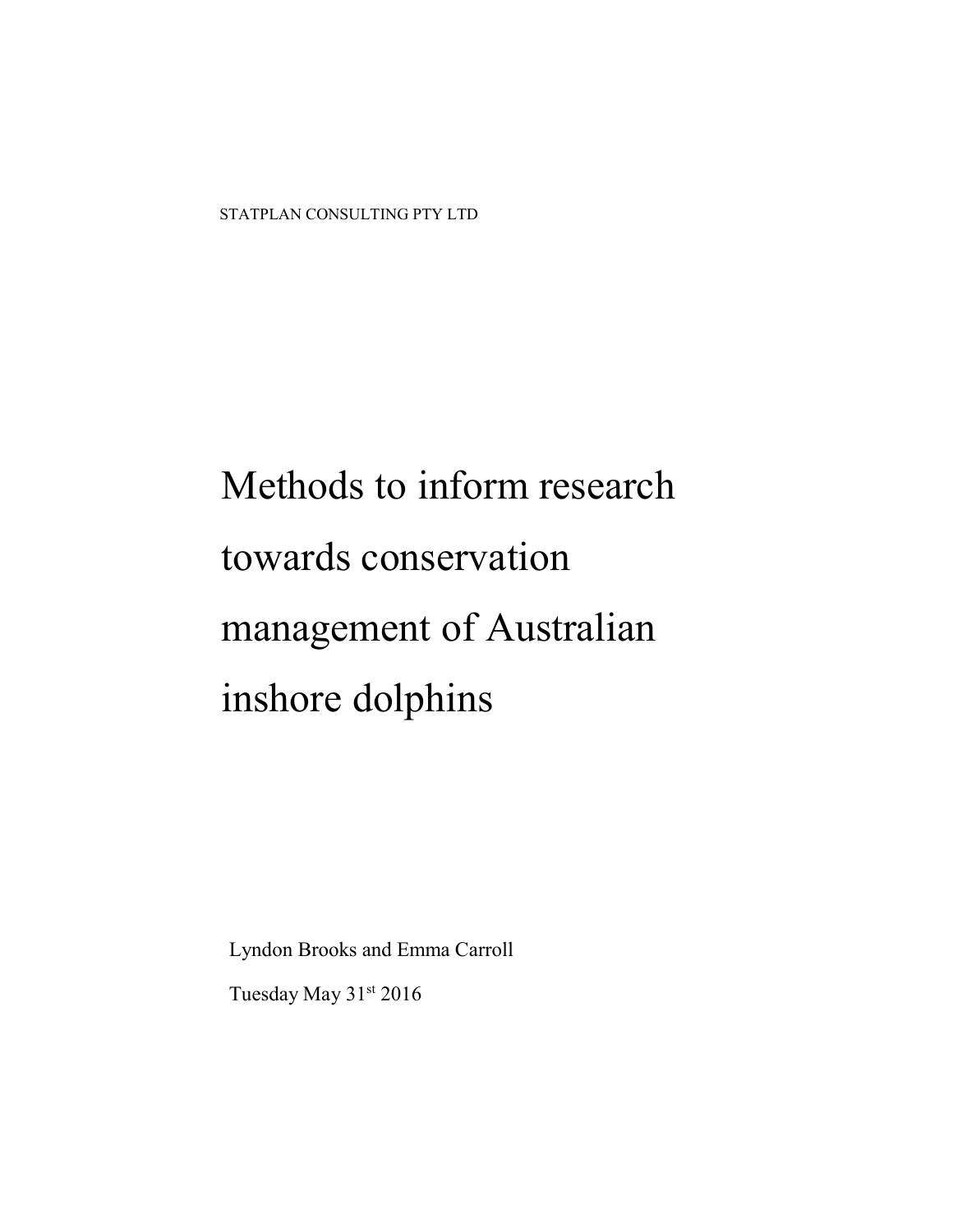# Contents

| Methods for Objective 2 of the 2013 Framework – relevance to Objective 3 of 2015 Framework  9   |  |
|-------------------------------------------------------------------------------------------------|--|
| An alternative model for spatial distribution data – Objective 2 of the 2015 Framework 12       |  |
|                                                                                                 |  |
|                                                                                                 |  |
| Occupancy model – initial results for snubfin dolphins in the Northern Territory13              |  |
|                                                                                                 |  |
|                                                                                                 |  |
|                                                                                                 |  |
| Example of GAMs on several response distributions from data on snubfin dolphins in the Northern |  |
|                                                                                                 |  |
|                                                                                                 |  |
|                                                                                                 |  |
|                                                                                                 |  |
|                                                                                                 |  |
|                                                                                                 |  |
|                                                                                                 |  |
|                                                                                                 |  |
|                                                                                                 |  |
|                                                                                                 |  |
|                                                                                                 |  |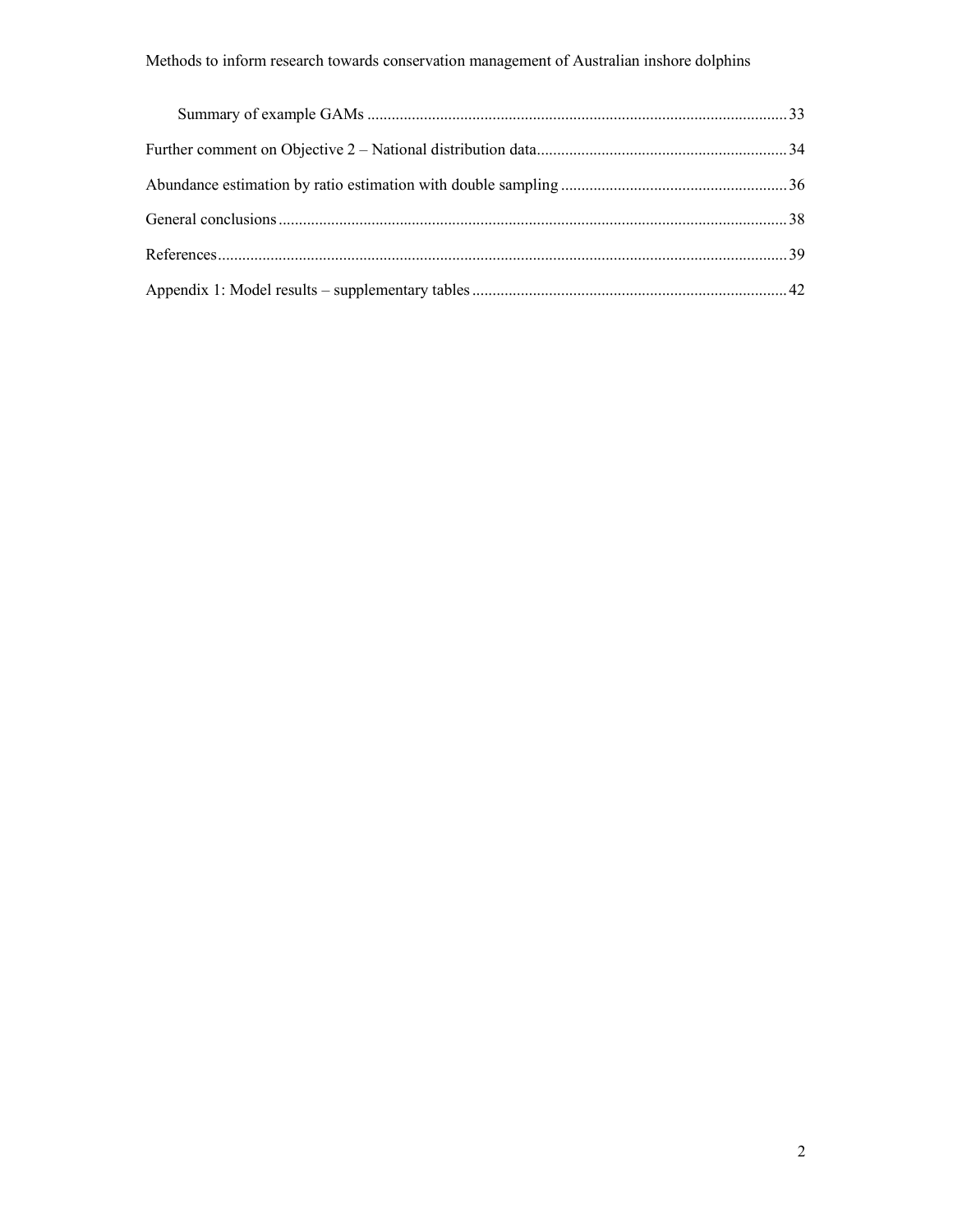# <span id="page-3-0"></span>Table of Figures

| Figure 1 Predicted probability of occupancy by latitude. The effect of longitude is also apparent in the |
|----------------------------------------------------------------------------------------------------------|
| figure: the probability of occupancy decreases from a maximum at around -11.2 S, 132.6 E to around       |
| $-14.9$ S, 129.2 E; the top curve represents movement south and east of the maximum while the bottom     |
|                                                                                                          |
| Figure 2 Histograms of the observed group presence/absence, number of groups, group size and             |
|                                                                                                          |
| Figure 3 Contour plot of the predicted probability of sighting at least one group of snubfin dolphins by |
|                                                                                                          |
| Figure 4 Map of the Northern Territory showing the locations of sample sites; the northern-most site     |
| was at -11.1S and the southern-most at -16.1S; the western-most site was at 129.1E and the eastern-      |
|                                                                                                          |
| Figure 5 Contour plot of the predicted number of snubfin dolphin groups sighted by site longitude and    |
|                                                                                                          |
|                                                                                                          |
|                                                                                                          |
|                                                                                                          |
| Figure 9 Predicted sighting density of snubfin dolphins by site longitude and site latitude30            |
|                                                                                                          |
| Figure 11 Probability of group detection, number of groups, group size and sighting density by site      |
|                                                                                                          |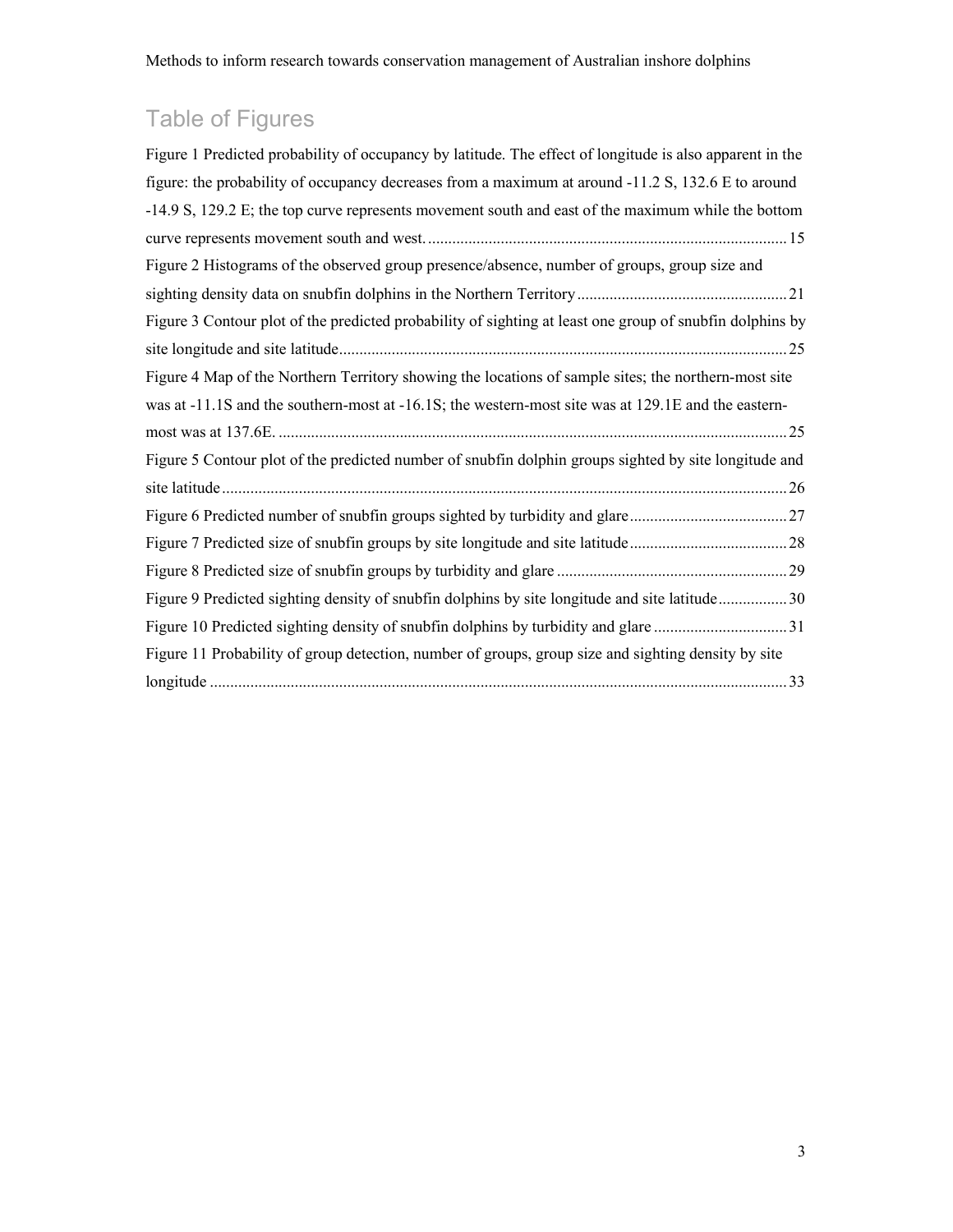# <span id="page-4-0"></span>Introduction

The 2015 Coordinated National Research Framework (2015 Framework; DoE 2015) broadened the focus and changed the objectives of the 2013 Coordinated National Research Framework (2013 Framework; DoE 2013) in response to new information and initiates an alternative approach to inshore dolphin research. Research previously directed towards assessment of the conservation status of the Australian snubfin dolphin (*Orcaella heinsohni*) under the EPBC Act was reoriented to research to inform conservation management of the three species; Australian snubfin dolphin (*Orcaella heinsohni*), Australian humpback dolphin (*Sousa sahulensis*) and the Indo-Pacific bottlenose dolphin (*Tursiops aduncus*).

This report reviews and updates the report 'Methods for assessment of the conservation status of Australian inshore dolphins' (2014 Methods; Brooks et al. 2014) in response to these developments. The Objectives specified in the 2015 Framework were classified as of enabling, high or medium priority. Objective 1, the enabling objective, refers to indigenous engagement. The high priority research objectives refer to national distribution data (Objective 2), long-term monitoring (Objective 3) and threat risk assessment (Objective 4).

The high priority research objectives are summarised in 2015 Framework as follows (p.6).

Objective 2 - National Distribution Data: *Provide for access to and analysis of standardised national tropical dolphin data to assess distribution and underpin management and conservation.* 

Objective 3 - Long-term Monitoring: *Gather and use information over long-term timescales to determine trends, mitigate impacts from threats, and support adaptive management and conservation of tropical inshore dolphins.* 

Objective 4 - Threat Risk Assessment: *Identify, map and assess threats to tropical inshore dolphins, understand related impacts, and mitigate risks.*

This report seeks to address Objectives 2 and 3. As in the 2014 Methods document, the focus is on systematic sampling design and statistical methods for the analysis of the resulting data.

The Northern Territory Government Department of Land Resource Management (NTDLRM) conducted sampling for the broad scale distribution of coastal dolphins across the Northern Territory in 2014 and 2015. With a change of research platform from small boats to helicopters, this project implemented the sampling design specified for the 'extent of occurrence and area of occupancy of snubfin dolphins' in the 2014 methods document (2014 NT Methods; see NTDLRM 2014 for details of the NT sampling design). The experience of conducting this research and the data generated have important implications for future research on Australian inshore dolphins. Comment is made on the comparison between small boat and helicopter platforms, and results from an initial analysis of the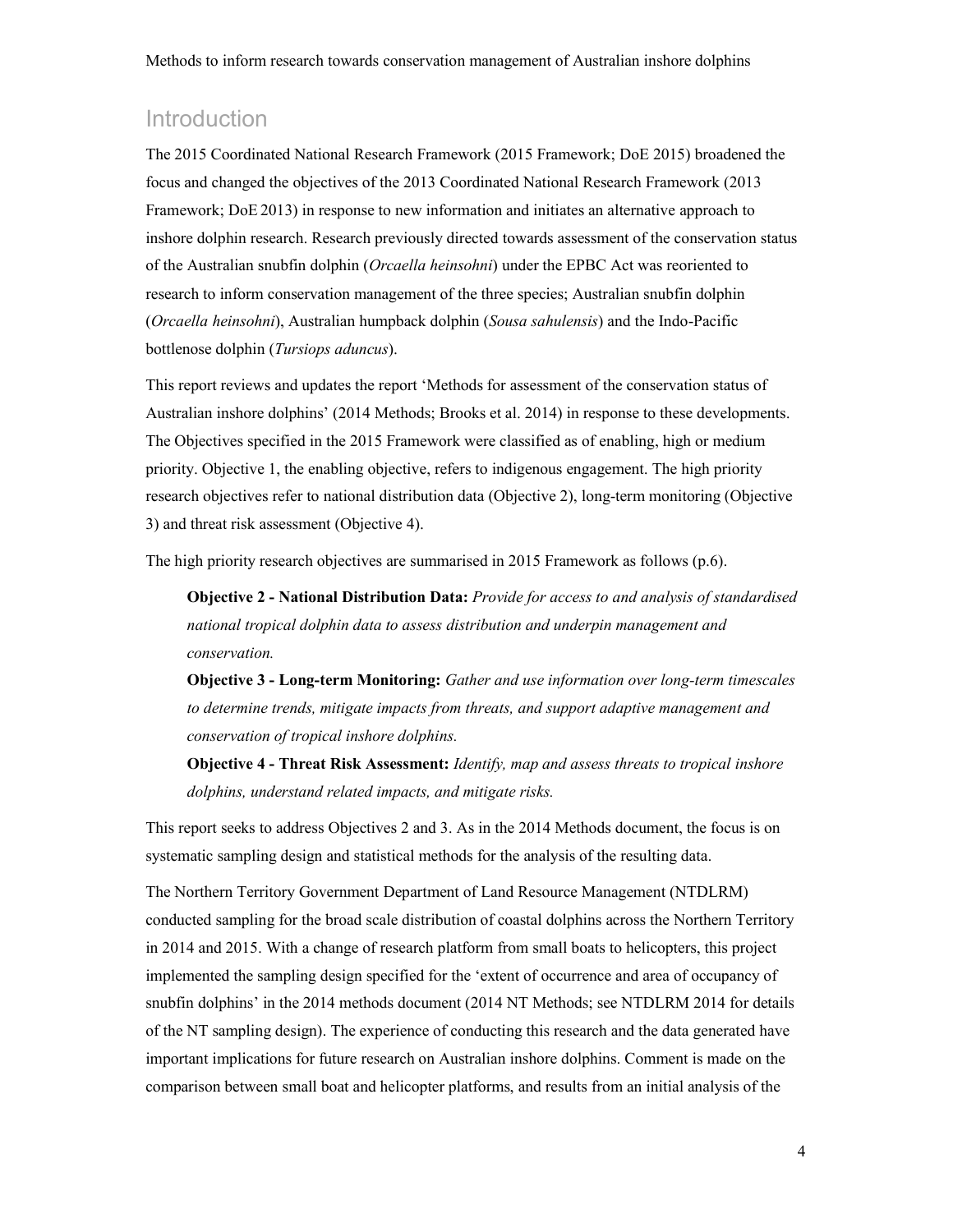data are presented to demonstrate alternative models and update knowledge of the distribution and relative density of the species.

A recent critique by Efford and Dawson (2012) has clarified limits on the interpretation of occupancy estimates for data collected in continuous habitat. Their critique is discussed and its implications for inshore dolphin surveys highlighted, and an alternative approach, relative density modeling, is specified for the data. Results from the planned occupancy model and the alternative model fitted to the available Northern Territory data are reported and compared. While the results reported here were generated for the purpose of comparing the alternative models, they also represent new information on the distribution of snubfin dolphins.

The proposed new model estimates relative density in the sense that true density remains unknown because the methods employed do not allow for estimating the number of dolphins missed on transect. While dual observer methods have been proposed and used for strip transect aerial surveys (Marsh and Sinclair 1989, Pollock et al. 2006) to adjust for non-detection by single observers, the sampling design was specified originally for survey from small boats and modified for survey from helicopters, and it is not possible to implement this methodology from these platforms. Use of a type of aircraft and the number of observers per unit suitable for the dual platform methodology was never envisioned for this project and half of the relevant area has now been surveyed by helicopter. As very useful results can be derived from the single observer data it is sensible to maintain methodological consistency for survey of the remaining area.

#### Boats versus helicopters

<span id="page-5-0"></span>The 2014 Methods document included a section considering the potential of aerial survey methods (pp. 26, 27) and a pilot study to compare small boat and aerial platforms was completed by NTDLRM in Cobourg Marine Park in March/April 2014. While a detailed report of the results of that study is made in the 2014 NT Methods document, the conclusions are summarised here:

- The estimated probabilities of detection were broadly comparable for survey from boats and helicopters
- Crews reported that detection from the air is apparently less affected by the sea state than detection from the surface
- The amount of transect that can be surveyed from a helicopter in a day requires a week or more to survey from a boat
- Fewer days would be lost due to unsuitable weather for a helicopter than a boat because whole sites (320-480 km of transect in the NT) can be surveyed in one day and weather changes are less likely during a one-day than a one-week survey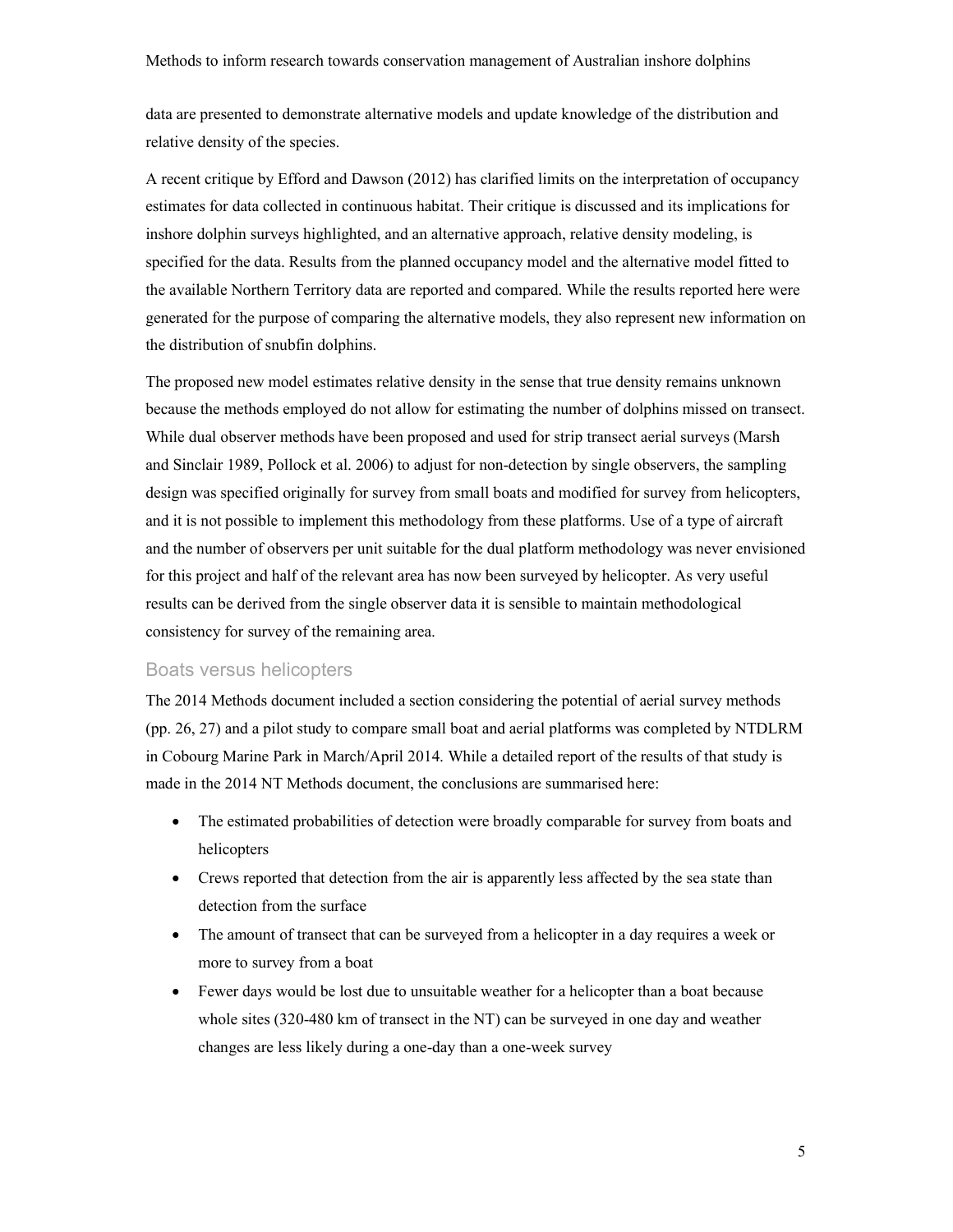- Many sites on the tropical coast (NT, Kimberley, Western Cape York) are not accessible by road and could either not be included in a sample or sampling would require either a live– aboard vessel or for camps to be set up
- Transition from one site to another is much faster for a helicopter than a boat
- Less on-site accommodation is required for a helicopter than a boat survey
- Completion of sampling on a site in a day gives a snapshot of the distribution of dolphins over the area
- Cost of wet hire of a suitable helicopter and pilot is approximately \$1400 per hour. This is cost-effective relative to the cost of a boat and accommodation over a much longer period.

#### Efford and Dawson – occupancy in continuous habitat

<span id="page-6-0"></span>Efford and Dawson (2012) set out to 'clarify the implications of home range size and plot size for the design of occupancy studies in continuous habitat' (p.3). Home range size was considered in the 2014 Methods and 2014 NT Methods documents. A plot size was chosen to be approximately the size of a group home range on the assumption, according to the state of knowledge at the time, that snubfin dolphins occurred in small, isolated populations on relatively small home ranges that may often extend over less than 50 km of coastline (2014 Methods p. 6; Cagnazzi et al. 2013). It was recognised that this assumption was based on very few data and that the actual sizes of home ranges may be variable and sample sites may overlap with home ranges to varying degrees. It was considered necessary to make some assumption of this sort, however, to provide a basis for development of a sampling design and interpretation of the resulting occupancy estimate. While this sort of consideration is unnecessary in the case of well-delimited habitat areas such as islands or ponds, Efford and Dawson (2012) make it clear that home range size, plot size and the density of animals in the area are crucial to the meaning of an occupancy estimate in continuous habitat. They use simulation to show that the estimated occupancy (ψ) is critically dependent on the ratio of plot size to home range size. Their critique concludes that 'Confounding of ψ with home-range size and plot size creates the potential for serious inferential error or loss of inferential power when  $\psi$  is used as a surrogate for density in population monitoring' (p. 11).

The Efford and Dawson (2012) critique demonstrates that occupancy is ill-defined when survey is conducted in continuous habitat and home range size is unknown. It was pointed out in the 2014 Methods document (p. 22) that the probability of occupancy of sub-sites is a measure of the rate of use of such areas rather than a measure of the proportion of them consistently used by dolphins (or in which they are 'resident'). It is now clear that this sort of interpretation of an occupancy estimate may also apply to whole sample sites when sampling is conducted in continuous habitat. Given that occupancy estimation may not clearly provide information beyond the relative rates of use of different parts of the coastal habitat, it is sensible to model this directly in a relative density model. A further benefit of such a model is that it would make use of counts of individuals rather than simply sightings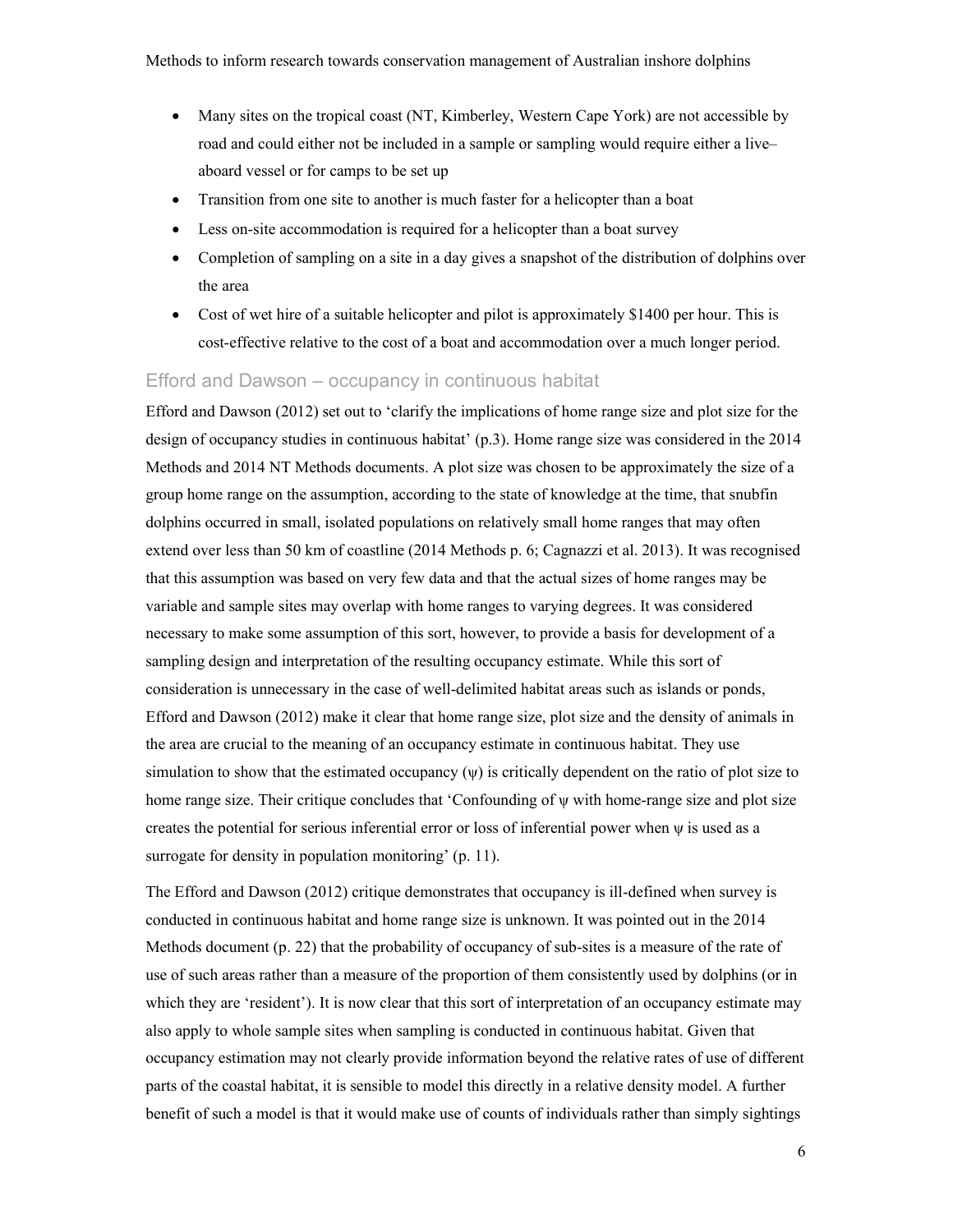of groups, particularly when sightings of groups beyond the first on a transect pass are ignored in occupancy estimation.

# <span id="page-7-0"></span>Review of 2014 Methods

### <span id="page-7-1"></span>Methods for Objective 1 of the 2013 Framework

#### <span id="page-7-2"></span>**Overview**

Objective 1 of the 2013 Framework was "To conduct a broad-scale assessment of the extent of occurrence and area of occupancy of snubfin dolphins. This should include: a compilation of existing data sources; the development of an indigenous engagement and knowledge sharing strategy; the development of a temporally and spatially replicated presence/absence boat survey covering a large geographic range."

Indigenous engagement is now identified separately as Objective 1 of the 2015 Framework and was central to the recent 2014/2015 Northern Territory survey program (NTDLRM 2015). Compilation of existing data sources is an ongoing process among individual researchers (e.g., Parra & Cagnazzi 2016) but no central registry has been established.

It is now clear that the sampling design specified in 2014 Methods for a replicated presence/absence survey could not provide an estimate of the total area of occupancy because an occupancy estimate on which it might be based is ill-defined when made from data collected in continuous habitat (Efford and Dawson 2012). Consequently, while much of the material in 2014 Methods on occupancy models may now be considered redundant - or at least of secondary interest - and best replaced by new material on a relative density model, much of the material on sampling remains valid.

#### Sampling design considerations

<span id="page-7-3"></span>The hierarchical sampling scheme of sites, zones within sites and transects within zones remains useful.

- While following naturally from an occupancy study design of sites and replicate samples, randomly distributing a sample of relatively large sites  $(400-600 \text{ km}^2)$  around the coast and sampling from those is an effective way to manage a survey across the very large length of often remote coastline. This approach is more efficient than the alternative of randomly distributing transects around the coast because survey operations require re-fuelling, provisioning and accommodation and it is very inefficient to sample far from bases available or set up for this purpose.
- Although partitioning each site into zones (I 'inshore', N 'nearshore', O 'offshore') is not necessary, it serves to organise transects into coherent areas that may identify parts of the habitat that may be used at different rates. The zone types are potentially different habitat in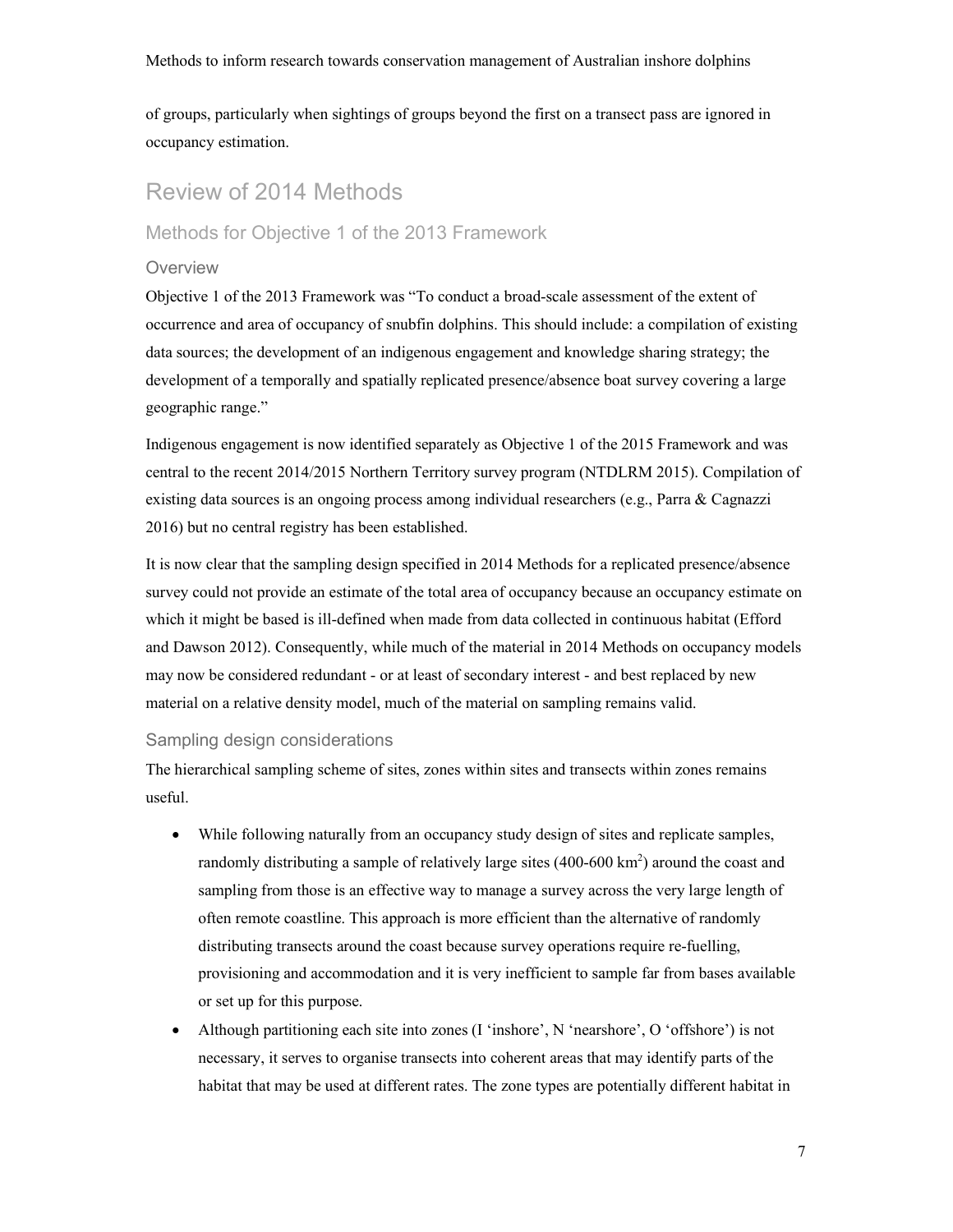the different site types (A 'estuarine', B 'coastal') but may be combined with the site types to yield the five factor levels AI, AN, AO, BN and BO.

 Transects are the basic sampling units and serve as a measure of effort and on which some habitat character and all detection (sighting conditions) covariates are measured.

The 2014 Methods design restricts sampling to within 10 km from shore. This was in the interests of the safety of crews in small boats and to limit the total area to be sampled from which was very large in any case. The available knowledge at the time indicated that most inshore dolphins would be within this distance from shore most of the time even though sightings had occasionally been made further from shore. Moreover, the 10 km from shore limit to sampling was considered to have minimal impact on occupancy estimation as it was considered likely that, if a site were occupied, there was a non-zero chance of detecting at least one dolphin on this coastal strip and the presence of dolphins further offshore at the time of sampling was considered likely to affect the probability of detection rather than the probability of occupancy.

Sites were defined as 40 km long and 10 km wide plus the inshore area in estuarine sites. This was of the approximate size or slightly smaller than an expected typical snubfin dolphin home range size. Transects were run parallel to the coast and their 40 km length was in accordance with the estimated length of transect required to meet the requirements of occupancy models for detection probability per length of transect ( $p>0.2$ ). This is also a reasonable minimum detection rate for a relative density model as it limits the number of zeros in the response distribution to a manageable level.

It was considered more practical to run transects parallel rather than orthogonal to the coast so that each was of the required minimum length while remaining within the 10 km limit; the alternative was to construct approximately 40 km long units as sums of smaller segments for analysis. As the results to be presented below show, 40 km of transect is a sensible unit of effort whether it is the standard transect length or constructed for analysis.

Whether surveys should be conducted further from shore to provide a more complete description of habitat usage deserves some consideration given that survey from a helicopter rather than a boat may ameliorate some of the safety concerns. The total amount of survey effort is already large but survey further from shore might be achieved at similar cost by limiting the length of sites along the coast to maintain the same total area to be surveyed.

This question may best be addressed keeping in mind that it remains likely that most dolphins of all inshore species are likely to be within 10 km from shore most of the time and that a large proportion of the total length of coast within the ranges of snubfin and humpback dolphins has already been sampled in the Northern Territory only out to 10 km from shore.

Future survey could follow the 10 km limit protocol specified in 2014 Methods and followed in the Northern Territory, and inference to the spatial distribution of the dolphins would remain limited a 10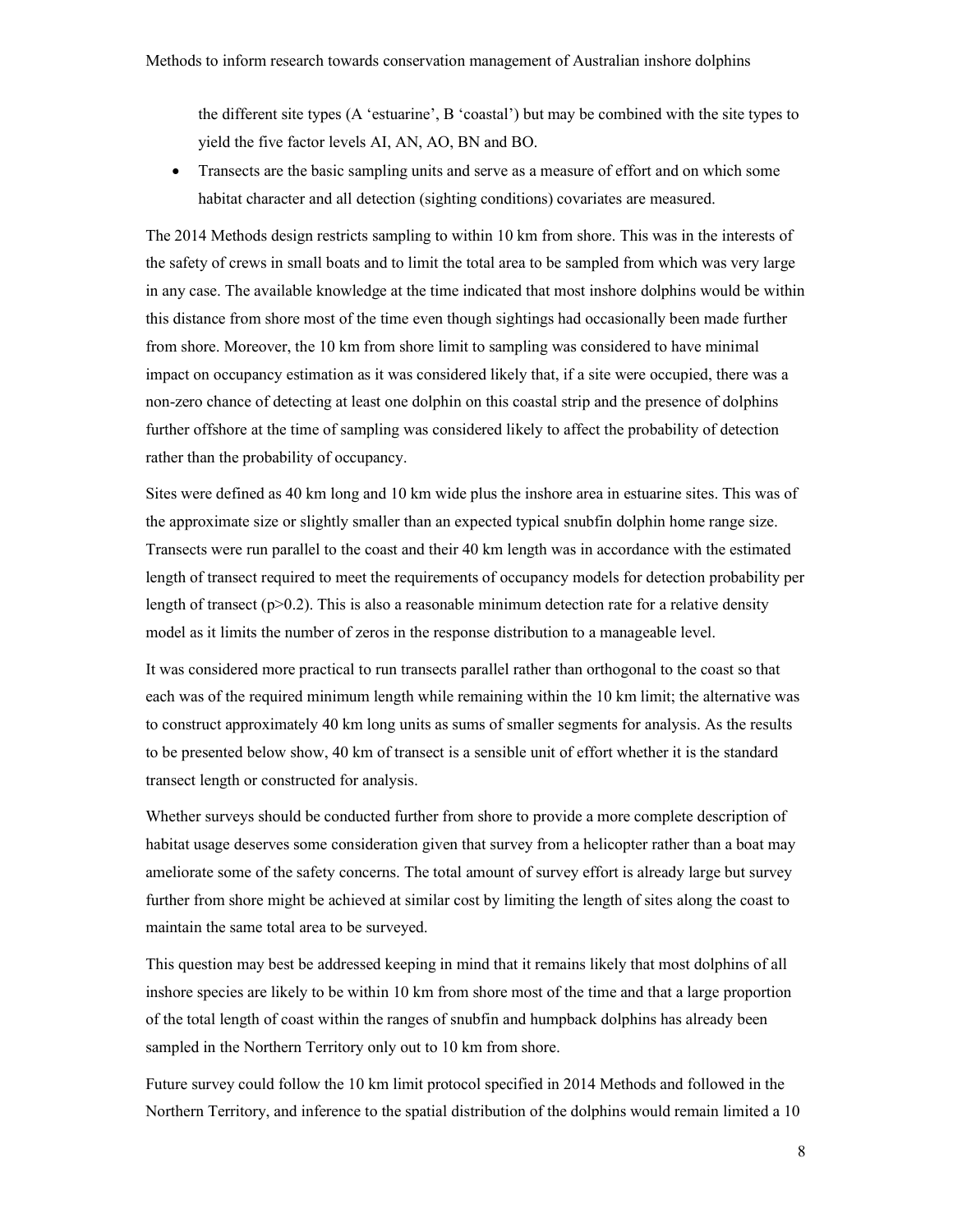km wide coastal strip. This would allow a similar intensity of sampling of the inshore, nearshore and offshore zones and serve the purpose of providing a consistent and reasonably precise description of the relative rates of use of coastal areas within the extent of the species' range. Dolphins that travel further offshore are likely to use the adjacent inshore areas relatively frequently.

Depending on the importance placed on information about the offshore spatial distribution of the species, future surveys could be conducted on say, 20 km wide x 20 km out from shore sites (or sites of some other shape of about the same total area) while maintaining the same total survey effort. However, the areas of the current inshore and offshore zones would be halved and the corresponding inferential power reduced. Should the density of dolphins be lower further from shore, the overall detection rates would be lower and overall inferential power reduced. A sensible compromise might be made by taking an experimental approach to estimating offshore spatial distribution by deliberately selecting a subset of sites with different offshore characters (e.g. water depth) for survey further offshore. Ideally, the extra offshore area would be surveyed in addition to the area within the current protocol within 10 km from shore.

# <span id="page-9-0"></span>Methods for Objective 2 of the 2013 Framework – relevance to Objective 3 of 2015 Framework

Objective 2 of the 2013 Framework was "To conduct dedicated multi-year studies of the distribution, abundance and habitat use of snubfin dolphins at selected sites across northern Australia with differing levels of threatening processes. The studies would provide a plausible estimate of rate of change within sites and by extension, across the entire range" (2013 Framework p. 3).

Objective 3 of the 2015 Framework is very similar: "Gather and use information over long-term timescales to determine trends, mitigate impacts from threats, and support adaptive management and conservation of tropical inshore dolphins (2015 Framework p. 6).

The methods recommended for Objective 2 of the 2013 Framework in 2014 Methods (pp. 28-35) are thoroughly described and remain appropriate in the main for Objective 3 of the 2015 Framework.

Description of Objective 3 is expanded to include Objective 3.3: "For previously unstudied locations, with a priority for impacted or likely to be impacted sites, conduct short-term assessments of abundance to further inform site selection and sampling design for longer-term studies." (2015 Framework pp. 29-30). The 2015 Framework also includes a set of criteria for selection of sites for further research (pp. 21-22).

As described in 2014 Methods (p .31), an abundance estimate may be made from the first primary sample in a robust design study, which is simply a closed population study over two or more secondary samples. It is sensible to design a capture-recapture study for a short-term assessment with the potential to continue the study as a robust design should further study on the site be justified. The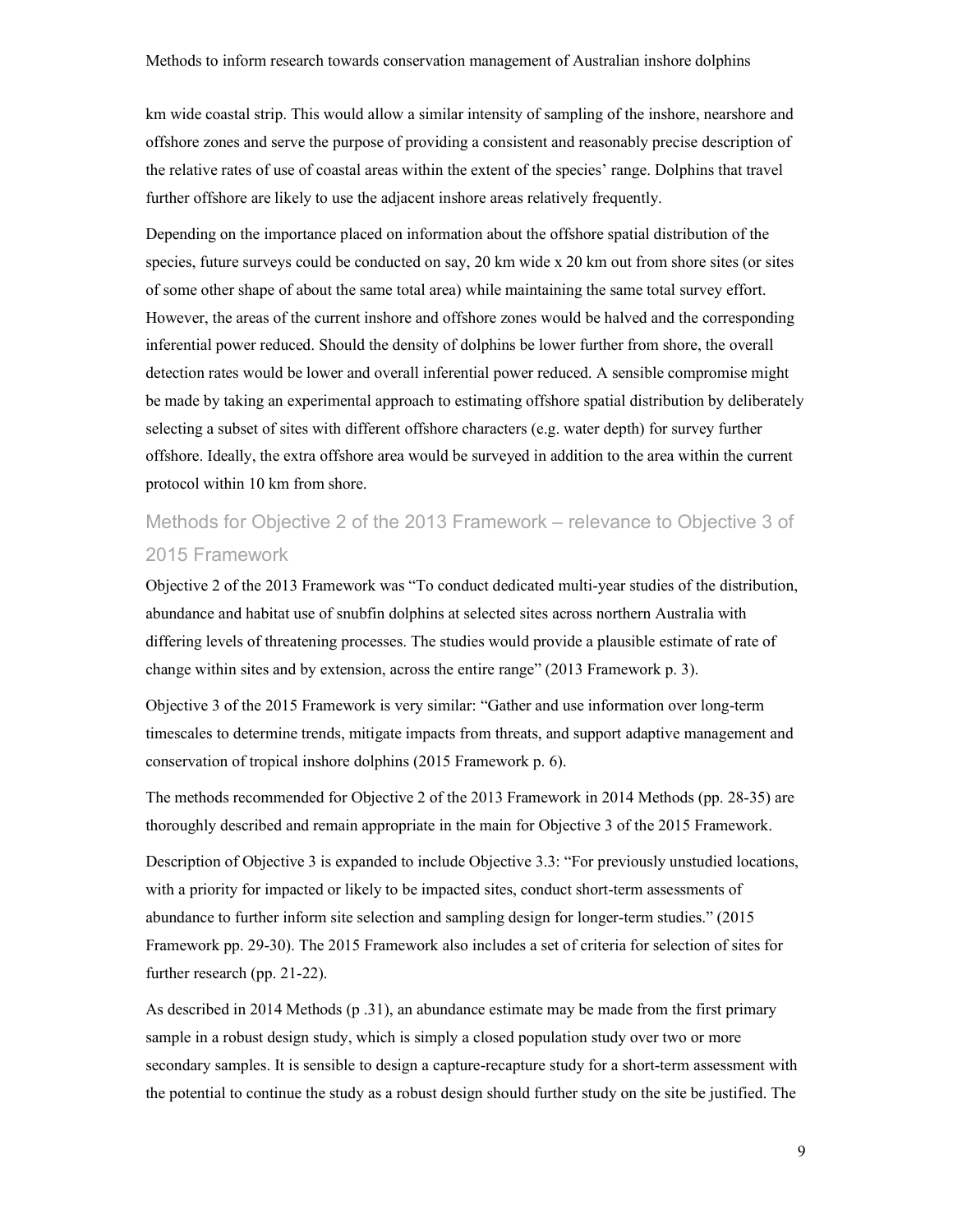capture probability that may be considered appropriate for a longer-term study however may be too low for an accurate (unbiased and reliable) one-off estimate.

An often-mentioned advantage of the robust design over other long-term study methods is that it can model heterogeneity of capture probabilities due to individual differences and behavioural response to first capture (see 2014 Methods). It requires at least four and preferably more secondary samples per primary sample to achieve this however, and these effects do not seem to have been found in existing capture-recapture studies of tropical inshore dolphins. If it were considered reasonable to assume that heterogeneity effects are unlikely to be found in the data from study on a proposed site, consideration might be given to reducing the number of secondary samples. This may make it possible to invest a limited budget more effectively towards achieving a capture probability per secondary sample that yields a suitably precise abundance estimate. Depending on the size of a population,  $p > 0.2$  is a sensible target.

That study sites are generally smaller than the home ranges of the local populations under study and the implications of this for the closure assumption within a primary sample is discussed in 2014 Methods (pp. 29-30). In sum, dolphins may enter and leave the study area during a primary sample and, provided such movement is random, an abundance estimate will be unbiased if it is interpreted as an estimate of the number that used the sample area during the primary sample period. The rates of movement into and out of the sample area within a primary sample is generally unknown and cannot be modeled; temporary emigration refers to longer-term movements between primary samples. Consequently, although rates of movement are unknown, it seems likely that studies conducted over very short periods will yield lower abundance estimates than longer duration studies.

For the proposed short-term assessments then, some balance should be found between the number of samples that may yield the highest capture probability per sample and a duration over which they are taken that should ensure that most dolphins in the broader local area during a year or season are likely to visit the sample area at least once. In short, a study with only two samples may be adequate provided each sample is taken over several days or several passes over a set of transects so that there is a good chance of dolphins that were offsite for a day or so have a reasonable probability of being onsite at least once at some time during the study duration.

It is difficult to make a general recommendation for this as the best compromise will involve the size of the budget and the likelihood of poor weather. We recommend that the area searched on transect be worked out from an assumed sighting distance and transects be laid out to achieve at least 30% coverage of the study area per sample, depending on the proportion of dolphins seen that are expected to be captured in good quality photographs. Smaller populations are harder to study and a site coverage fraction of 50% per sample was chosen for a planned study of the Townsville area following a pilot study.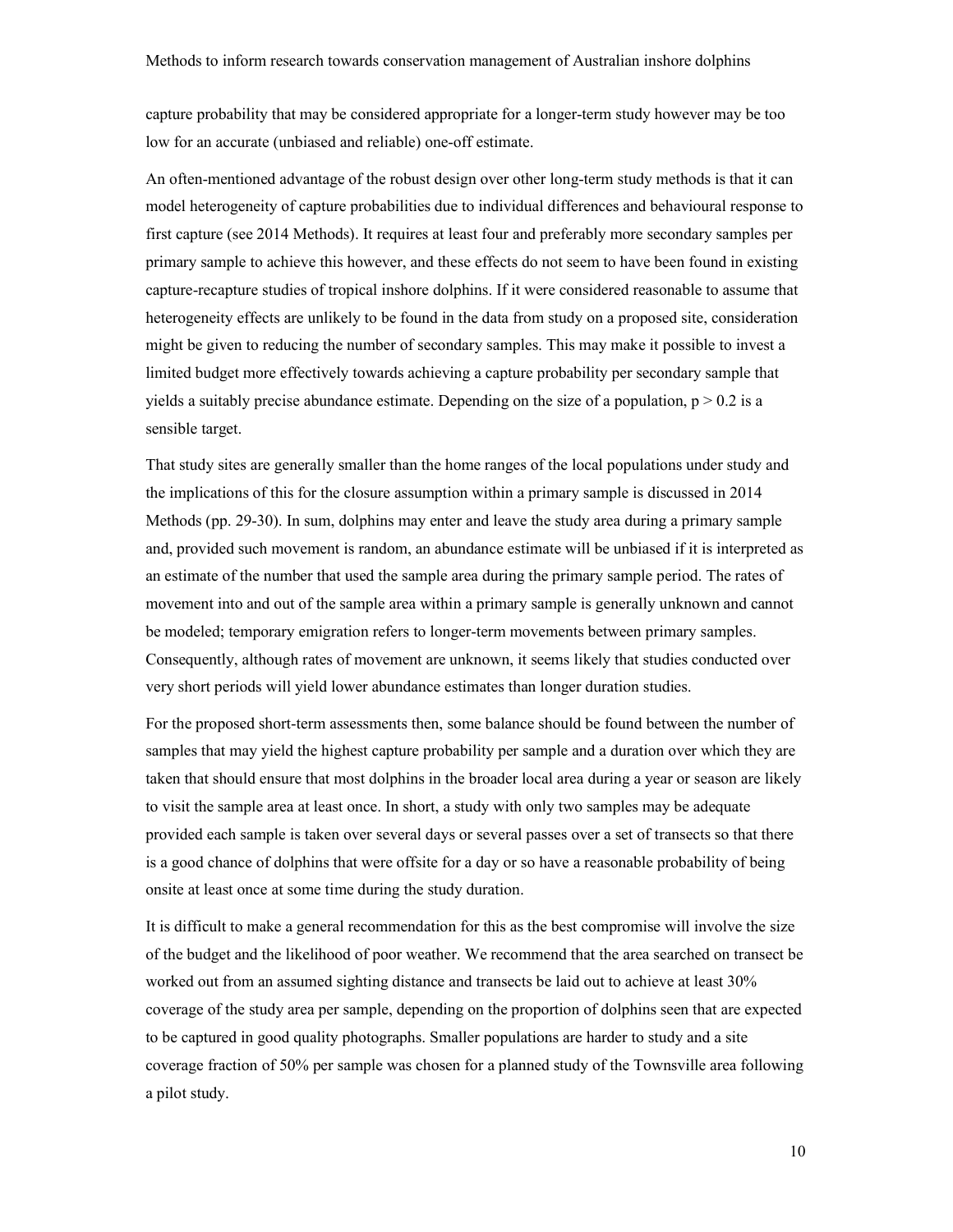The precision of an initial, one-off abundance estimate on a site is crucial to its utility. If the site under study is also sampled for sightings rather than individual identification (as in an occupancy study, for example) such estimates might possibly contribute to estimation of approximate abundance over the broad area sampled in the sighting study. This possibility is subsequently discussed.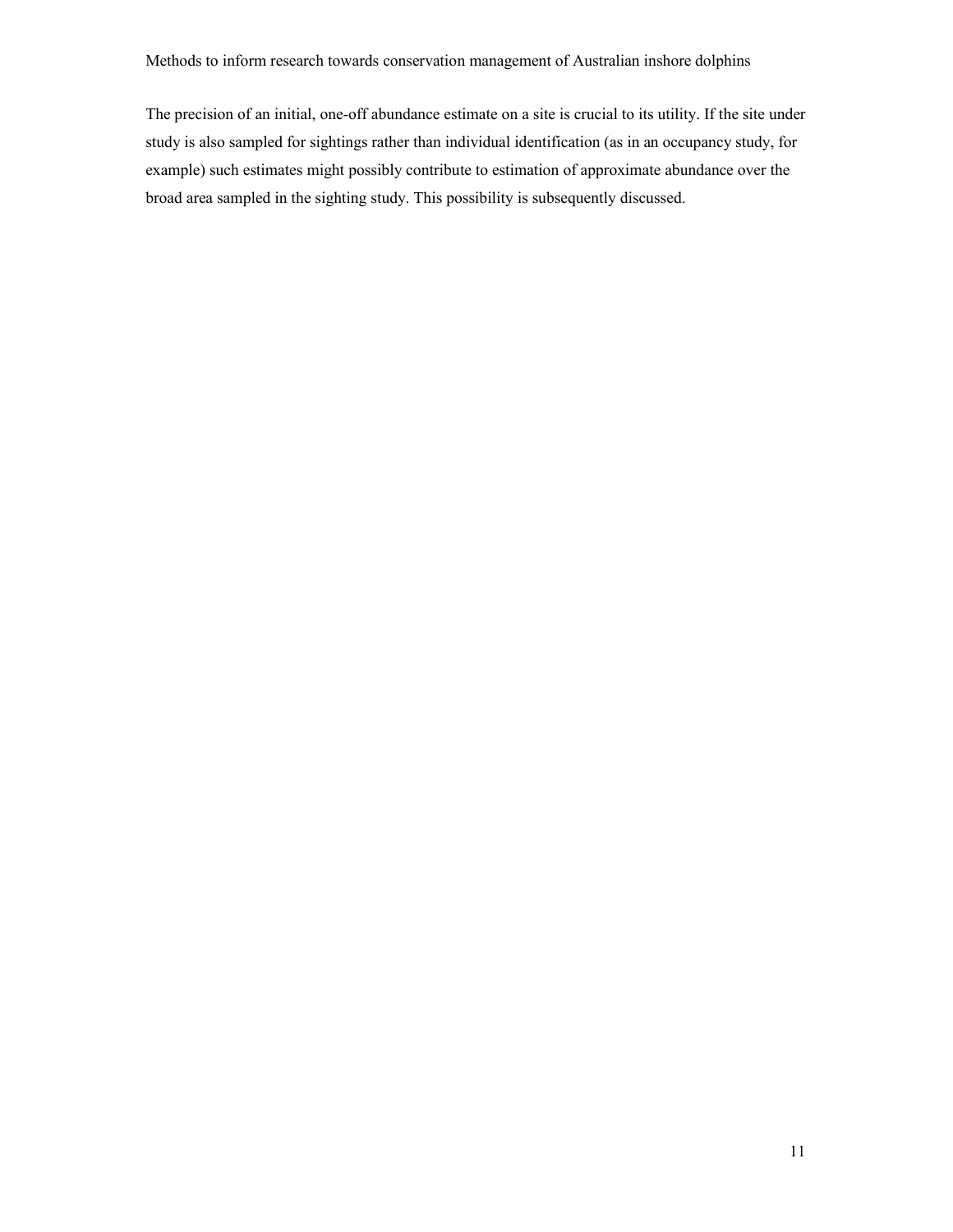# <span id="page-12-0"></span>An alternative model for spatial distribution data – Objective 2 of the 2015 Framework

#### <span id="page-12-1"></span>**Overview**

We describe and illustrate the proposed alternative model in terms of the data on snubfin dolphins collected by helicopter across the Northern Territory (NT) coast in 2014 and 2015. The NT sampling design (2014 NT Methods) planned to survey 40 sites (20 Type A or 'estuarine' and 20 Type B or 'coastal') with 12 replicates on each estuarine and eight on each coastal site. All transects were 40 km long. Occasional poor weather meant that 39 (20 estuarine, 19 coastal) sites were surveyed from 377 transects (233/240 of planned for 20 estuarine sites and 144/152 of planned for 19 coastal sites). The main models to be compared are the originally planned occupancy model, based on whether or not at least one dolphin group was sighted on each transect, and the alternative model, based on the number of individuals sighted on each transect. The 'number of individuals' response variable in the alternative model arises as the sum of the sizes of the groups sighted on each transect and results are also reported from models for the number and sizes of groups sighted on each transect.

#### Survey methods

<span id="page-12-2"></span>A Bell Jet Ranger helicopter with the side doors removed and 'sighting rods' fitted was employed for the surveys. The two principal observers were seated on the sides of the aircraft, while a third observer/data recorder was seated in the front with the pilot. Transects were flown at 80 knots  $(\sim 150$ kmh<sup>-1</sup>) and 400 feet ( $\sim$  120m). Sighting rods are devices fitted to the body of the aircraft outside the door openings that were adjusted for each observer at a height of 120m above the surface to define a sighting width of 200m on each side. The front observer and the pilot alerted the side observers to groups coming into view on their respective sides. When it occasionally occurred that a group was exactly under the line of flight, it was allocated to either the right or left side observer and the line of flight moved aside to allow them to make detailed observations. Circle back was employed to identify species and count individuals. Data for analysis comes only from the side observer records apart from the GPS locations of group sightings and observations of sighting conditions (e.g., sea state, turbidity).

The basic data for the response variable are the number and sizes of groups sighted on each transect. The number of individuals (sum of group sizes) sighted on each transect was standardised to a measure of sighting density by dividing by the observed area  $(km<sup>2</sup>)$  and multiplying by 100 to yield a measure of the number of individuals sighted per  $100 \text{ km}^2$ . As all transects were 40 km long and the sighting width was limited to a total of 400 m the observed area on each transect was 16 km<sup>2</sup>.

Although some data are yet to be derived from bathymetry and other records, covariates for models are in general those specified for the original occupancy model (2014 Methods and 2014 NT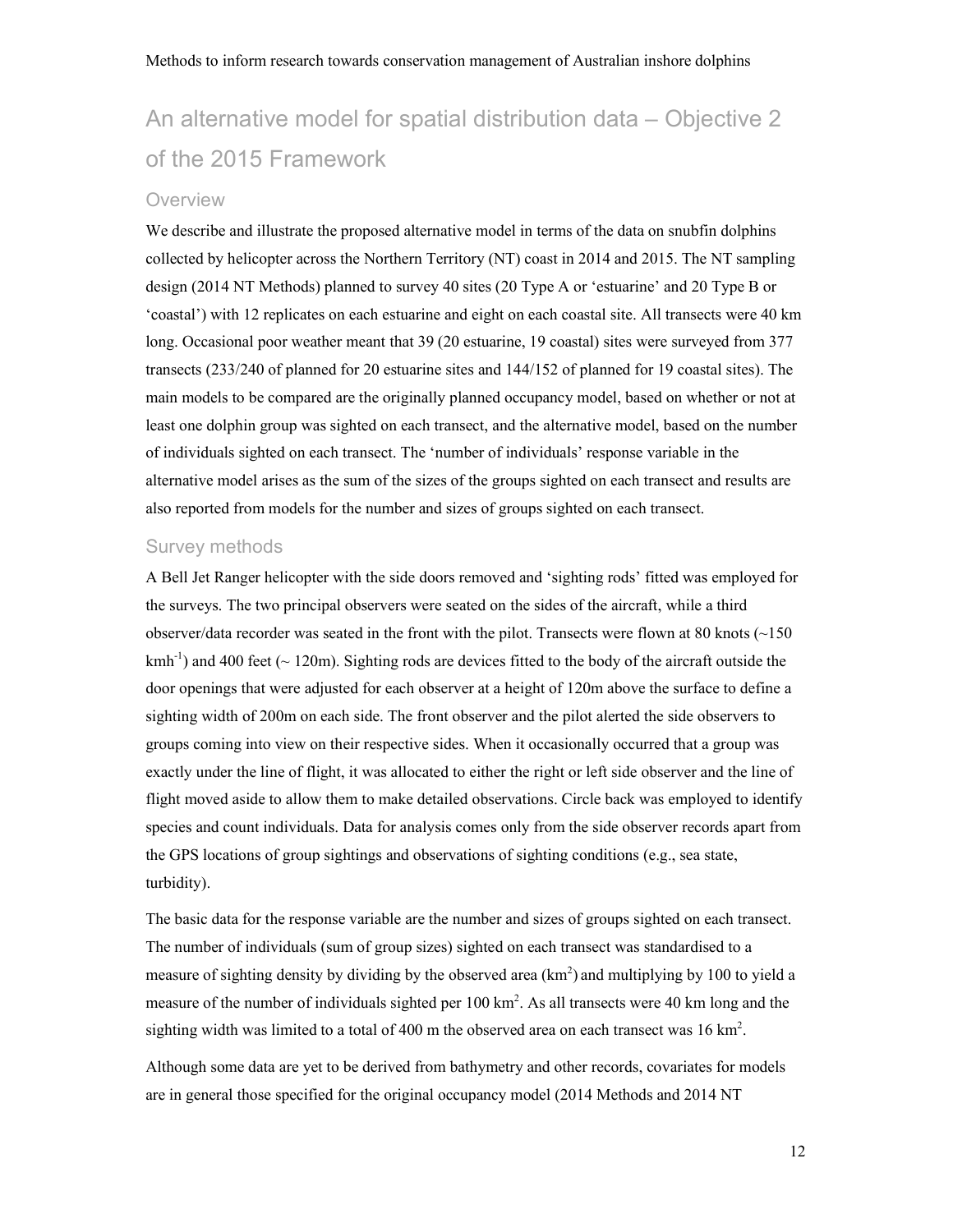Methods). There are two broad classes of covariates, those that measure the location or environmental characters of sites and transects, and those that measure variables that are thought to affect the probability of sighting a group should a group be present.

Models are fitted to the NT snubfin data to estimate five parameters reflecting habitat use: (1) site occupancy, (2) whether or not at least one group was sighted on transect, (3) the number of groups sighted on transect, (4) the sizes of the groups sighted on transect and (5) the sighting density (individuals per  $100 \text{ km}^2$ ) on the area observed on each transect. A subset of potential covariates are assessed for all models. The latitude and longitude of each site (centroid of transects) and the zone type (AI, AN, AO, BN, BO) of each transect are fitted as location/environmental character covariates. Sea state (mean of several Beaufort scale estimates observed on transect), glare (mean of several percentage of area in glare estimates observed on transect, mean of both sides) and turbidity (mean of several 0,1,2,3 or 4 estimates observed on each transect) are fitted as detection covariates.

#### Occupancy model – initial results for snubfin dolphins in the Northern Territory

<span id="page-13-0"></span>The standard (single season) occupancy model (MacKenzie et al. 2006; described in 2014 Methods) was used to estimate parameter (2); whether or not at least one group was sighted on each transect using program Presence V10.7. Preliminary analysis indicated that there may be a curvilinear relationship between group sighting rates and site latitude so a quadratic function of latitude was assessed. Site longitude and a quadratic function of site latitude were fitted as site covariates, and zone type (AI, AN, AO, BN, BO), sea state, glare and turbidity were fitted as detection covariates (called sample covariates in the occupancy literature) in the initial, full model. Note that while zone type is described as a detection covariate, the probability of detection depends on the density of dolphins in the area and variation in the probability of detection among zone types will represent the relative density (availability) of dolphins on the different zone types (see 2014 Methods p.6, p.22). Zone type was always fitted as a factor: i.e., all zone types or none. Covariates were systematically removed to compose a comprehensive set of models for comparison: an initial set of models was fitted with all site covariates included (latitude, latitude squared, longitude) with all combinations of the sample covariates (sea state, glare, turbidity, zone type). Further models were then fitted to correspond with the better-fitting (lower AIC; Burnham and Anderson 2002) of these to assess the effects of the site covariates.

Ten of the 16 models in the initial set (with site covariates latitude, latitude squared and longitude, and all possible combinations of sea state, glare, turbidity and zone type) had non-zero AIC weights. The AIC values for these models were very similar however, with AIC within a range of 5.0 and it was not clear which of the detection covariates were important or possibly not required. Sea state was present in six of the ten models with a combined AIC weight of 42%; glare was in eight of the ten models with a combined weight of 88%, turbidity was in four of the ten models with a combined weight of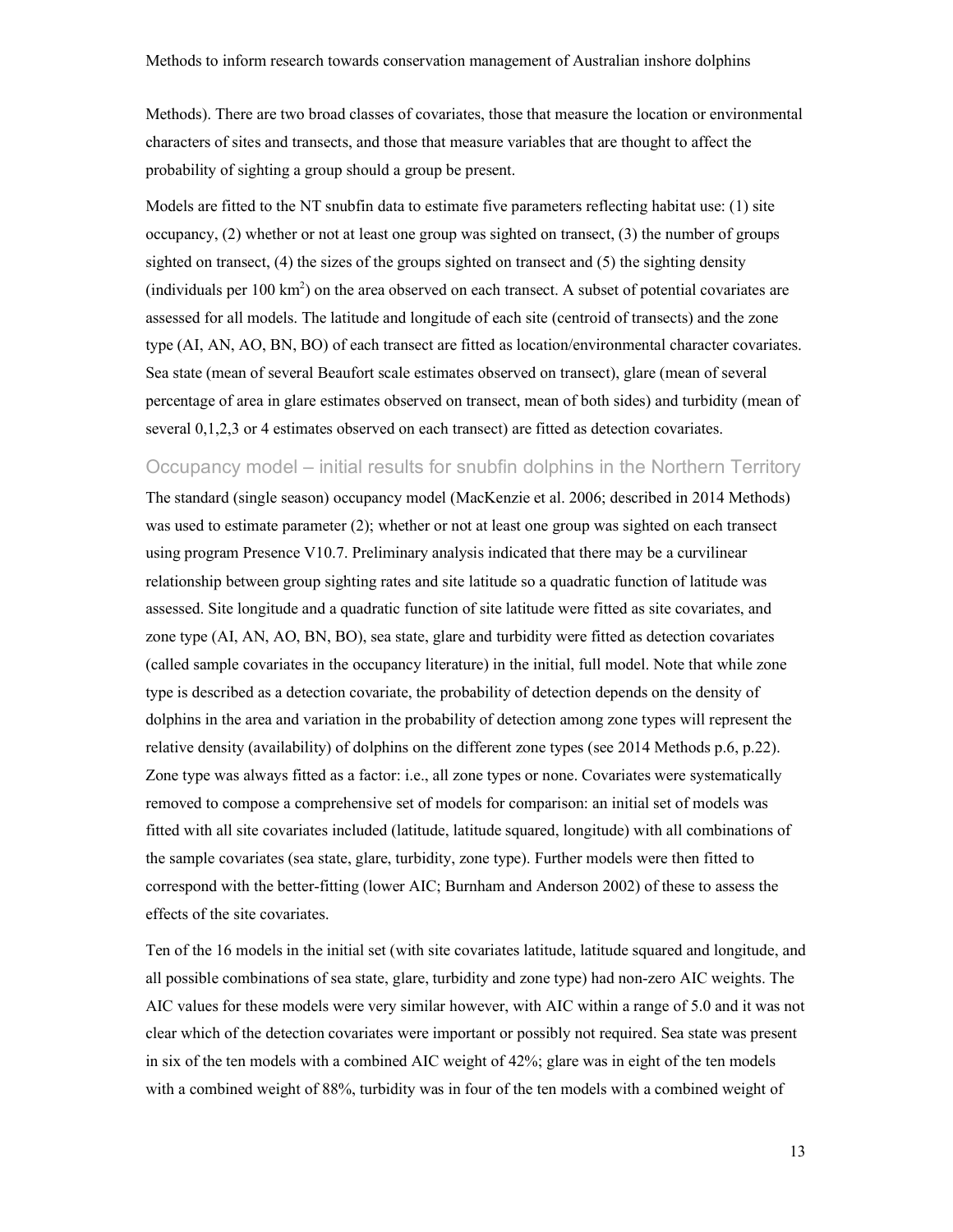56%, and zone type was in five of the ten models with a combined weight of 62%. While these results suggest an order of importance among the detection covariates of glare, zone type, turbidity and sea state it is not clear whether any could be left out of further comparisons.

The seven best-fitting (lowest AIC) of the initial 16 models (combined AIC weight 92% of the set) were refitted without the latitude squared covariate to assess the curvilinearity of the effect of latitude on the probability of occupancy. The results were equivocal with both the full set of site covariates (latitude, latitude squared and longitude) and the reduced set (latitude and longitude) being present in four of the eight best fitting of the full set of 23 models (8 models with 72 % of AIC weight in 23 models) and accounted for the same amount of total AIC weight.

The four models with the reduced set of site covariates (latitude, longitude) in the best fitting eight of 23 models were refitted without latitude (longitude only) to assess the contribution of latitude. It is clear that latitude is an important predictor of site occupancy with of none of the four models without this covariate accounting for as much as 1% of the AIC weight in the set of 27 models.

The eight best fitting models in the set of 27 models (70% of AIC weight) were refitted without longitude (latitude only or latitude + latitude squared) to assess the contribution of longitude. Site longitude is clearly an important predictor of site occupancy being present in the best fitting 14 and accounting for 84% of the AIC weight in the full set of 35 models. Model fit statistics are reported for the 35 models in Appendix 1, Table 1.

Model averaged estimates (Buckland et al. 1997) of the probabilities of occupancy and detection were obtained. The probability of occupancy decreases along a quadratic curve from north to south and increases linearly from west to east. The coefficients for a prediction function are not readily available for model-averaged estimates so the effects of individual predictors are difficult to evaluate or plot. However, the predicted probabilities of occupancy are plotted by latitude in Figure 1. The effect of longitude is also apparent in the figure: the probability of occupancy decreases from a maximum of 0.98 at around -11.2 S, 132.6 E to less than half of this at a minimum of 0.42 at around -14.9 S, 129.2 E; the top curve represents movement south and east while the bottom curve represents movement south and west. The mean estimated probability of occupancy by snubfin dolphins in the Northern Territory is 0.86 with standard deviation 0.16. Given that these data were collected from a random sample of 40 km long sites, the results imply that snubfin dolphins are widespread in the Northern Territory and may not be located in small, isolated groups.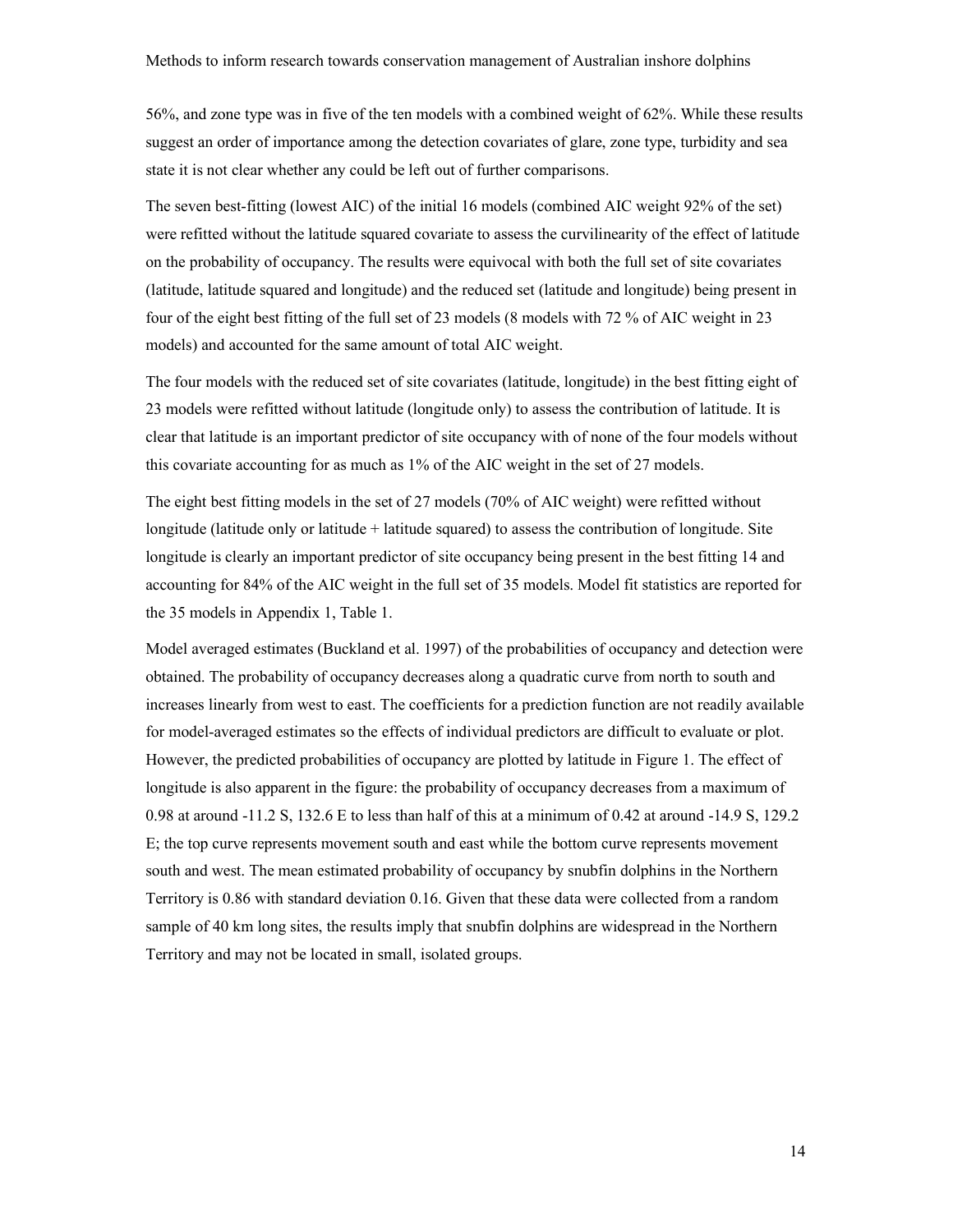

<span id="page-15-0"></span>*Figure 1 Predicted probability of occupancy by latitude. The effect of longitude is also apparent in the figure: the probability of occupancy decreases from a maximum at around -11.2 S, 132.6 E to around -14.9 S, 129.2 E; the top curve represents movement south and east of the maximum while the bottom curve represents movement south and west.*

The model averaged estimates of the probability of detection are a function of sea state, glare, turbidity and zone type. An indication of relative rates of use of the five zone types may be represented in their mean detection estimates. Although a more in-depth analysis would be required to separate the effects of sea state, glare and turbidity from zone type, the mean probabilities of detection were 0.36 (SD=0.04), 0.44 (SD=0.04), 0.40 (SD= 0.04), 0.37 (SE=0.04) and 0.30 (SD= 0.03) for the estuarine inshore, estuarine nearshore, estuarine offshore, coastal nearshore and coastal offshore zones respectively. On the assumption that the values of the detection variables (sea state, glare and turbidity) were reasonably consistent over zone types, these results suggest that overall, snubfin dolphins occur at greater densities in estuarine than coastal sites, in the nearshore and offshore rather than the inshore zone in estuarine sites, and in the nearshore rather than the offshore zone in coastal sites. The nearshore zone (0-5 km from the estuary mouth line or coast in estuarine sites or 0-5 km from the coast in coastal sites) is better favoured than other zones in both estuarine and coastal sites.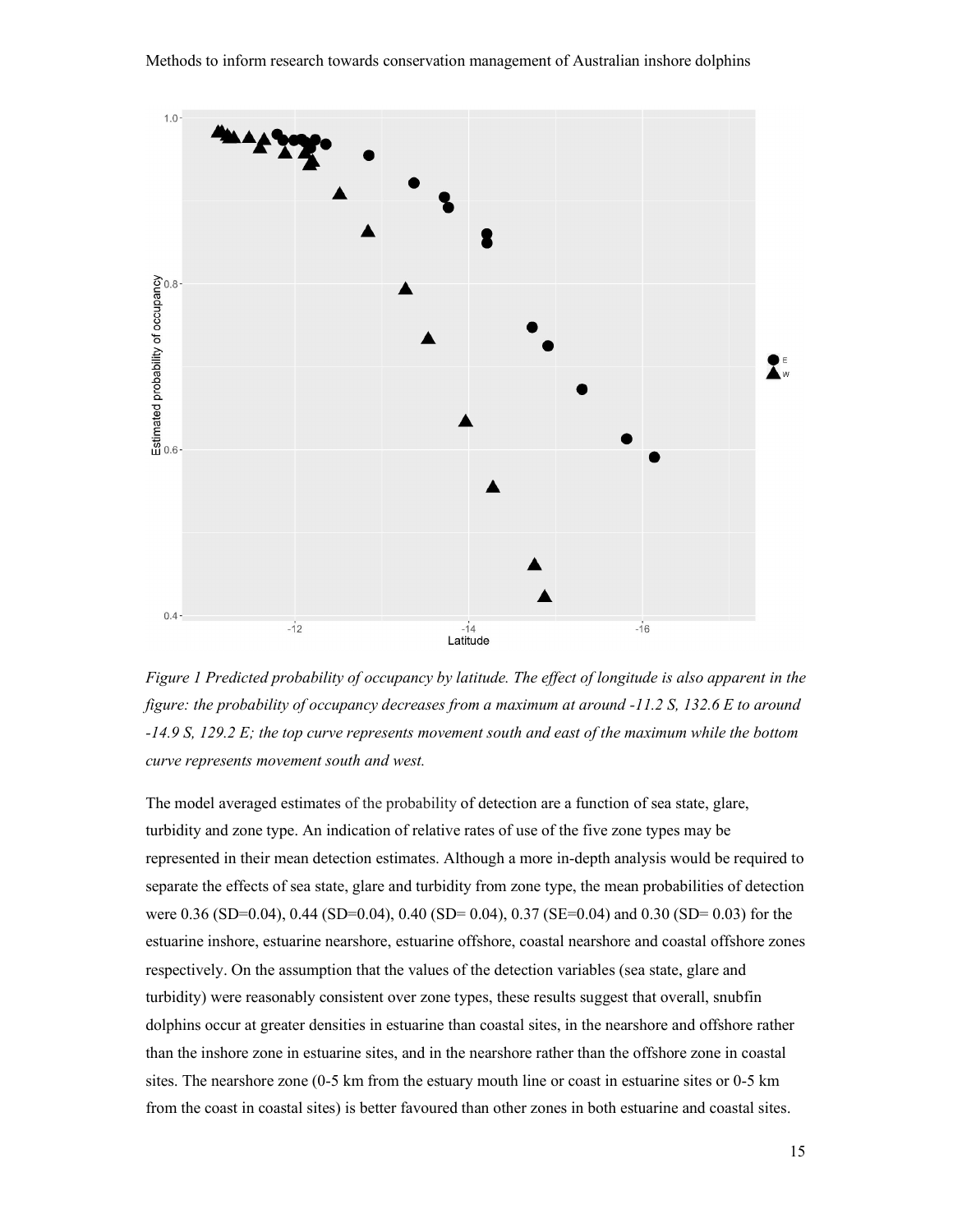While apparently used less frequently than the nearshore zone, the offshore zone (5-10 km offshore) appears to be used reasonably frequently suggesting that snubfin dolphins may relatively often range further than 10 km from shore.

A more comprehensive occupancy analysis of the Northern Territory coastal dolphin presence/absence data is planned for late 2016. These results are presented here for comparison with those from the proposed alternative model rather than as a complete report of an occupancy model on the data.

#### <span id="page-16-0"></span>A relative density model

The occupancy model presented above conveys useful information about the distribution of snubfin dolphins around the Northern Territory coastline. The Efford and Dawson (2012) critique of occupancy in continuous habitat indicates however that the occupancy estimates may be biased depending on the sizes of home ranges and the background density of the species in the area. Indeed, the results suggest that snubfin dolphins are so widespread in the region that it is not clear what sense can be made of the home-range concept for this species in the Northern Territory. Nonetheless, it is possible that any bias in the estimated probability of occupancy is consistent over the sample and the estimates over the set of site latitudes and longitudes may provide a reasonably reliable indication of the distribution of snubfin dolphins around the coast.

Bias in the estimates aside, there are other reasons why an alternative model should be developed: occupancy models analyse only the presence or absence of at least one dolphin group on transect and don't make use of the available data on the number of groups, the sizes of the groups or the total number of individuals sighted on transect. Further, the available software for occupancy modeling does not allow for fitting flexible curves to covariate-response relationships which may better reflect habitat selection around a complex coastline than the polynomial functions employed above.

#### Generalised additive models

<span id="page-16-1"></span>Anticipating the subsequent discussion, we have chosen the R package mgcv (Wood 2016) for fitting the relative density and other models. The author of package mgcv has written a book on generalised additive models (Wood 2006) that will be used as our primary reference for the statistical material to be presented. Where we do not provide them, references to other or original sources can be found there.

The generalised linear model (Nelder and Wedderburn 1972) extends the well-known general linear model (GLM; e.g., Sengupta & Jammalamadaka 2003) for normally distributed response variables to include models for categorical and other non-normal data by means of functions that link the linear predictor (the equation on the right of a GLM or multiple regression model) to the response variable. Binary logistic regression is an example of this in which a binary response (0, 1; present, absent; captured, not captured; etc.) is modeled as a function of covariates through the logit link.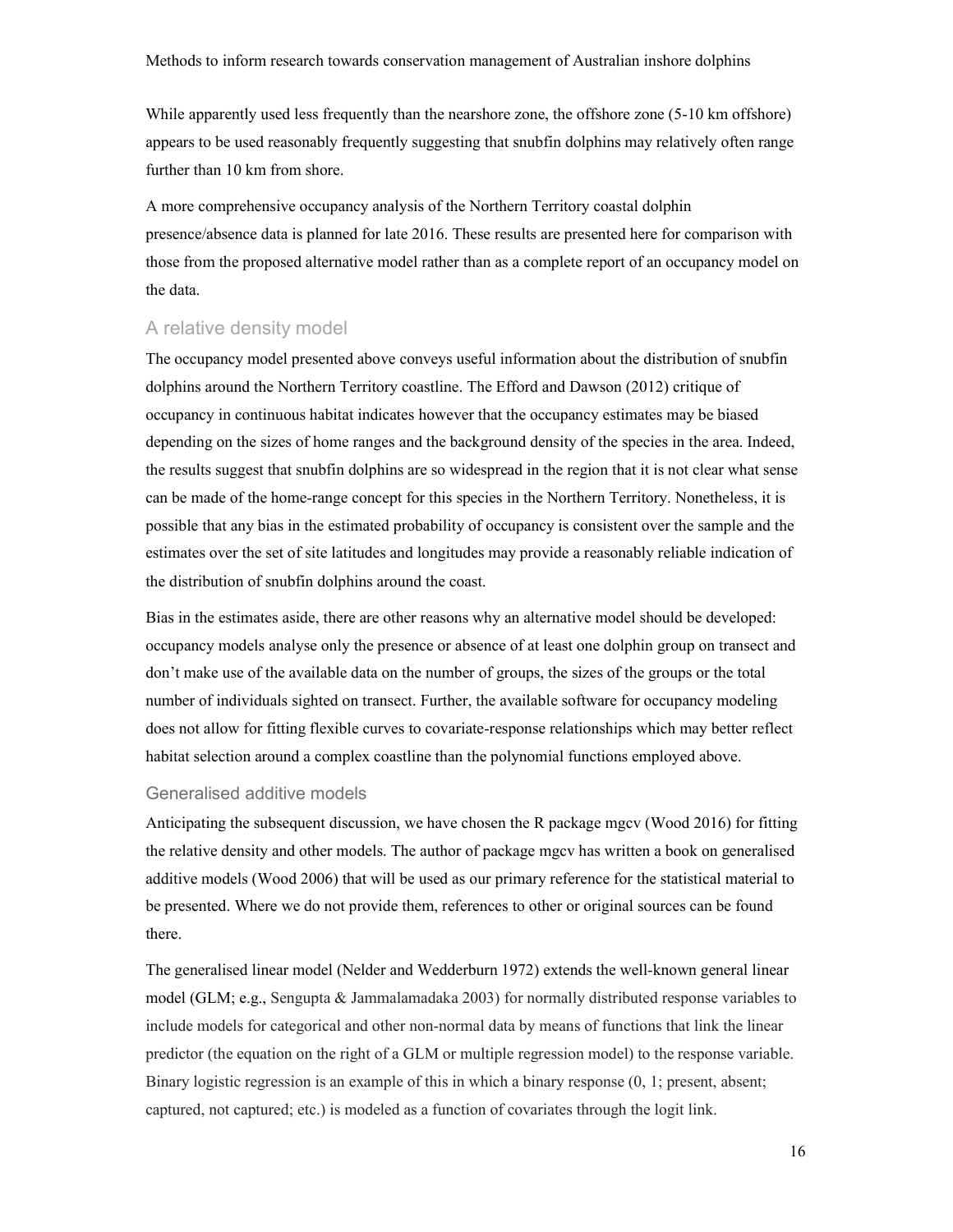Generalised additive models (GAM; Hastie and Tibshurani 1986, 1990) extend this even further to model the relationships of continuous covariates (predictors) to the response variable by means of flexible, smooth functions, rather than in terms of more rigid polynomials or other fixed functional forms. Package mgcv fits smooth functions as cubic splines (piecewise cubic polynomials that interpolate between the values, similar to a Bezier curve), 'thin plate' or other spline types (see Wood 2006 p. 222). While specific functional relational forms may be natural choices in some physical or experimental contexts, they are unlikely to be sufficiently flexible to adequately describe natural relations in environmental observational data, such the observed density of a dolphin species around a complex coastline for example.

General (and generalized) linear mixed models (GLMM; Pinheiro and Bates 2000) extend the general and generalized linear models to include random effects in addition to the fixed effects in the linear predictor. As our need for a random effect is a relatively simple case, we describe our case and the random effect we require in a relatively informal way and leave the interested reader to pursue a more formal treatment and the general case. All linear models include one random effect in the linear predictor – the residual variance. Linear mixed models include other residual variances (and sometimes covariances) in addition to those for the residual. Note that as residual variances, these effects summarise variation 'left over' after fixed effects (predictors) have been fitted and some variation in the data has been 'explained' or extracted.

The sampling design for this study generated a 'cluster sample' in which transects are grouped in sites. This follows naturally from an occupancy study on sites with replicates (samples) but, as described above, also represents an efficient way to sample an extensive, often remote coastline. To the extent that the data collected on transects within sites are more similar to each other than to data collected on different sites, the transect data will be correlated and correct inference requires an analysis for correlated data. Correlation among transect data arising from differences in the typical value among sites may be treated by fitting a random effect for site (a site level residual variance) in addition to the residual variance for transect. Although more complex structures are possible, we assume that the differences among sites are simply differences in the mean values of the data collected on the transects on each and it is only necessary to fit a residual variance for the site means (called a random intercept effect) to soak up the correlation due to the clustering of transects in sites.

While package mgcv includes methods for fitting generalized linear additive models (GAMM; Wood 2006 Ch. 6), it is possible to fit a simple random intercept effect for site with the methods used to fit GAM models. This arises as a consequence of the fact that smooths may be interpreted as mixed model components (Ruppert et al. 2003) and the methods employed to estimate smooths may also be used to estimate simple random effects such as a random intercept effect for site.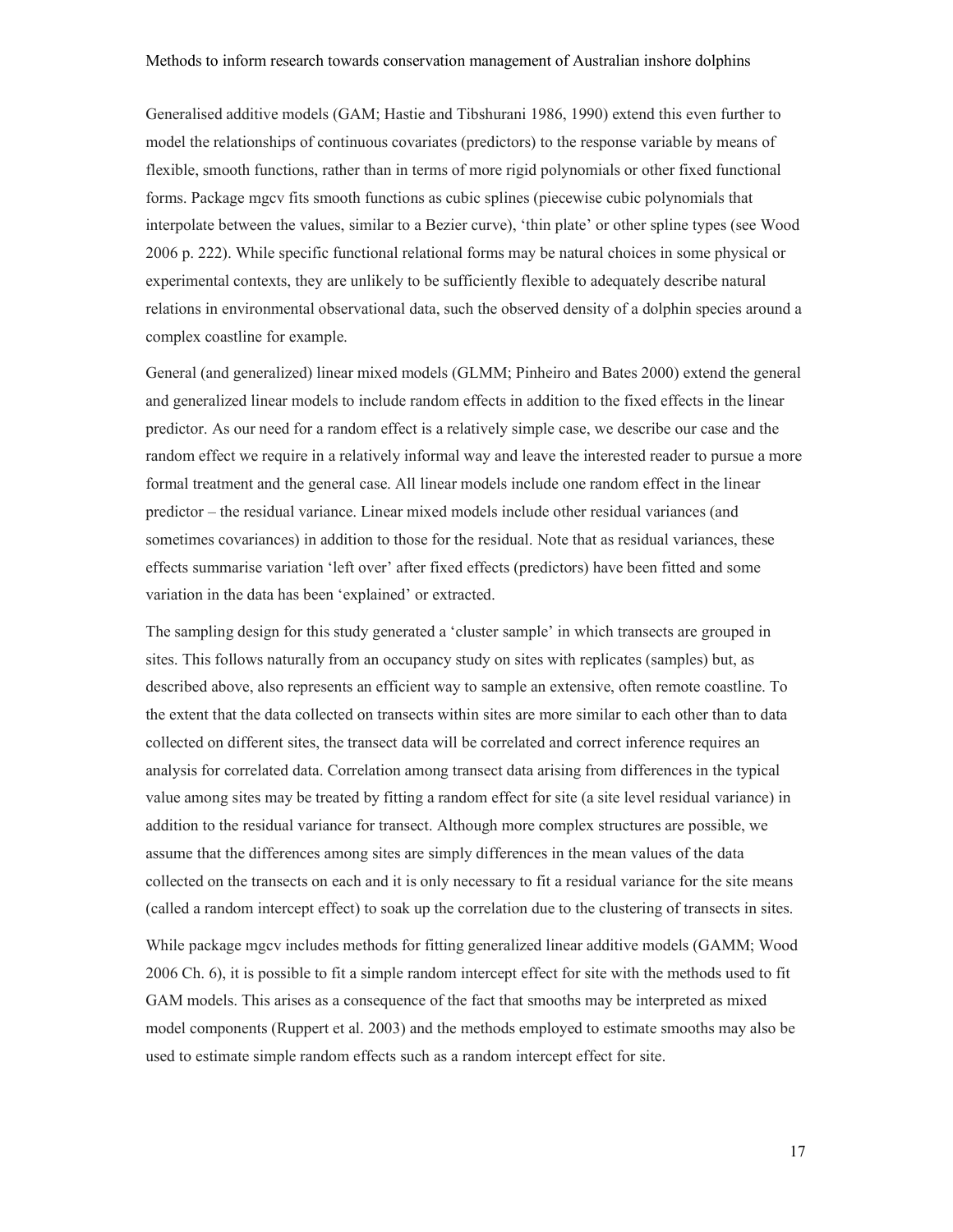#### <span id="page-18-0"></span>Smoothing methods

A number of different smoothing methods are available in package mgcv including thin plate regression splines. Thin plate regression splines have several advantages over conventional regression spline smoothers including that they avoid the problem of estimation of the optimal number and placement of knots (points at which segments of the curve are joined) (Wood 2006, pp.150-156). They have the additional advantage that smooths of lower rank are nested within smooths of higher rank, so that it is legitimate to use conventional hypothesis testing methods to compare models (see R documentation for mgcv; Wood 2006, pp. 154-156).

The additional flexibility of a smooth function relative to a function with determinate form is advantageous in representing complex relationships in observational data but, if taken too far, it would simply reproduce the observed data without providing a useful, parsimonious summary or the form of the general relationship. The 'wiggliness' of a regression spline curve is controlled by applying a penalty for the complexity of the shape to obtain a parsimonious good fit to the data through an iterative optimisation process. A modified version of thin plate regression splines has been developed to potentially shrink the parameter space of a curve to zero rather than to some minimum function (Wood 2006, p.156) facilitating removal of uninformative covariates from a model. Marra and Wood (2011) discuss shrinkage methods for spline fitting and present results to show that they not only facilitate elimination of spurious covariates leading to a simpler model but also 'perform significantly better than the competing methods in terms of predictive ability'.

Smooth functions can be fitted to one covariate at a time (a univariate smooth) or, in principle, any number of covariates simultaneously (a multivariate smooth and tensor product smooths; Wood 2006, pp.158-163). Tensor smooths have the advantage of being 'scale invariant' and are especially useful for representing functions of covariates measured in different units.

Mgcv employs a penalised version of the iteratively re-weighted least squares algorithm (P-IRLS; Wood 2006, pp.136, 165-166) to obtain penalised likelihood estimates of model parameters. Several alternative methods may be used to implement smoothing parameter estimation criteria, including the unbiased risk estimator (UBRE; Wood 2006, pp.168-169) for response distributions with known scale parameters and generalised cross validation (GCV; Wood 2006, pp. 129, 171-174) for response distributions for which the scale parameter must be estimated. The scale parameter of a distribution describes its variance; the binomial and Poisson and distributions have known scale parameters as specific functions of their means; the Normal distribution has an unknown scale parameter ( $\sigma^2$ ), as do the negative binomial and Tweedie distributions (see below).

Restricted maximum likelihood (REML; Wood 2006, pp.293-295) may be used to fit GAMs whether or not the response distribution has a known scale parameter. Marra and Wood (2011) found REML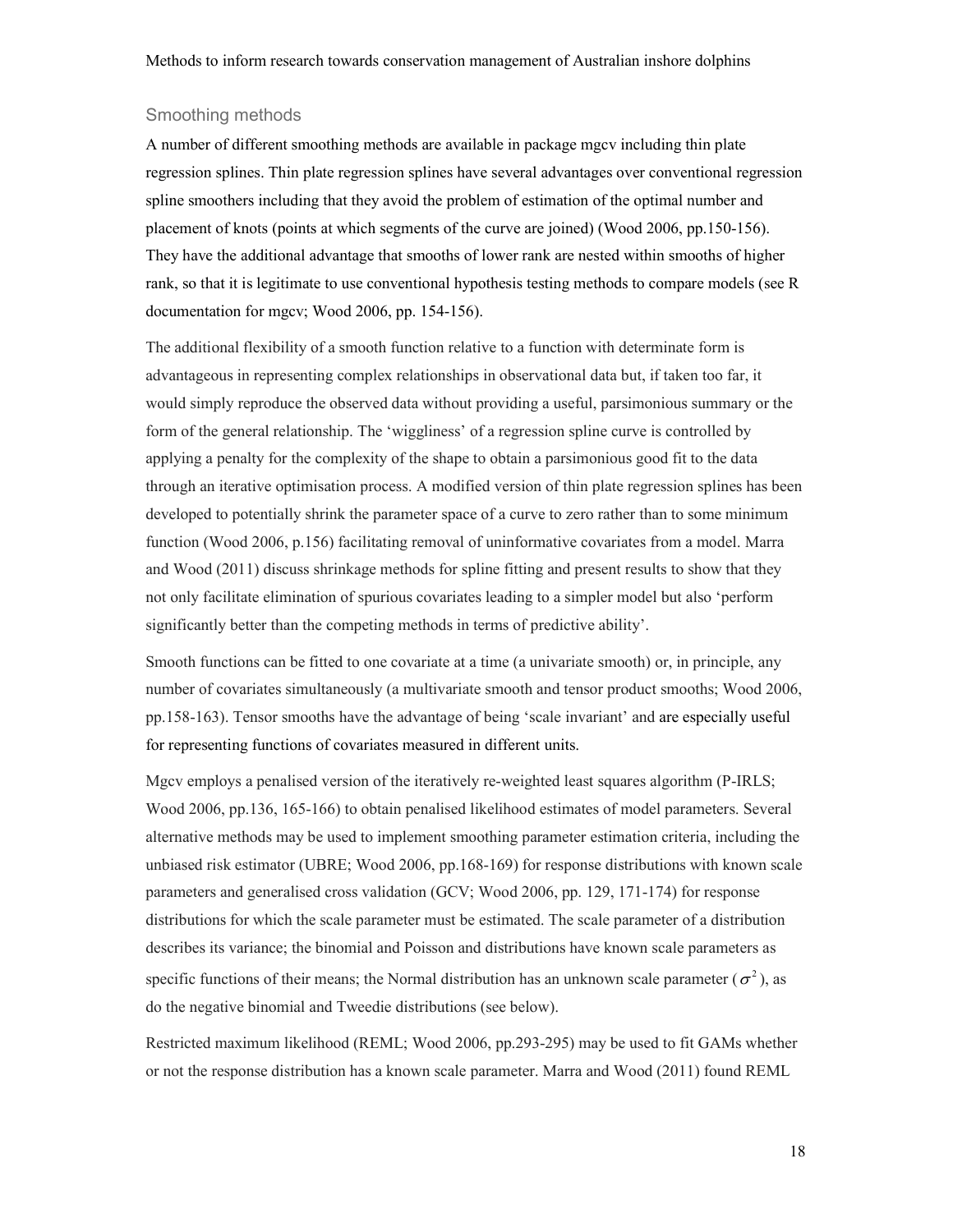to yield more precise estimates from shrinkage splines than the alternative fitting methods. We have used REML estimation in all models.

<span id="page-19-0"></span>Example of GAMs on several response distributions from data on snubfin dolphins in the Northern Territory

<span id="page-19-1"></span>Response variables and proposed model distributions

#### We propose to fit GAMs to

- Whether at least one group was sighted on each transect or not. Although this expression is used to emphasise that while sighting a group indicates its presence, not sighting a group does not indicate absence because a group may have been present but not sighted, we subsequently refer to this variable as group presence/absence.
- The number of groups sighted on each transect.
- The sizes of the groups sighted on each transect.
- The sighting density of individuals on each transect (individuals per 100 km<sup>2</sup>).

We propose the following probability distributions for the responses

- Group presence/absence binomial distribution.
- Number of groups Poisson distribution.
- Group size negative binomial distribution.
- $\bullet$  Sighting density Tweedie distribution.

The binomial and Poisson distributions are well known; the negative binomial distribution may be less so but knowledge of the Tweedie distribution is limited to researchers in a relatively few fields.

The Tweedie distributions are a family of distributions within which a number of better known distributions are included as special cases including the normal, Poisson, gamma and others. A salient feature of any Tweedie distribution is that the variance  $var(Y)$  relates to the mean  $E(Y)$  by the power law var $(Y) = a(E(Y))^p$ , where *a* and *p* are positive constants. The normal distribution is a Tweedie distribution in which  $p = 0$ ; in the Poisson distribution  $p = 1$ ; in the gamma distribution  $p = 2$ . We're interested in a Tweedie distribution in which  $1 < p < 2$ .

The power law relationship of the mean to the variance of the Tweedie distribution is of particular relevance to ecologists who are interested in the variance of the number of individuals of a species per unit area of habitat; this is often described by Taylor's law (Smith et al. 2014). Taylor's law is an empirically derived relationship from numerous ecological studies and may be expressed as follows:  $\text{var}(Y) = a\mu^p$  where Y is a population count on a given area with mean  $\mu$ . Kendall (2004) argues that Taylor's law arises as a consequence of a general mathematical convergence effect and does not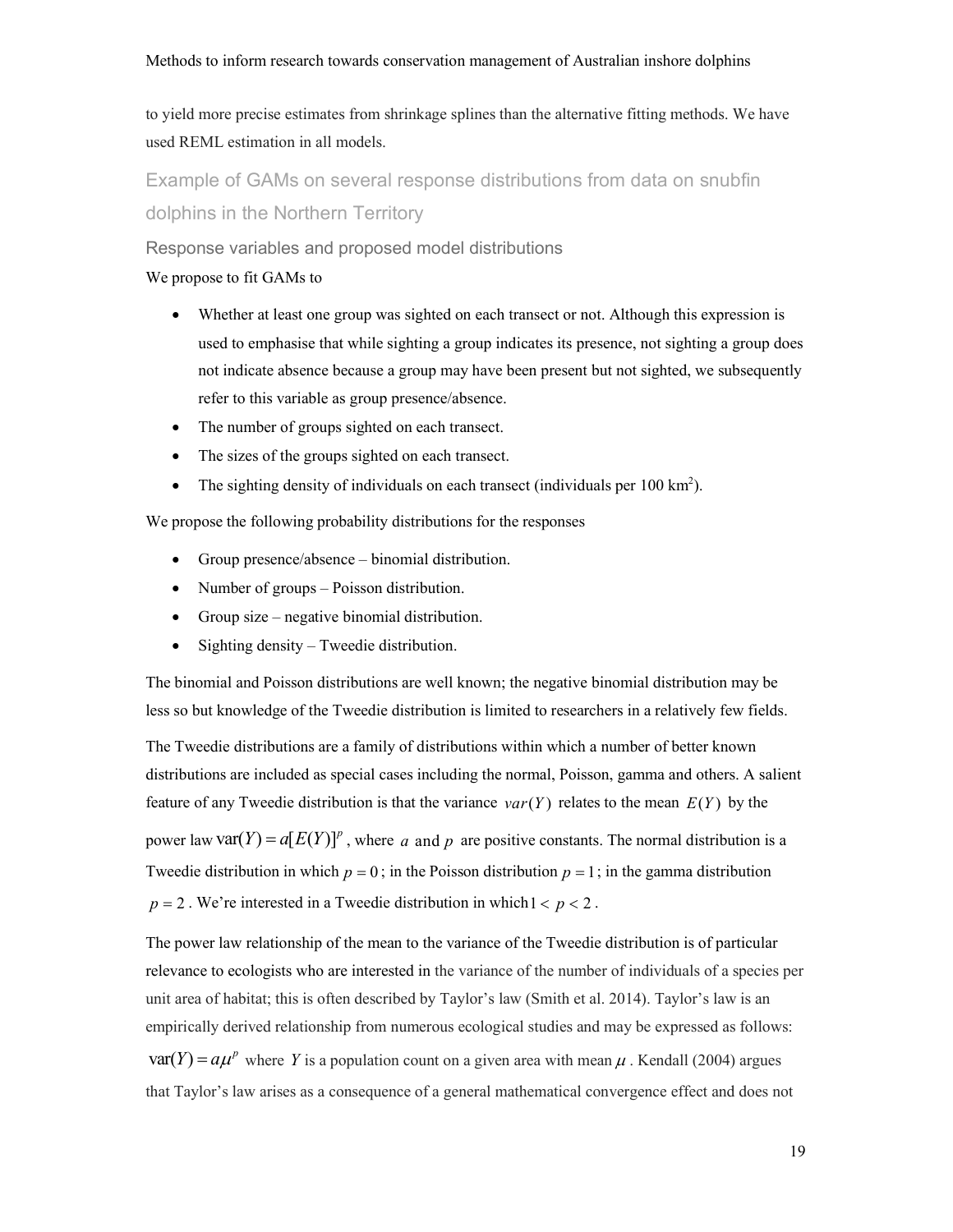require an animal behavioural or population dynamic account. However it might be accounted for, empirical studies have found that the clustering of animals in space can often be described by a Tweedie distribution in which  $1 < p < 2$  (Engen et al. 2008).

Foster and Bravington (2012) discuss Tweedie generalized linear models for analysis of continuous, non-negative ecological data that include exactly zero observations (e.g., when no group is sighted in our case). They take advantage of the fact that a Tweedie distribution with  $1 < p < 2$  is equivalent to the sum of a Poisson number of gamma random variates to extend the Tweedie model to yield estimates of both the Poisson and gamma parts from a unified model rather than simply their sum as in the normal Tweedie case. Their model has a number of potential advantages in some contexts but we expect a Tweedie GAM to provide very reasonable estimates for the present research without the extra complexity of the Foster and Bravington model.

Tests of the fit of the proposed distributions to the data

<span id="page-20-0"></span>Histograms of the observed data on group presence/absence, number of groups, group size and sighting density are shown in Figure 2.

We tested the hypotheses that the data on the four response variables fitted the proposed distributions by fitting the observed data to the proposed distributions, simulating new data from the estimated parameters and comparing the observed and simulated distributions using a Komolgorov-Smirnov test.

None of the four tests indicated rejection of these null-hypotheses with p-values from the Komolgorov-Smirnov tests being 0.99, 0.99, 0.99 and 0.29 for the binomial, Poisson, negative binomial and Tweedie distributions respectively.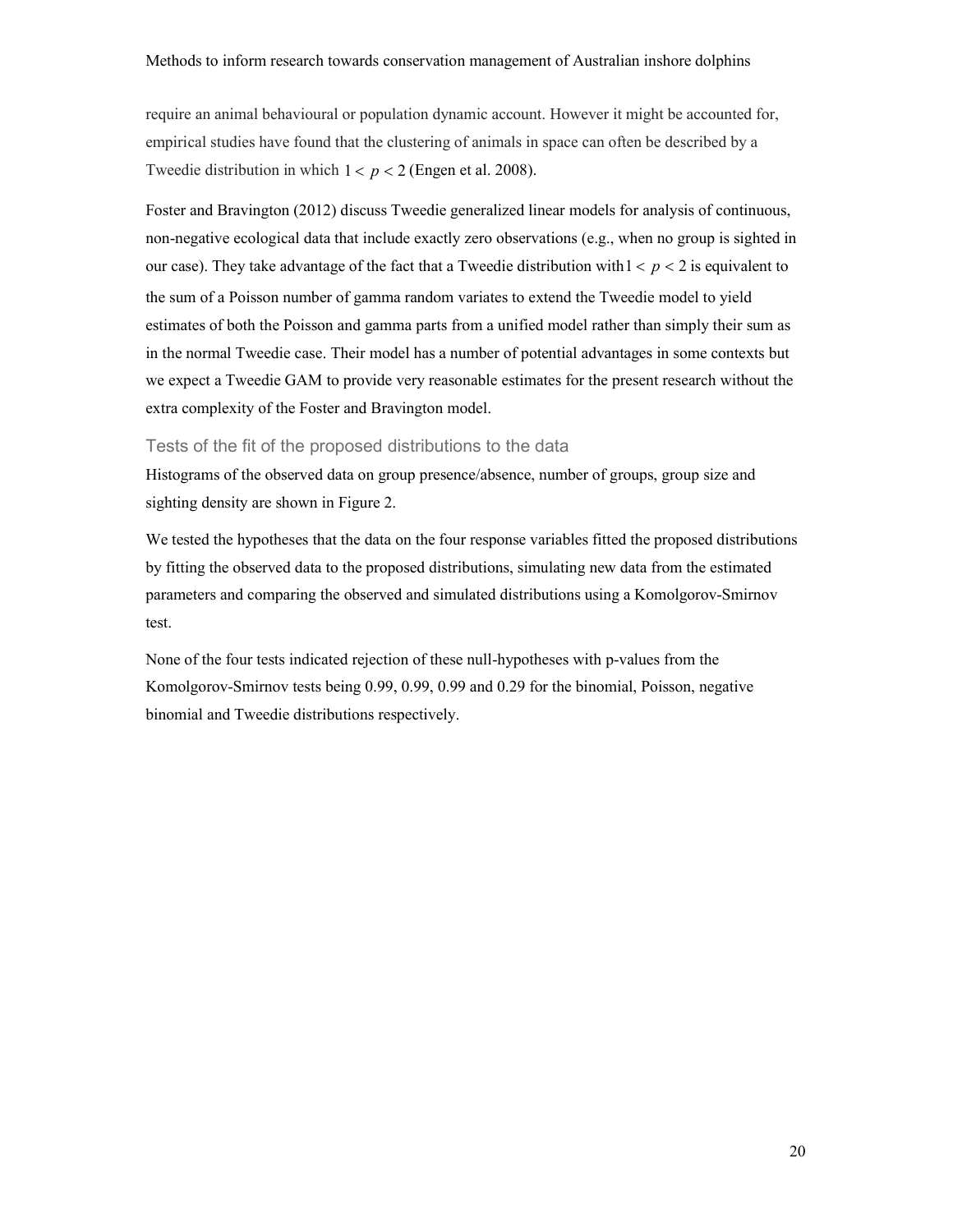

*Figure 2 Histograms of the observed group presence/absence, number of groups, group size and sighting density data on snubfin dolphins in the Northern Territory*

#### <span id="page-21-1"></span>Fitting GAMS

<span id="page-21-0"></span>We fitted the five-level factor for zone type (AI, AN, AO, BN, BO) and used shrinkage splines for the continuous predictors (site latitude, site longitude, turbidity, glare and sea state) and a random effect for site. Tensor product smooths were fitted for combinations of two or more variables including site latitude and longitude, and various combinations of the sighting covariates (turbidity, glare and sea state).

Fitted GAMs were checked following the methods described by Wood (2006, pp.229, 230, 234; also see pdf https://statistique.cuso.ch/fileadmin/statistique/document/part-3.pdf) using the 'gam.check' function in mgcv and included examination of residual plots. Although the 'gam.check' function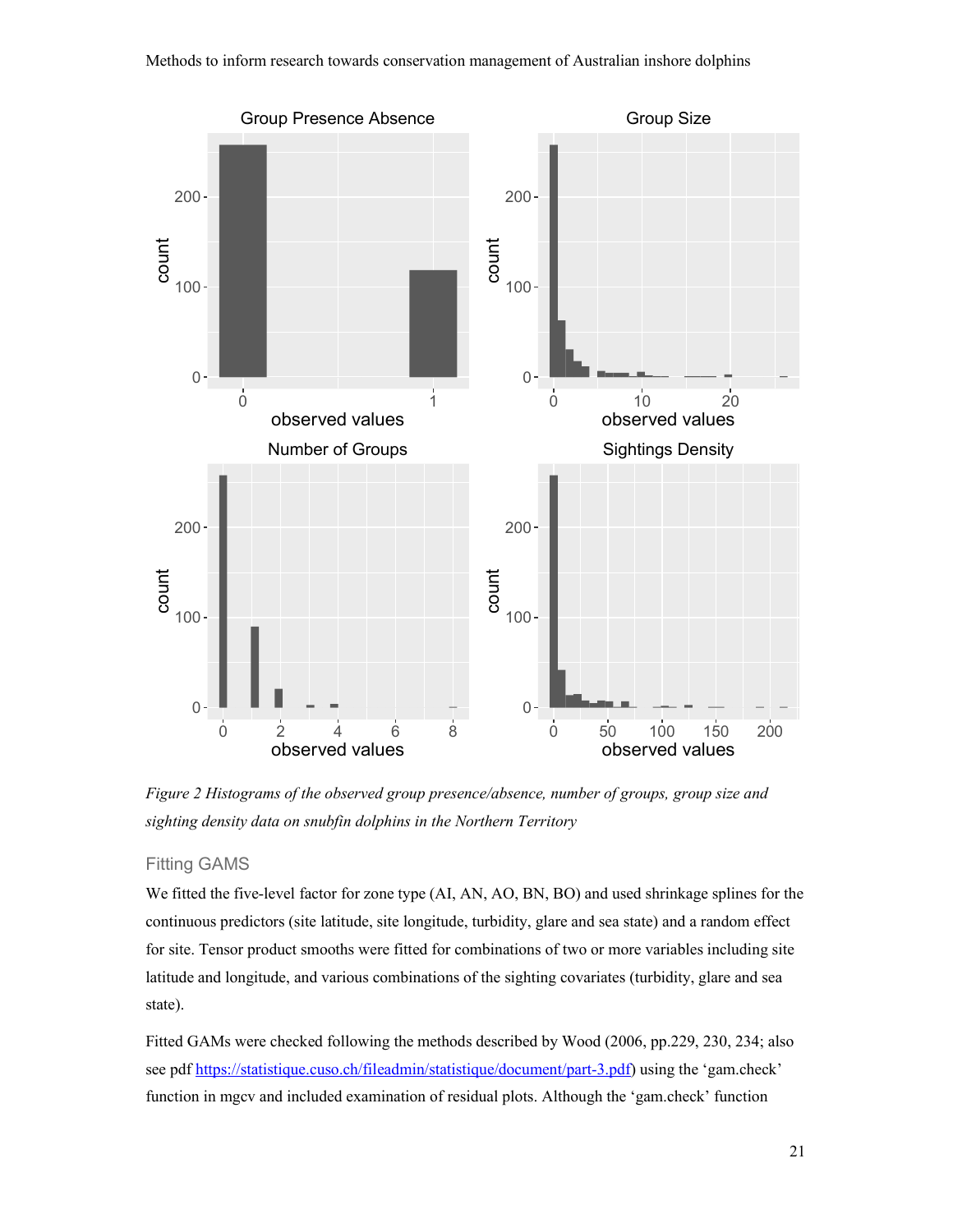routinely tests for the number of knots in spline fits, this was redundant with thin plate regression splines and shrinkage smooths. Examination of 'concurvity' is an important component of GAM checking. Concurvity in a GAM is analogous to multicollinearity in a GLM and refers to similarity between the forms of smooth functions of different variables, and leads to similar difficulty in interpreting the effects of a model. Severe concurvity can also bias estimates of residual variance (Ramsay et al. 2003). The 'concurvity' function provides measures of concurvity (scaled to a 0:1 interval) for all smooth terms in a model. Concurvity is a common problem in GAMs that include functions of spatial location (e.g., latitude and longitude) and functions of covariates that may also vary spatially.

We used differences in the explained deviance (Wood 2006, p.69) of models with different covariates and the p-values for the effects to determine which effects to include in a final model. Although the pvalues are approximate and may sometimes be too small, it is safe to conclude that an effect with  $p$ 0.05 is clearly not significant and might be eliminated from the model (Wood 2006, p.191). The pvalues of the terms in the model are more accurate under REML than UBRE or GCV estimation: "In simulations the p-values have best behaviour under ML smoothness selection, with REML coming second. In general the p-values behave well..." (Wood,

#### http://search.rproject.org/library/mgcv/html/summary.gam.html).

[Concurvity was assessed as part of the model-fitting process a](http://search.rproject.org/library/mgcv/html/summary.gam.html)nd smooth functions of sighting covariates were sometimes removed and replaced with others if they induced concurvity in the location (site latitude, site longitude) covariate function. Models were assessed for univariate smooths of each, and tensor smooths of two-variable and the three-variable combinations of the sighting covariates. These functions were initially fitted separately in models to identify those with the strongest relationships with the response variables (more deviance explained, lower p-values) and then together with the location covariates (zone type and latitude and longitude) to identify those that induced unacceptable levels of concurvity.

#### Model fitting

<span id="page-22-0"></span>Names, predictor terms included and statistics (p-values and concurvity for terms, and percentage deviance explained) are reported for a number of models fitted to each response variable in the Appendix, Table 2. Terms with p-values  $> 0.05$  were systematically removed until a final model with only significant terms ( $p < 0.05$ ) was identified. These final models are shown with a grey background in Table 2.

The tensor spline of the three sighting variables (turbidity, glare and sea state) invariably resulted in high concurvity on the tensor spline of site latitude and site longitude and was not further considered in order that the location (site latitude and site longitude) tensor was subject to clear interpretation. Tensor splines of any two of the sighting variables did not have this effect and were all considered in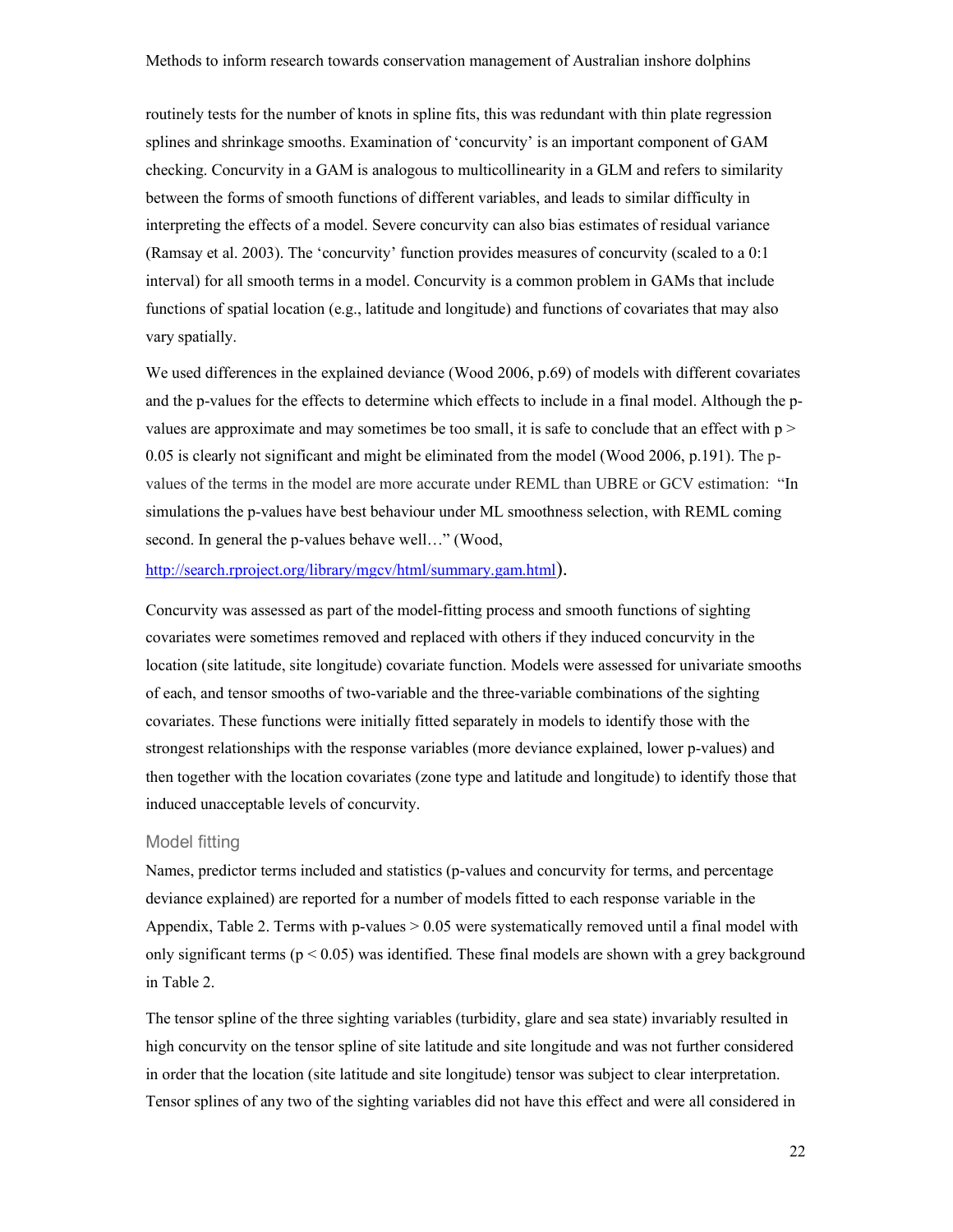models. The tensor of turbidity and glare was always favoured over tensors of the other pairs of sighting variables with models including it having a greater percentage of deviance explained. The two-variable tensors of the sighting variables always outperformed splines of any one sighting variable and models including them are not reported.

None of the final models accounted for a large percentage of the deviance with 8.2%, 12.7%, 18.8% and 17.7% of the deviance explained by the final models for group presence/absence, number of groups, group size and sighting density respectively. No final model included a random variance for site with the site random effect always being eliminated in the model-reduction process. The relatively low percentages of explained deviance and lack of significance of the site random effect indicate that the variation in the responses among transects is large relative to the variation among sites.

Although the zone type (AI, AN, AO, BN and BO) factor was significant ( $p < 0.05$ ) at some stage of the model-reduction process for most response variables, the evidence for differences among zone types on group presence/absence, group size and sighting density was relatively weak and the effect was absent in the final models. However, the zone type effect remained significant ( $p = 0.046$ ) in a competitor for the final model for number of groups while the tensor of turbidity and glare was not. When the zone type effect was removed and replaced by the tensor of turbidity and glare, the latter was significant while the zone type effect was not. Both models had similar percentages of explained deviance (12.9% for the model with zone type and 12.7% for the model with the tensor of turbidity and glare) and the model with the tensor of turbidity and glare was selected for interpretation for consistency with the effects in the final models on the other response variables.

Although the Poisson distribution was found to be a good fit to the observed number of groups, examination of residuals from best fitting Poisson model indicated overdispersion and a negative binomial distribution was employed to model number of groups. The negative binomial and Poisson distributions are very similar except that the negative binomial distribution has an extra parameter for variance (Gardner et al. 1995).

The final models for all response variables except for group presence/absence had the same predictor effects: a tensor spline of site latitude and site longitude, and a tensor spline of turbidity and glare. It may be the case that, where dolphin groups are present on a transect pass, the probability of sighting at least one is not greatly affected by the sighting conditions.

Contour plots are presented to show the form of fitted functions of two variables with the estimated value of the response variable represented by colours such that higher values are represented by lighter colours. The plotted values are centred on zero and estimated at the nearest observed values to the medians of variables in the model but not shown in the plot.

Predicted values were derived from the final models (generated from the 'basis' functions for the spline terms) for each response variable at the latitudes and longitudes of each of the sample of sites at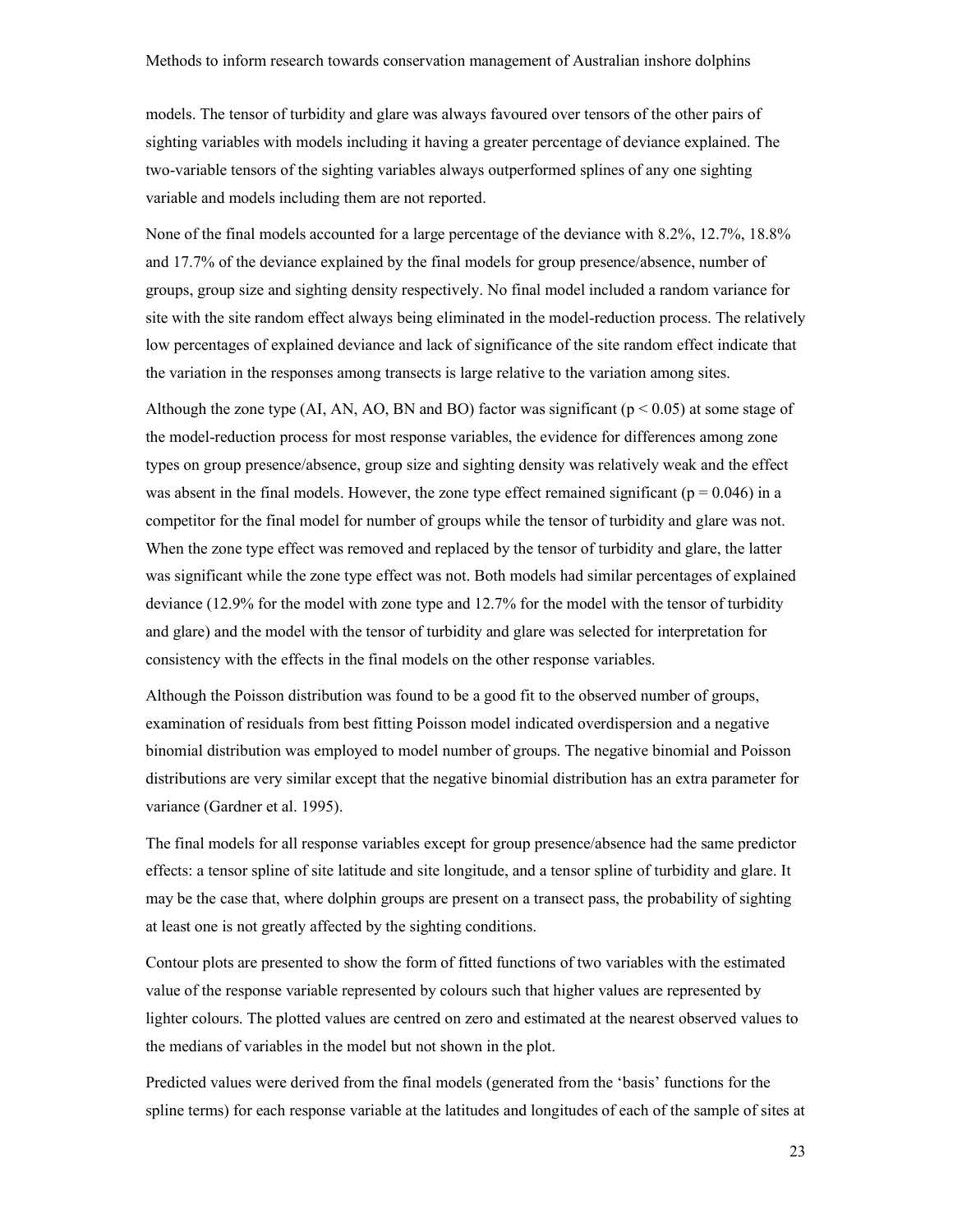the values of turbidity and glare that maximised the predicted values. This was in order to estimate 'what would have been seen' had sighting conditions been ideal. The predicted values for each response variable together with their standard errors are presented for the latitudes and longitudes of the sample of sites in the Appendix, Table 3. The predicted values are ordered from west to east for comparison with the plot of sample sites in Figure 4.

#### <span id="page-24-0"></span>Group presence/absence – binomial model

The final model for group presence/absence was relatively simple with only a tensor smooth of site latitude and site longitude surviving the model-reduction process. The tensor smooth of site latitude and site longitude was strongly significant with  $p \le 0.001$ ; the explained deviance was 8.2%. A contour plot of the predicted probability of presence from the fitted smooth is presented as Figure 3. Lighter colours indicate a higher probability of presence. The prediction only applies to the 10 km wide coastal strip and the plot may be best interpreted by reference to the associated map of the Northern Territory in Figure 4 and in terms of the predicted values in the Appendix, Table 3.

The mean predicted probability of sighting at least one group per transect over the set of sample sites (Appendix, Table 3) was 0.32 (mean SE = 0.06). Predicted values  $\geq$  0.4 were observed in the west between latitudes -12.8S and -13.5S, and in the east (Western Cape York; WCY) between -12.2S and -14.2S. Predicted values ≤ 0.24 were observed in the west further south than 14.3S, and around the Tiwi islands in the far north; in the east, the lowest value occurred at the most southerly and easterly site.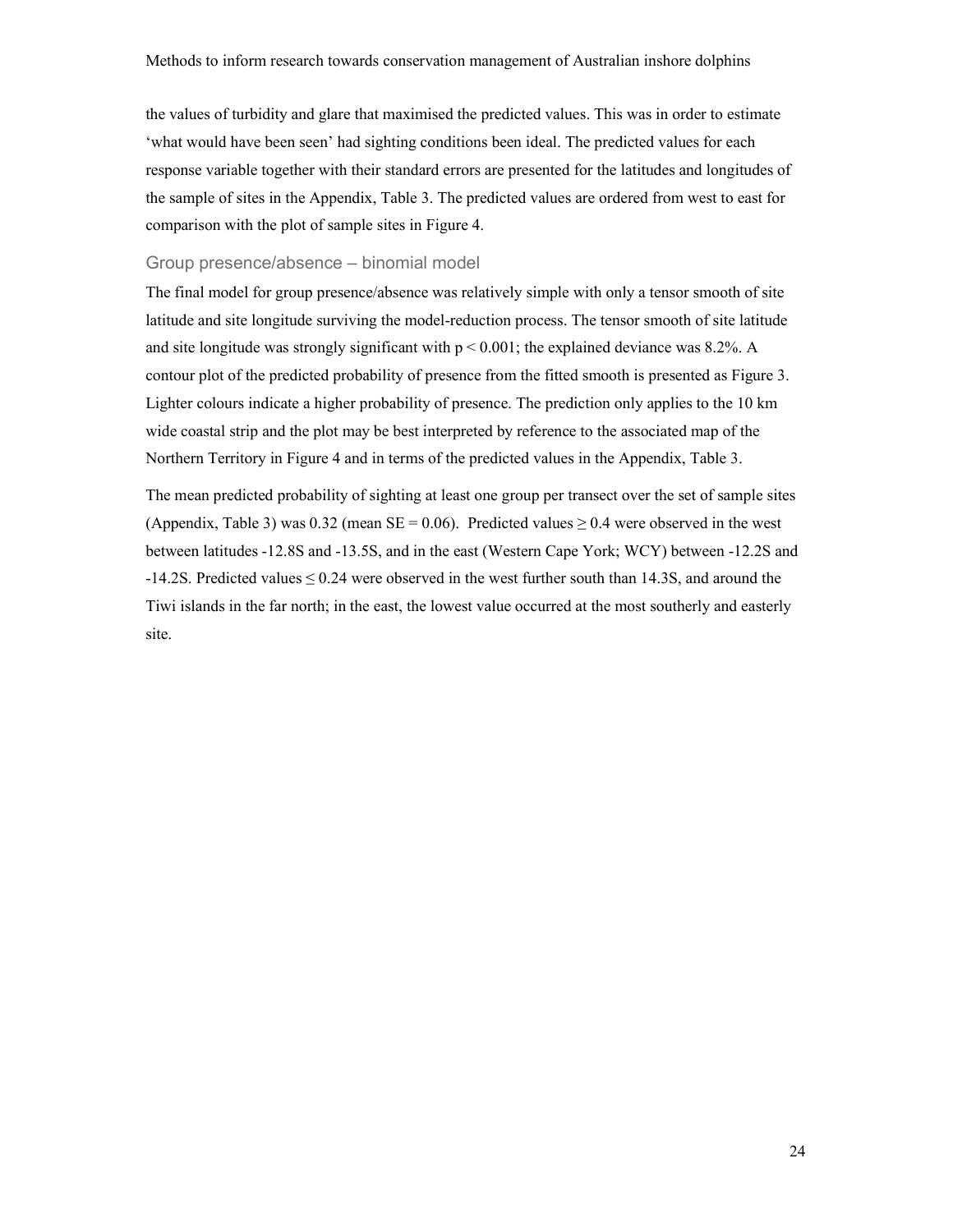

Predicted probability of sighting

<span id="page-25-0"></span>*Figure 3 Contour plot of the predicted probability of sighting at least one group of snubfin dolphins by site longitude and site latitude*



<span id="page-25-1"></span>*Figure 4 Map of the Northern Territory showing the locations of sample sites; the northern-most site was at -11.1S and the southern-most at -16.1S; the western-most site was at 129.1E and the easternmost was at 137.6E.*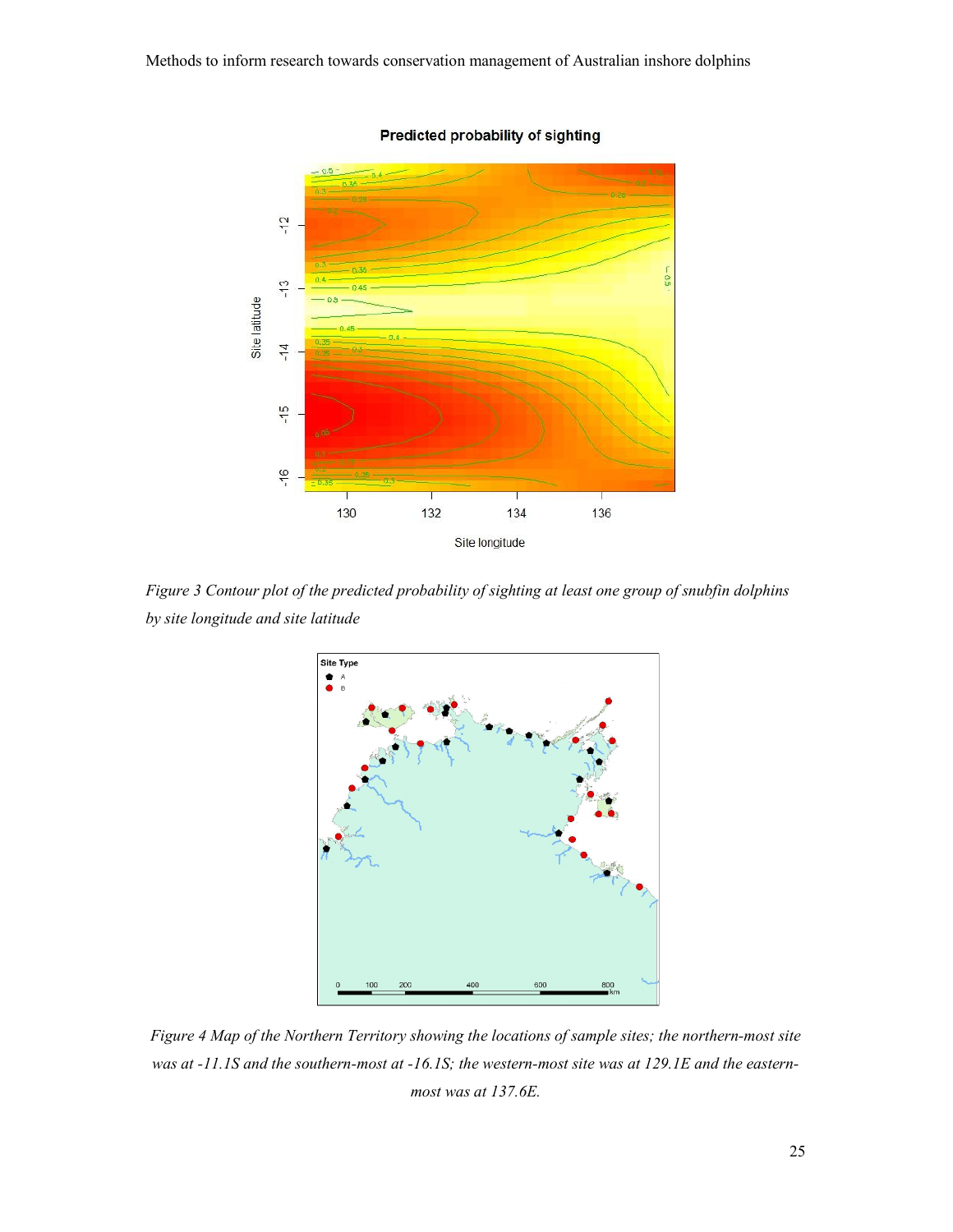#### <span id="page-26-0"></span>Number of groups – negative binomial model

As described above, the residuals from a Poisson model were overdispersed and the data were estimated under a negative binomial model. The tensor smooth of site latitude and site longitude and the tensor smooth of turbidity and glare were both significant ( $p \le 0.01$ ); the explained deviance was 12.7%. A contour plot of the estimated number of groups sighted by site latitude and site longitude is presented as Figure 5.



#### Predicted number of groups sighted

*Figure 5 Contour plot of the predicted number of snubfin dolphin groups sighted by site longitude and site latitude*

<span id="page-26-1"></span>The mean predicted number of groups sighted over the set of sample sites (Appendix, Table 3) was  $0.83$  (mean SE =  $0.34$ ). Note that these estimates include transects on which no group was detected and a large number of zeros may be included in calculation of the site mean. Greater than one group was predicted to be sighted in the west between -12.8S and -13.5S, and at North Melville Island (- 11.2S); in the east more than one group was predicted to be sighted between -12.2S and – 13.4S. Fewer than 0.65 groups was predicted to be sighted in the west south of -14.0S; in the east (WCY0, fewer than 0.65 groups was predicted to be sighted south of -14.7S.

Variation in the predicted number of groups sighted by turbidity and glare is shown in the contour plot, Figure 6. Predicted values are maximised at low values of turbidity and low to moderate values of glare.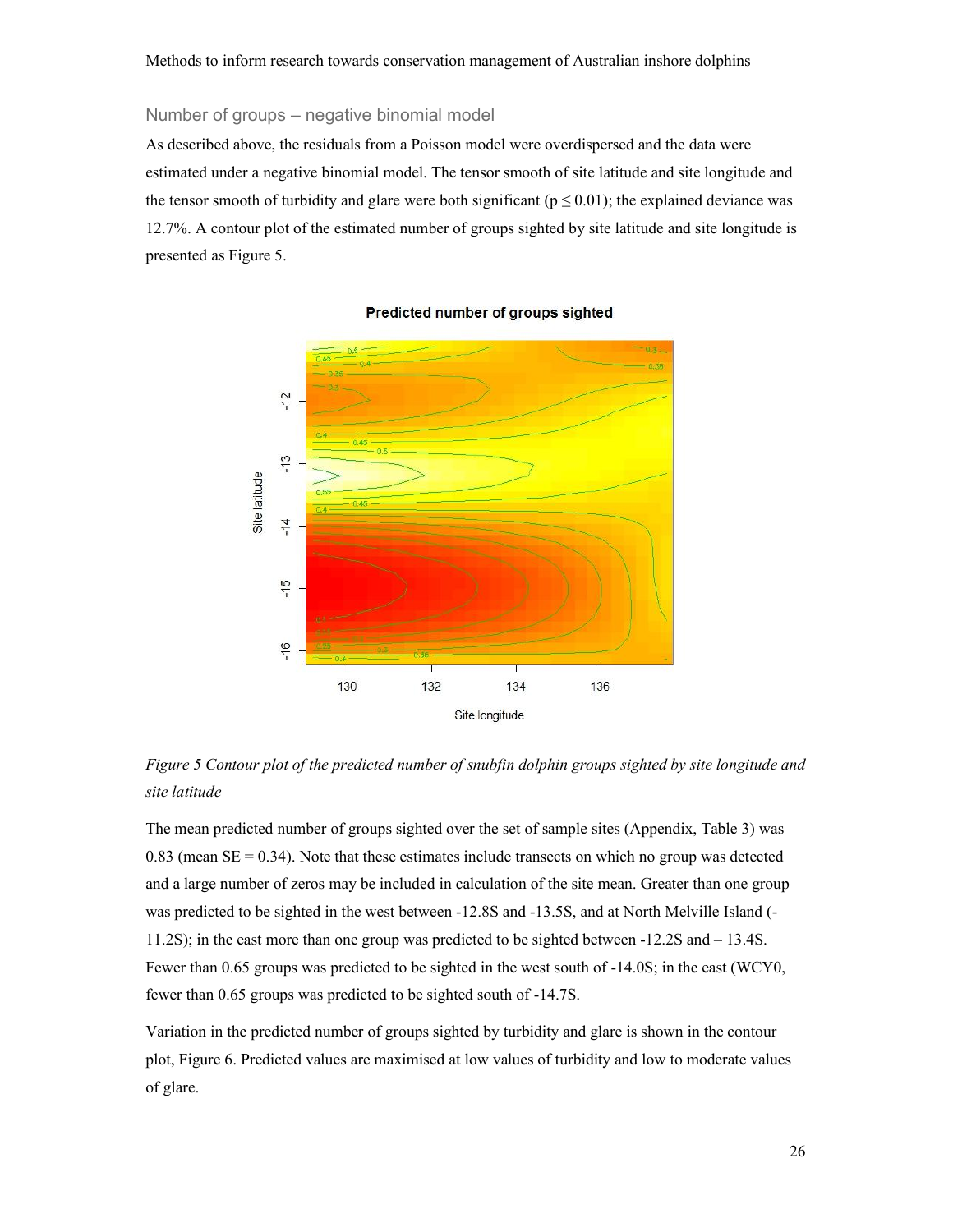

Predicted number of groups sighted

*Figure 6 Predicted number of snubfin groups sighted by turbidity and glare*

### <span id="page-27-1"></span>Group size – negative binomial model

<span id="page-27-0"></span>The tensor smooth of site latitude and site longitude and the tensor smooth of turbidity and glare were both significant (lat. & long.  $p \le 0.001$ : turbidity & glare  $p = 0.024$ ); the explained deviance was 18.8%. A contour plot of the estimated mean group size by site latitude and site longitude is presented as Figure 7.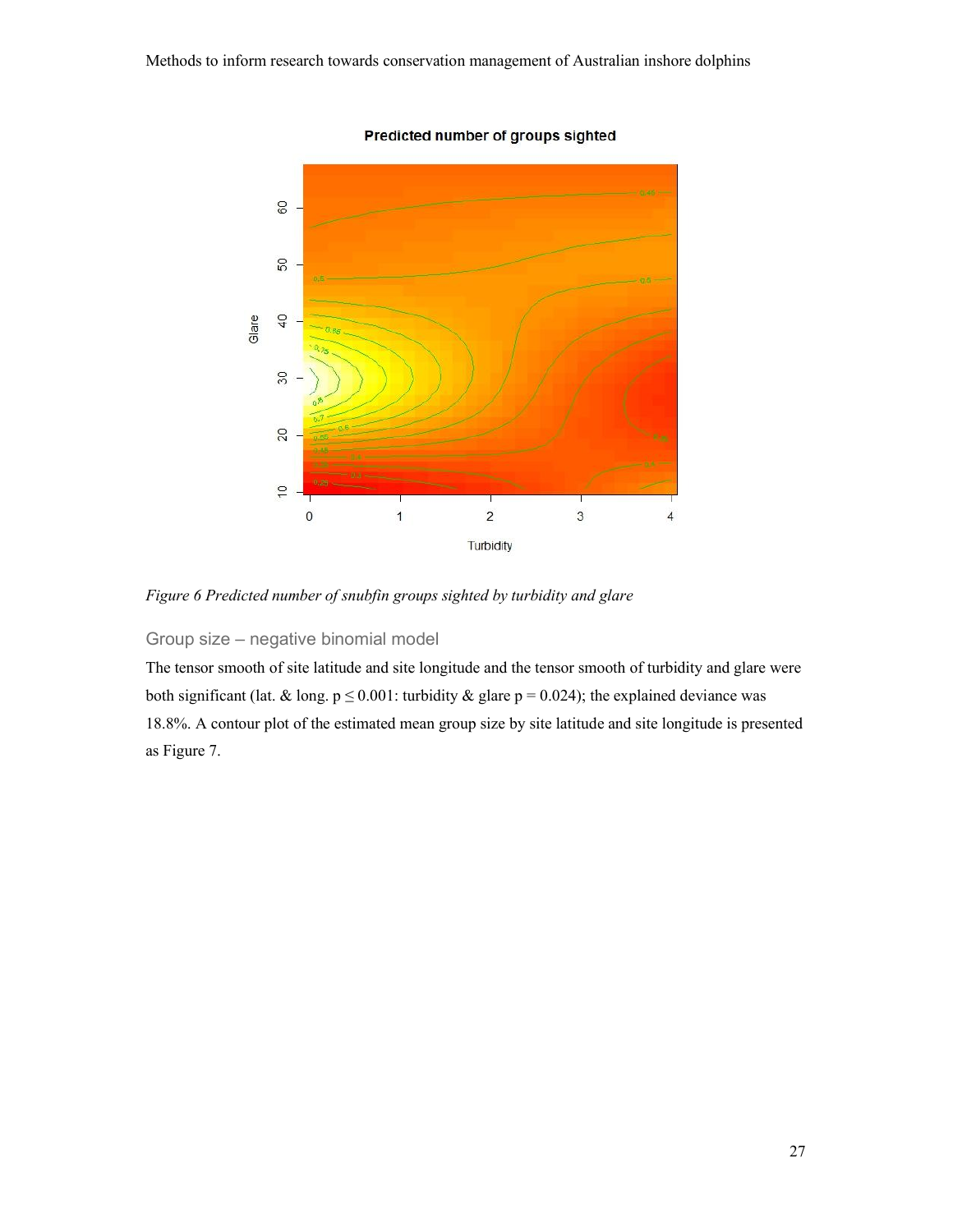

**Predicted group size** 

*Figure 7 Predicted size of snubfin groups by site longitude and site latitude*

<span id="page-28-0"></span>The mean predicted snubfin group size over the set of sample sites (Appendix, Table 3) was 5.24 dolphins ( $SE = 4.17$ ). Predicted group sizes greater than seven were observed in the west between -12.5S and -13.5S; in the east, group sizes greater than seven were observed at around -14.2S. Predicted group sizes of less than five were common but there were relatively few predicted group sizes of less than four. Predicted group sizes of less than four were observed in the west south of -14S; there was one estimate of less than four in the mid longitudes at around -11.6S; in the east, predicted group sizes of less than four were observed south of -15.8S.

Variation in the predicted group size by turbidity and glare is shown in the contour plot, Figure 8.

The predicted value of group size is maximised around the mid. range of turbidity values and at maximum glare values. This is counter-intuitive on the face of it but may be reasonable. The predicted value by turbidity and glare functions are discussed below.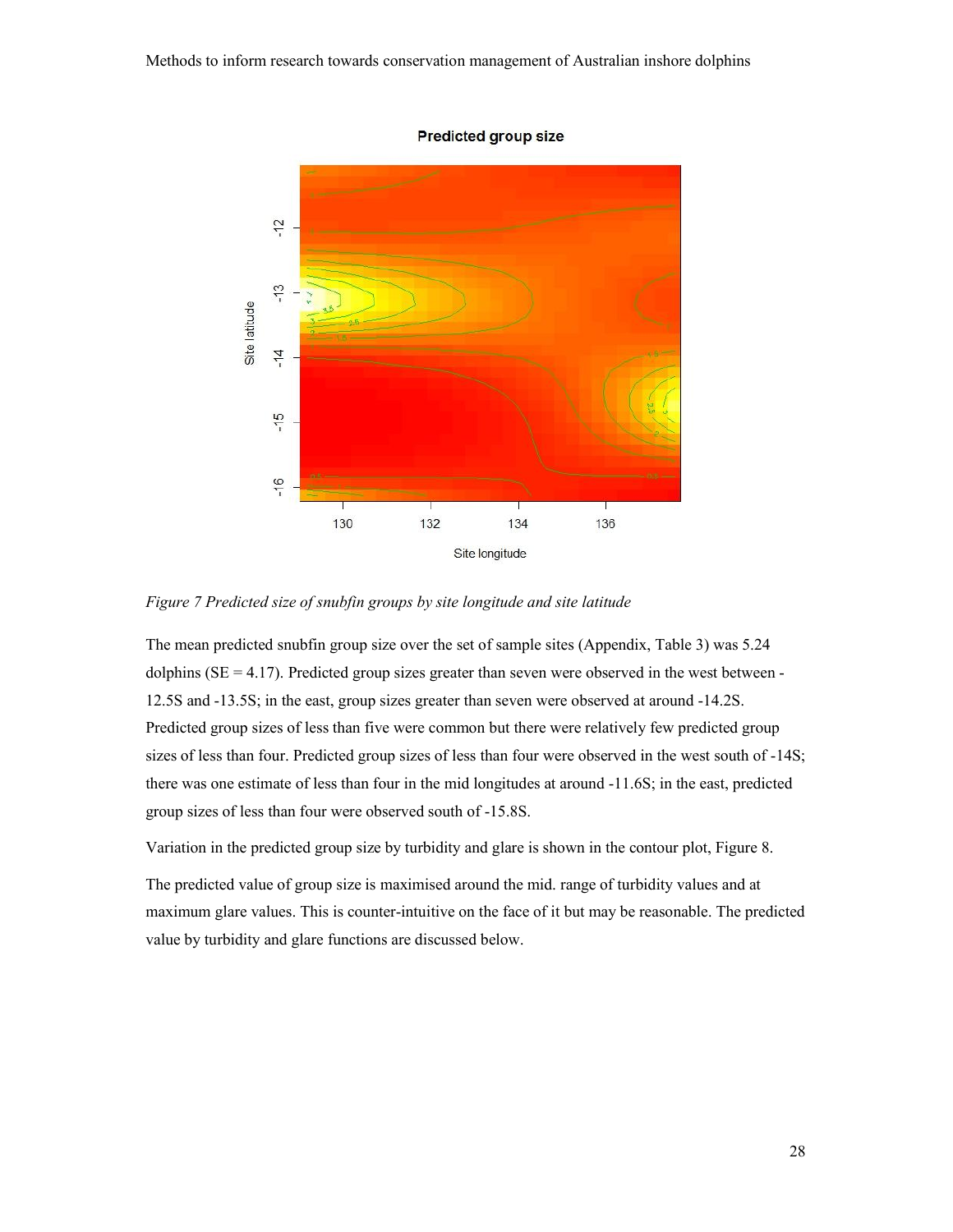

**Predicted group size** 

*Figure 8 Predicted size of snubfin groups by turbidity and glare*

### <span id="page-29-1"></span>Sighting density – Tweedie model

<span id="page-29-0"></span>The tensor smooth of site latitude and site longitude and the tensor smooth of turbidity and glare were both significant (lat., long.  $p \le 0.001$ : turbidity, glare  $p < 0.020$ ); the explained deviance was 17.7%. A contour plot of the predicted sighting density by site latitude and site longitude is presented as Figure 9.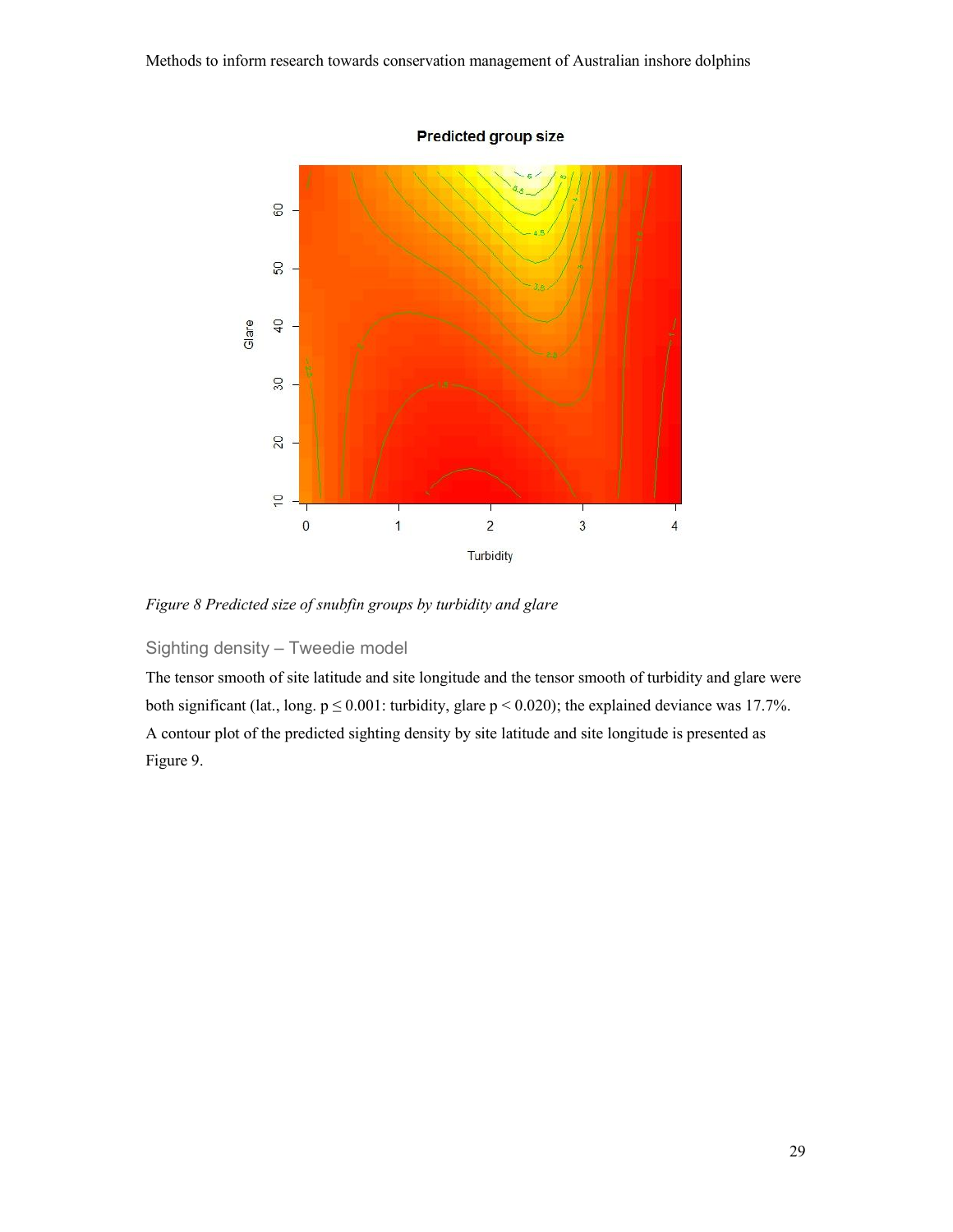

**Predicted sighting density** 

*Figure 9 Predicted sighting density of snubfin dolphins by site longitude and site latitude*

<span id="page-30-0"></span>The mean predicted sighting density for snubfin dolphins over the set of sample sites (Appendix, Table 3) was 72.9 dolphins per 100 km<sup>2</sup> (SE = 65.9). Predicted sighting densities of greater than 90 snubfin dolphins per  $100 \text{ km}^2$  were observed in the west between  $-12.5S$  and  $-13.5S$ ; in the east (WCY), predicted sighting densities of greater than 90 snubfin dolphins per 100 km<sup>2</sup> were observed at around -14.2S. Predicted sighting densities between 60 and 90 snubfin dolphins per 100 km<sup>2</sup> were common but predicted sighting densities of fewer than 60 snubfin dolphins per  $100 \text{ km}^2$  were relatively few; these low densities were observed in the west south of -14S; in the east they were observed south of -15.8S.

Variation in predicted sighting density by turbidity and glare is shown in the contour plot, Figure 10. The turbidity by glare function predicting sighting density is very similar to the function for group size (Figure 8) and is subject to the same reservations.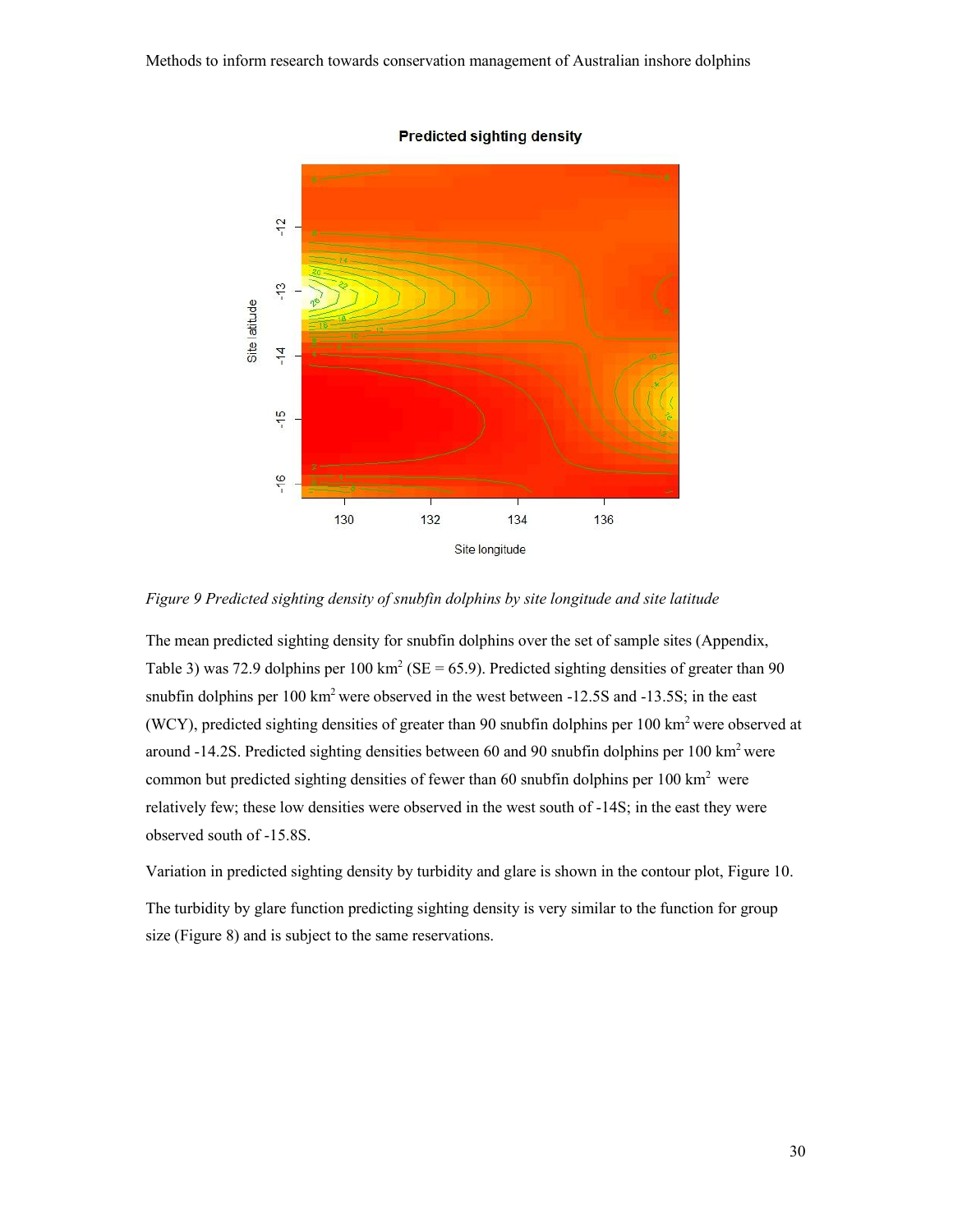

**Predicted sighting density** 

*Figure 10 Predicted sighting density of snubfin dolphins by turbidity and glare*

#### <span id="page-31-0"></span>Interpretation of the smooth functions of turbidity and glare

The smooth of turbidity and glare for the number of groups sighted on transect appears reasonable being maximised at low values of the two variables. The smooths of turbidity and glare for group size and sighting density are somewhat puzzling, being maximised around the mid. range of turbidity values and at maximum glare values. The function for number of groups and the functions for group size and sighting density represent different field situations however, with circle-back being used to count dolphins in groups and with group size apparently dominating number of groups in the sighting density function. Although circle-back was not always used, when single individuals or a very small group was sighted for example, it was typically used when larger groups were sighted. Circle-back moves the aircraft off the transect line for which turbidity and glare were calculated and to a position in which sighting conditions are more optimal for counting individuals.

It should also be recognised that the smooths of turbidity and glare are partial functions representing the unique contribution of these variables given the presence of the smooth for site latitude and site longitude in the model. Despite the different situations in which groups are sighted on transect and individuals within groups counted during circle-back, and the partial nature of the smooths, we remain somewhat suspicious of the functions of turbidity and glare in the group size and sighting density models.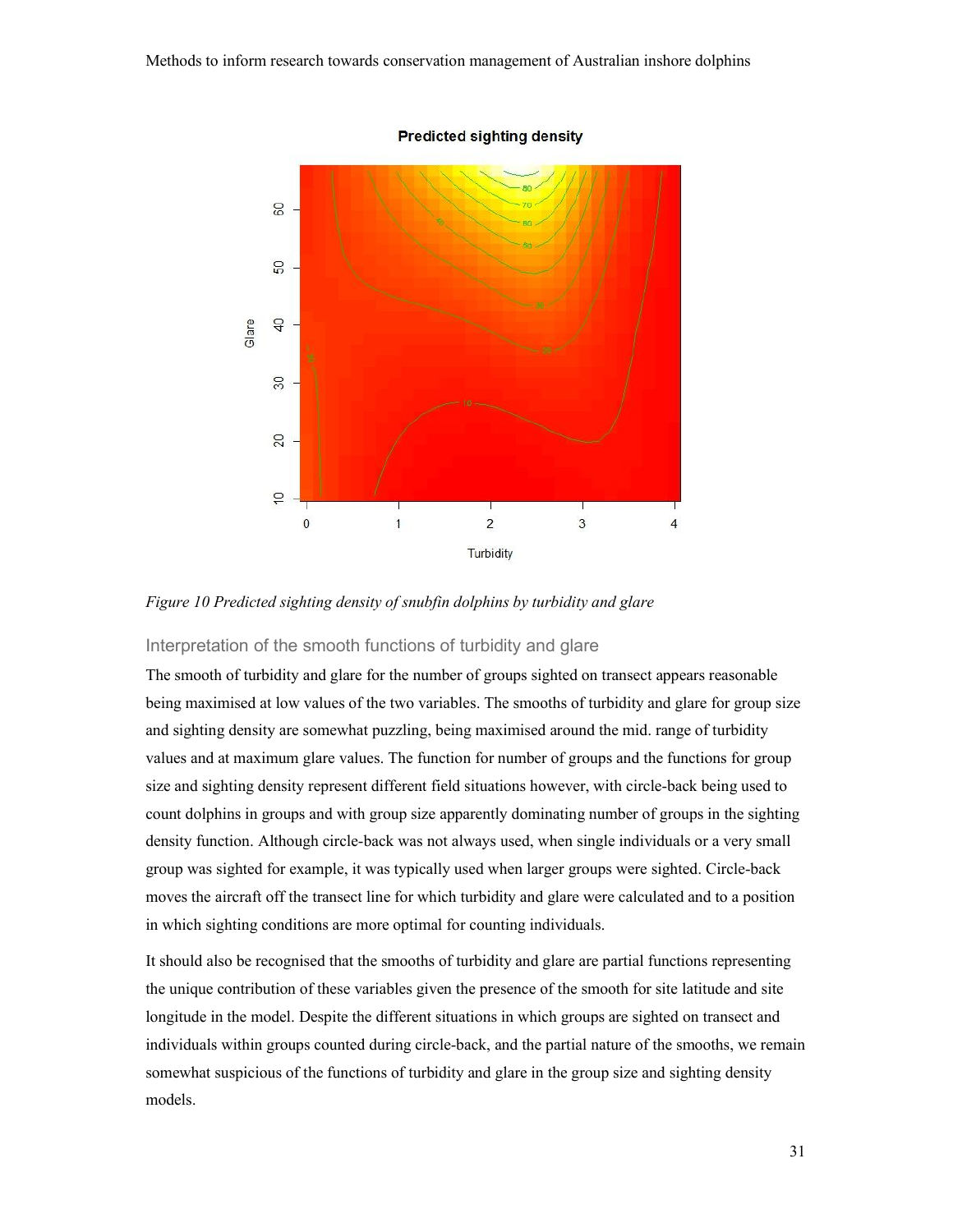Smooths of spatial variables are sometimes subject to edge effects such that they 'curl up at the edges', i.e., at values near the ends of the variable distributions (Miller et al. 2013). If this has happened, it appears to have affected glare greater than turbidity. Field observers have noted that sometimes glare can be advantageous because it glints off wet dorsal fins and there may be some sort of interaction between this sighting effect and a potential edge effect in the smooth.

We have not had time to fully investigate the possibility of edge effects in the smooths of turbidity and glare in models on data that involve counting individuals during circle-back and our enquiries are ongoing.

*While doubt remains about the appropriateness of the smooths of turbidity and glare for response variables on data that involve counting individuals in groups, the predicted values for group size and sighting density tabled in the Appendix (Table 3) and reported above should be treated as provisional.* 

#### Relationship of response variable predicted values

<span id="page-32-0"></span>As may be discerned in a general sense from the contour plots shown above (Figures 3, 5, 7 and 9), the predicted values of the several response variables display a similar spatial pattern. The predicted values from the Appendix, Table 3 are plotted together in Figure 11. The scale of sighting density has been changed from individuals per  $100 \text{ km}^2$  to individuals per  $10 \text{ km}^2$  for display. Figure 11 makes it clear that the probability of sighting at least one group, the number of groups sighted, the sizes of groups and the sighting density of individuals all follow a similar spatial pattern: i.e., the predicted values of all response variables tend to be greater where there are more dolphins.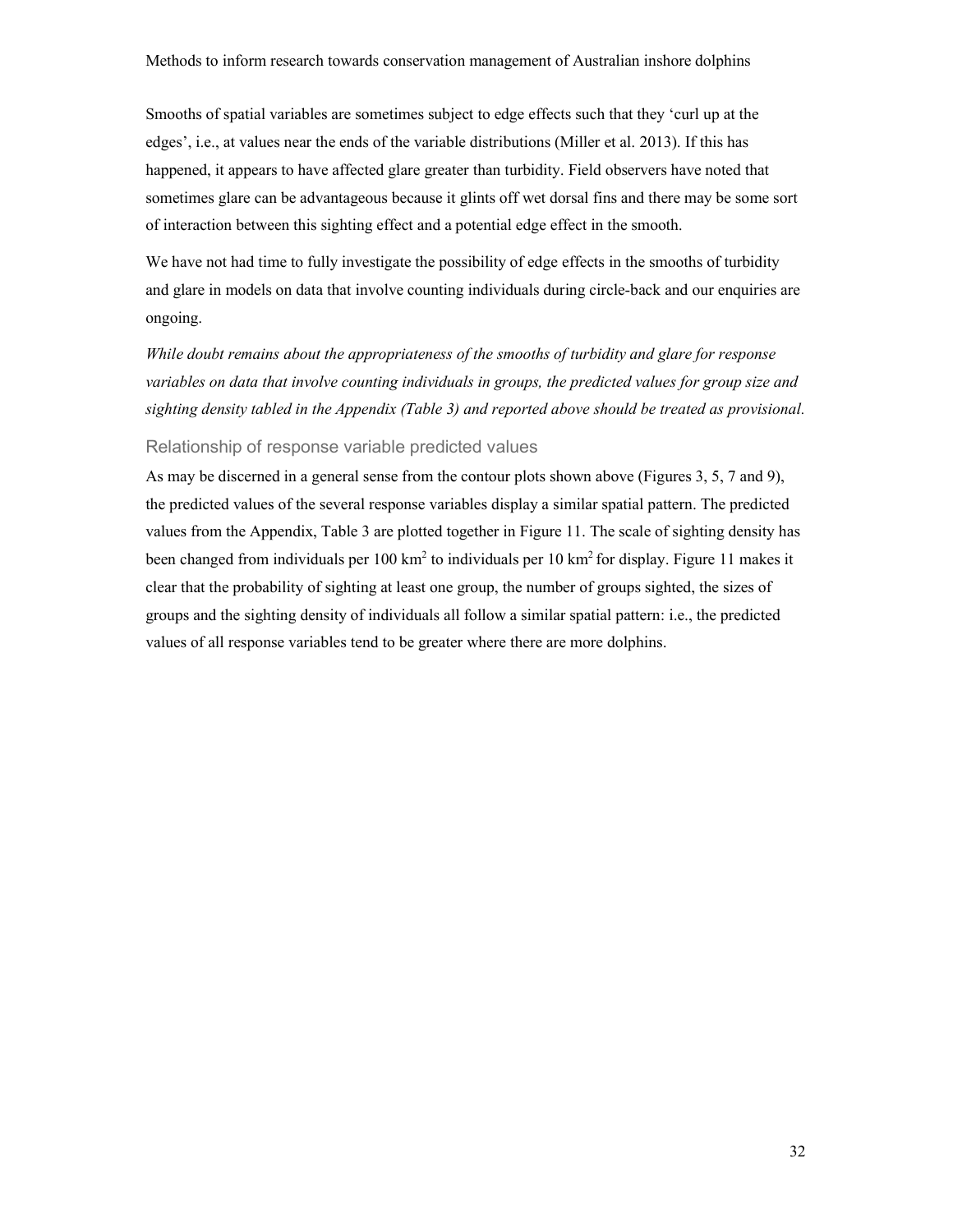

<span id="page-33-1"></span>*Figure 11 Probability of group detection, number of groups, group size and sighting density by site longitude*

#### Summary of example GAMs

<span id="page-33-0"></span>The objective of the exercise of fitting GAMs to the response variables (probability of sighting at least one group, number of groups sighted, group size and the sighting density of individuals) was to demonstrate an alternative to modeling the probability of occupancy. A pragmatic and robust approach has been taken to GAM fitting: tensor product smooths, thin plate shrinkage smoothing splines and REML estimation are chief features of this approach. There are many options that might be explored to estimate a more optimal model however.

Tensor product functions have the useful feature of being invariant to scaling of the variables so that they do not need to be measured on the same scales. This may come at some cost to flexibility however, and a more optimal fit to site latitude and site longitude might be achieved by rescaling site latitude and site longitude to a Euclidean grid (to make the x and y scales the same) and fitting a normal bivariate thin plate smooth. Similarly, the turbidity and glare variables might be standardised prior to fitting.

The main concern with the fitted models for group size and sighting density is the possibility of edge effects particularly in the sighting covariate function of turbidity and glare (Miller et al. 2013). We have not had time to fully explore this and our investigations are continuing. Although the sampling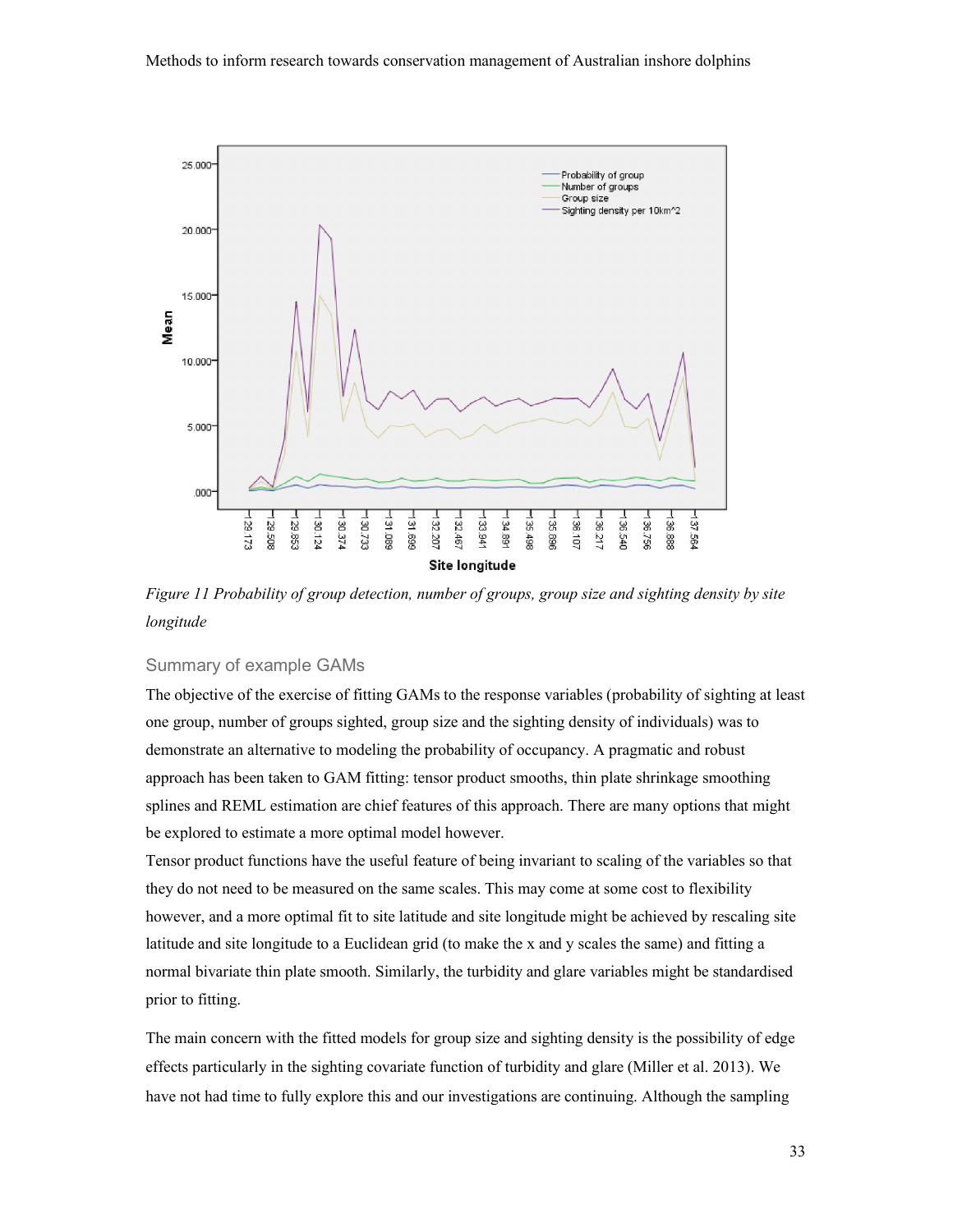methods employed do not allow for estimating the proportions groups or individuals missed as a dual sampling protocol might, making predictions from the models at optimal values of covariates that affect sighting conditions allows for some adjustment of the observed estimates to 'what would have been seen' had sighting conditions been optimal. This is the approach taken here but the accuracy of the predictions depends strongly on the appropriateness of the functions fitted to the sighting covariates.

Overall, although we cannot claim that the models fitted in the examples are optimal, we think they've served the purpose of identifying a viable alternative to occupancy modeling for the data. Moreover, the estimates produced go well beyond analysis of whether nor not at least one group was sighted on transect to include information on the number and sizes of groups sighted, and the sighting density of individuals. Moreover, relative to the sorts of fixed-form curves that might be implemented in the occupancy modeling program Presence, the flexible curves that may be implemented using a GAM program like mgcv offer a much more accurate description of the distribution of dolphins around a complex coastline.

Provided there is reasonable confidence in the fitted functions of sighting covariates, the predicted values offer a basis for estimation of the minimum population size by expansion of the sighting density predictions to the whole sampled area. Such an estimate would inevitably be a minimum as it could only apply to the sampled 10 km wide coastal strip and the sampling protocols employed cannot allow for a full account of dolphins that were present but not sighted. Nonetheless, as coastal development usually occurs within this strip, the models provide a very useful description of coastal habitat usage and the relative conservation values of different parts of the coast. In addition, it seems likely that groups of these dolphin species that use areas further offshore are likely to also use and be dependent on this coastal strip.

# Further comment on Objective 2 – National distribution data

#### <span id="page-34-0"></span>The full statement of Objective 2 (2015 Framework p. 27) is:

"Objective 2 - National Distribution Data: Provide for access to and analysis of standardised national tropical dolphin data to assess distribution and underpin management and conservation.

2.1 Undertake a national synthesis of all available distribution, abundance and related data (e.g. habitat, ecology) of Australian snubfin dolphins and Australian humpback dolphins, and of Indo-Pacific bottlenose dolphins within the ranges of the other two species, and manage as a centralised, accessible data repository with associated metadata.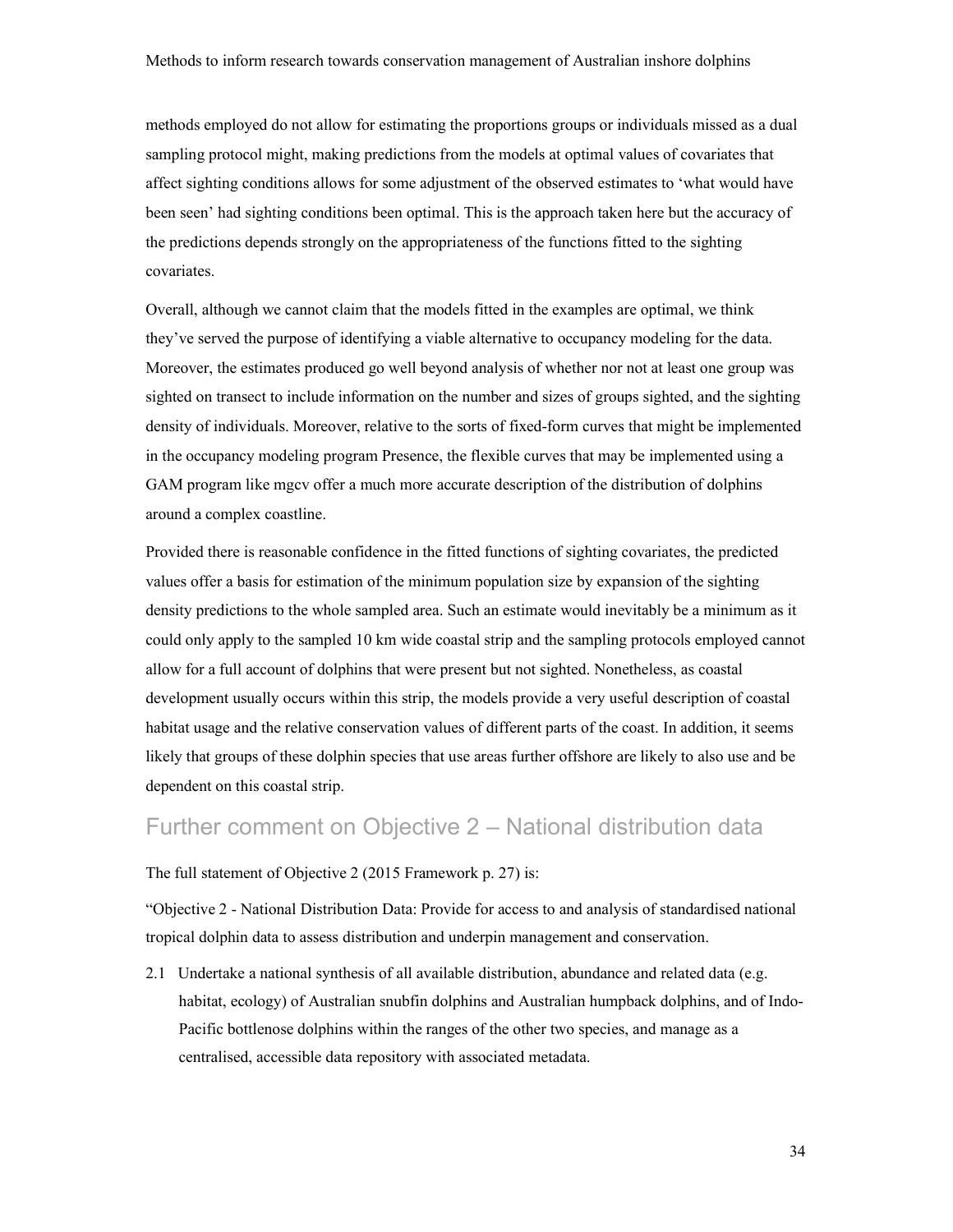- 2.2 Conduct an expert workshop to consider and address issues surrounding methodologies, such as survey techniques (e.g. boat, aerial), underpinning statistical approaches, and comparability of data amd produce best practice guidelines
- 2.3 Conduct systematic occupancy (replicated presence/absence) surveys, using agreed techniques, to describe the spatial distribution of important habitats over each species' range.
- 2.4 Investigate the feasibility of using various species to estimate the detection rate and abundance at a small sample of sites for use together with detection rate data from presence/absence surveys (2.3) to better estimate abundance over the each species' range.
- 2.5 Identify tropical dolphin habitats at ecologically appropriate scales and develop spatial habitat models, evaluate models, and investigate transferability of model results to unstudied areas.
- 2.6 Identify Biologically Important Areas for Australian's tropical dolphins in accordance with the established protocol for inclusion in the Conservation Values Atlas."

We are not aware of any initiative to establish a central repository for tropical inshore dolphin data  $(2.1).$ 

The proposed expert workshop (2.2) has not yet been convened.

The conduct of systematic occupancy (replicated presence/absence) surveys (2.3) was a major focus of 2014 Methods and described in detail in this report. It is contended that the methods described herein offer a systematic approach and highly informative description of the spatial distribution of the species. The results apply however at a relatively broad scale although the sensitivity of the smooth functions provides a level of detail not envisaged under an occupancy modeling approach. The example models presented here did not make use of all potential covariates and, although the results did not include significant differences among the zone types. The effect was however reasonably close to significant and it is possible that factors that distinguished between estuarine and coastal sites, or the nearshore and other zones would be significant. The inclusion of further covariates (see 2014 Methods) may account for more of the residual variance and increase the power to detect such finerscaled habitat use effects.

Water depth is an effect that may be of interest but it is not possible to estimate this directly in any model based on data at the transect level because depth varies widely over the lengths of transect required to achieve suitable detection rates. The data collected following a transect design include the specific locations of each group sighting and water depth at these locations might be derived from bathymetry maps. An alternative modeling strategy (e.g., Bagchi and Illian 2015) would be needed to assess such highly spatially variable covariates.

It is not clear until the sorts of broad scale results demonstrated here are available that sensible judgments about what ecologically appropriate scales (2.5) are. The approach taken here to the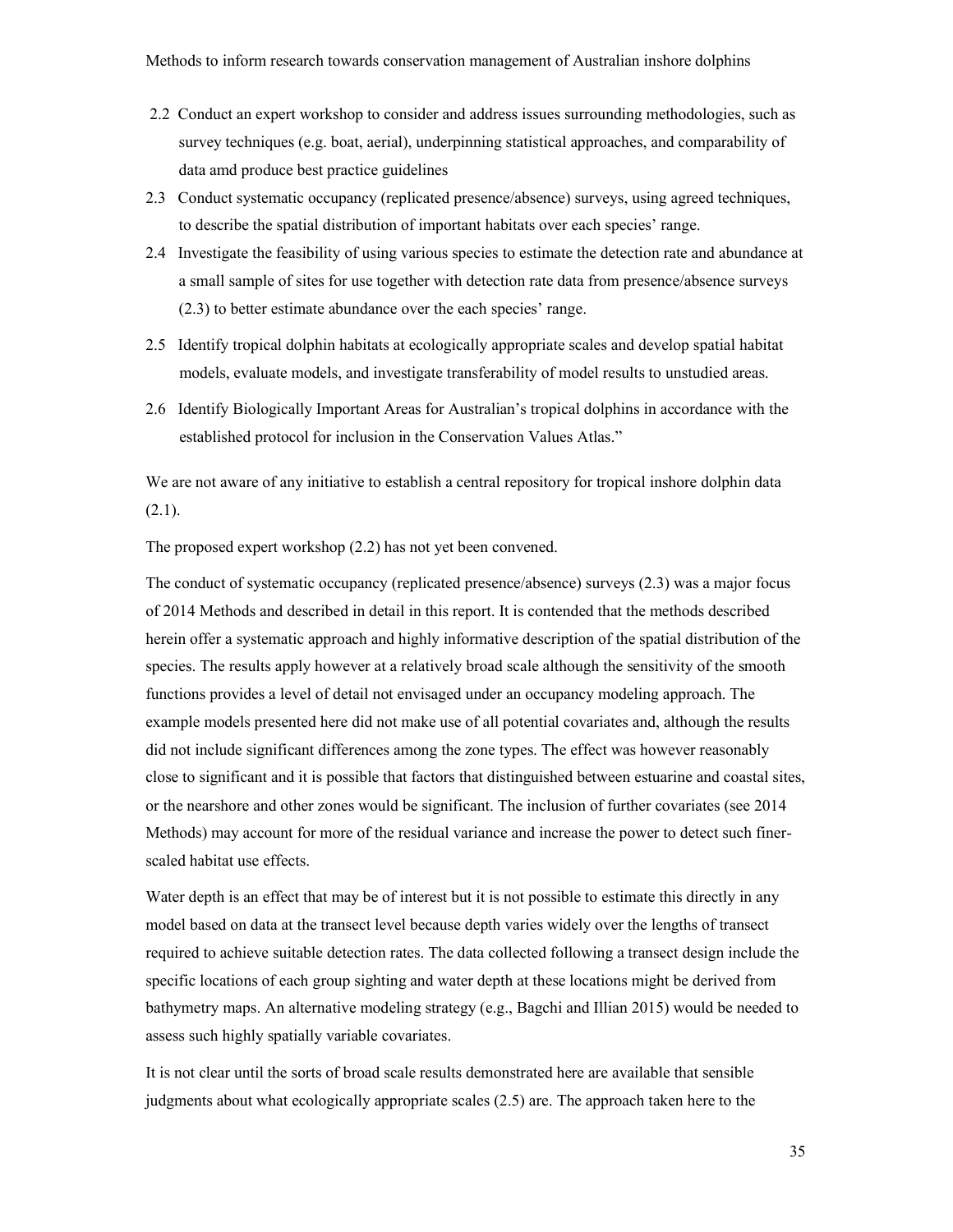question of transferability of model results to unstudied areas has been to use standard sampling theory to link the gaps between sample sites through functions of spatial covariates.

The sorts of results described here might be used to identify biologically important areas (2.6) for inclusion in the Conservation Values Atlas.

The possibility of using abundance estimates on a sub-sample of sites studied in a broad scale sighting survey  $(2.4)$  is considered directly.

# <span id="page-36-0"></span>Abundance estimation by ratio estimation with double sampling

It may be possible to derive an estimate of total abundance on the area sampled for counts of individuals from two kinds of data: 1) the number of individuals sighted per unit area (sighting density) on the sample sites in the broad scale study and 2) the number of individuals estimated from capture-recapture data on individuals on a subset of those sample sites.

The underlying principle of the proposed method, ratio estimation with double sampling, is described by Thompson (2002, pp.158-160). Following Thompson, where  $\hat{y}$  represents the estimates of abundance and  $x_i$  represents the sighting densities from the subsample of  $n$  sites on which both were

measured, the ratio *r* is calculated as 
$$
r = \frac{\sum_{i=1}^{n} \hat{y}_i}{\sum_{i=1}^{n} x_i}
$$

From the full sample *n*<sup> $\cdot$ </sup> of sites in the sighting study, the population total  $\hat{\tau}_x$  of densities  $x_i$  is

.

estimated as '  $\hat{\tau}_{x} = \frac{N}{n} \sum_{i=1}^{n}$  $\sum_{i=1}^n$ <sup>*n*</sup>  $\sum_{i=1}^n$ <sup>*x*<sub>i</sub></sup>  $\frac{N}{\cdot} \sum_{i=1}^{n} x_i$  $\tau_x = \frac{1}{n}$  $=\frac{N}{n'}\sum_{i=1}^{N}x_i$  where *N* is the population of sites from which the sample of *n*<sup>1</sup> sites was selected.

The ratio estimator of the population total  $\hat{\tau}_r$  of the abundance is then  $\hat{\tau}_r = r\hat{\tau}_x$ .

The estimated variance of the ratio estimator  $\hat{\tau}_r$  of the total abundance, is written as follows:

$$
\hat{V}ar(\hat{\tau}_r) = N(N-n')\frac{s^2}{n'} + N^2 \frac{n'-n}{n'n(n-1)}\sum_{i=1}^n (y_i - rx_i)^2
$$
, where  $s^2$  is the sample variance of the

abundance estimates  $\hat{y}_i$ .

Calculation of the sample variance of the abundance estimates would need to account for the variance associated with the estimates themselves because they *are* estimates rather than observed data.

The variances associated with the estimates of sighting density in the Appendix, Table 3, are large relative to the estimates (mean  $CV = 0.92$ ). However these variances are due to estimation at the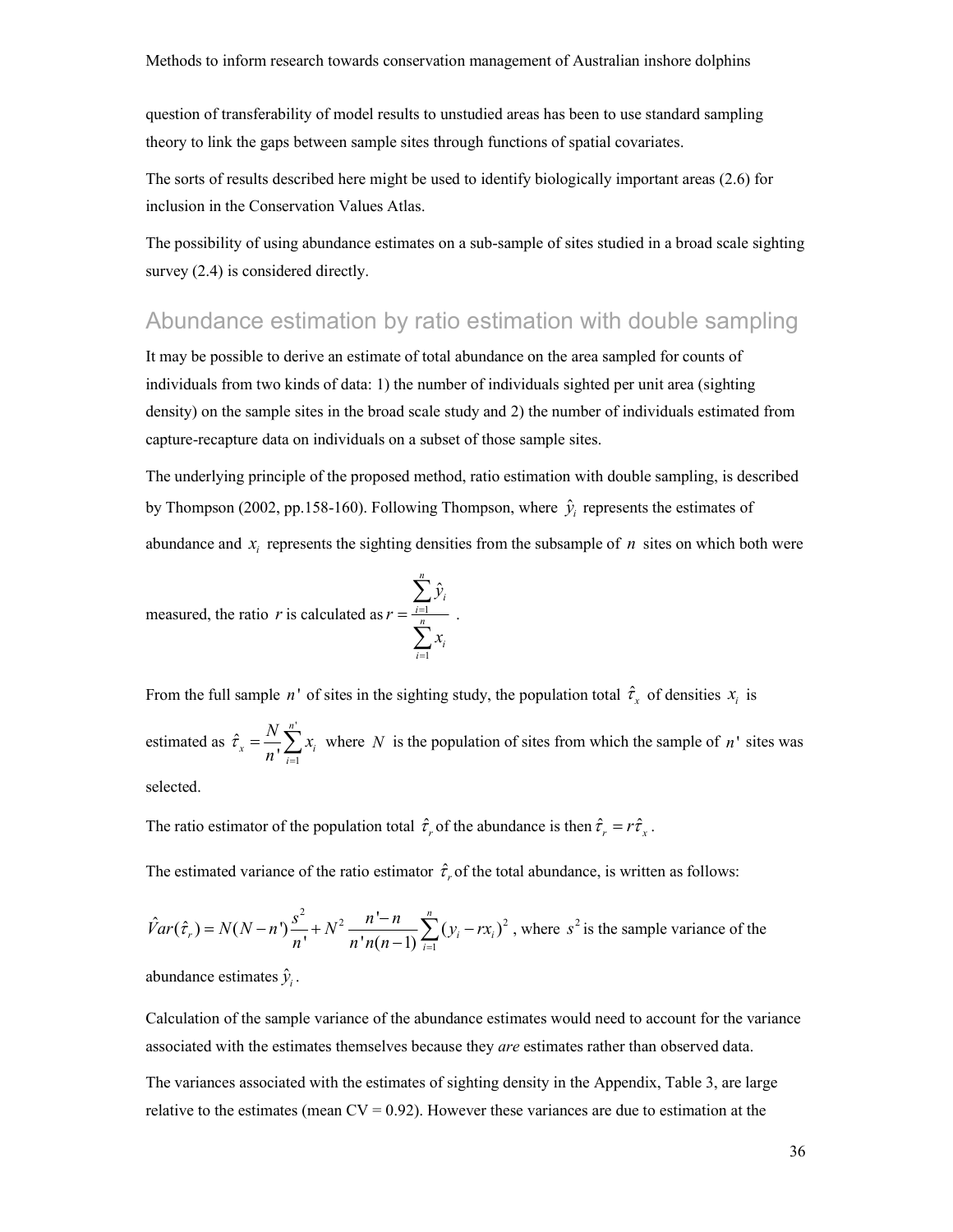transect level and the variation among transects is wide representing how a local group is distributed on its range at the time of sampling. It is reasonable, however, to calculate the observed sighting density on whole sites which may more closely represent the mean density on a site over time for the purpose of estimating total abundance by the proposed method.

The population N of sites in the sighting study could be estimated as the total number of sites of the size of each sample site in the area sampled from.

Ratio estimation with double sampling relies on a strong linear correlation between the paired variables,  $\hat{y}_i$  and  $x_i$ , in the ratio: in the present case, between the abundance estimates and the sighting densities. It is by no means clear how strong this relationship is likely to be as it would depend on two unknown proportions  $-1$ ) the proportion of the number dolphins that regularly use the sighting survey site that are present there at the time of survey and 2) the proportion of the number dolphins that were present on the sighting survey site that visit the capture-recapture subsite during sampling (at some time during the period on which the abundance estimate is based).

The proportion of the number dolphins that regularly use the sighting survey site that are present there at the time of survey is related to the size of the group home range and what part of that is within the survey site. If the survey site included the whole home range, then the proportion would be 1.00, but little is known about home range sizes or about how sample sites might be located within them.

The proportion of the number dolphins that were present on the sighting survey site that visit the capture-recapture subsite during a sampling session there depends on both the duration of the sampling session and the rate at which dolphins enter and leave the sample site. While it seems reasonable to assume that dolphins move about widely within their range and are likely to visit a wellchosen subsite relatively frequently, there is little information on the small-scale movements of coastal dolphins.

Without a stronger basis for making judgements about these two factors, it is not possible to make a reasonable estimate of the probable strength of the correlation between capture-recapture estimates of abundance from data from subsites and sighting densities observed on broader sites that include the subsites. If it were the case that 1) most of the dolphins that regularly use the sighting survey site are likely to be present there at any time and 2) most of the dolphins that are present on a sighting survey site at the time of survey are likely to visit the capture-recapture subsite during a sampling session there, then a suitably strong correlation between the two variables in the ratio of abundances to sighting densities might be expected.

There is too much uncertainty about the probable reliability of the ratio to recommend investment of funds in this proposal. It remains interesting nonetheless and it would be worthwhile to investigate it further were data to become available at time goes by.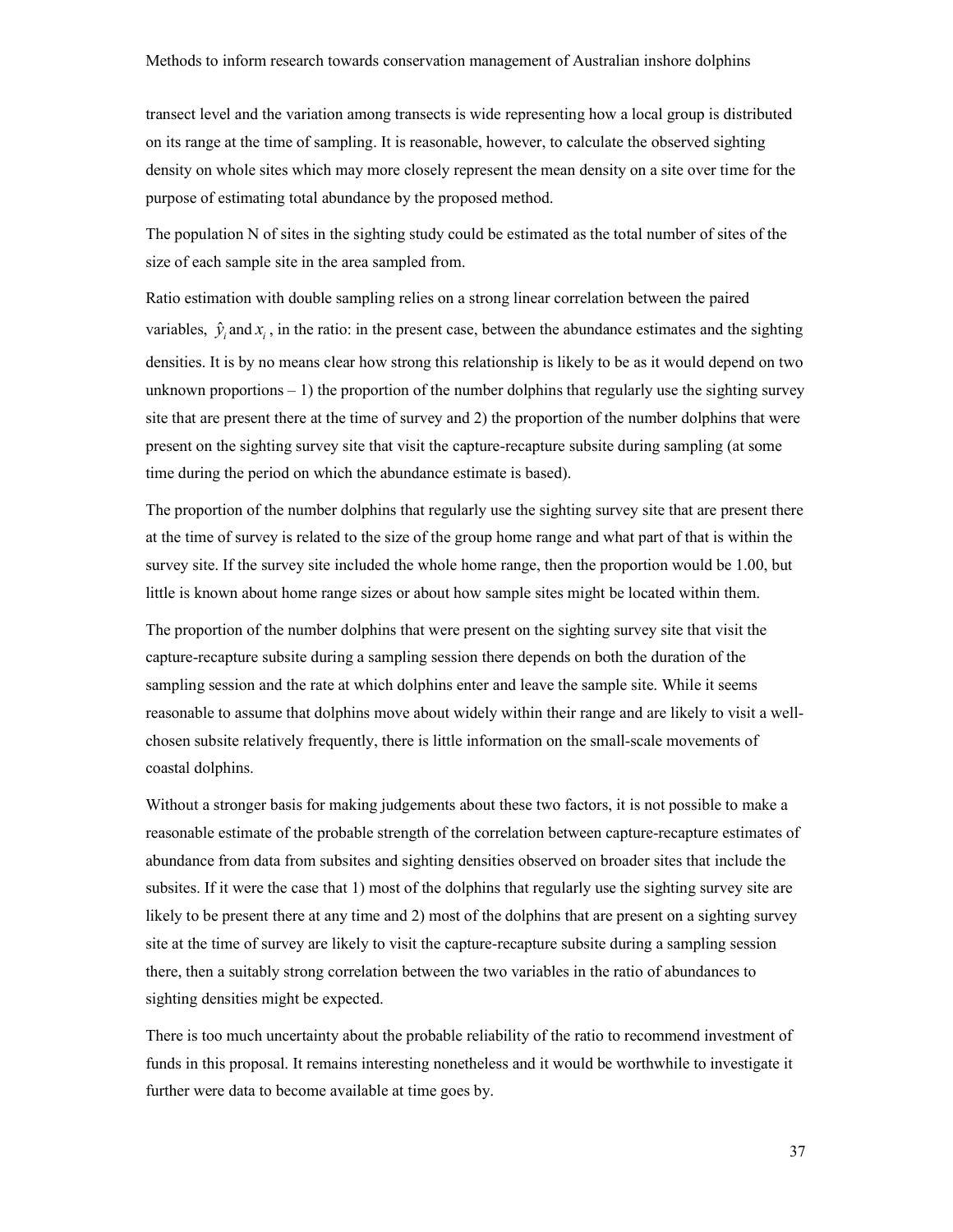### <span id="page-38-0"></span>General conclusions

The alternative of sampling from a helicopter rather than a boat was evaluated and several advantages of the helicopter platform described. Although the hourly cost of hiring a helicopter is relatively high, the overall cost of conducting a broad scale survey in a remote area by helicopter is competitive and may be cheaper than by boat.

The Efford and Dawson (2012) critique of occupancy in continuous habitat was described and it was concluded that an occupancy estimate on sightings of coastal dolphins is ill-defined. Although variation in the probability of occupancy over a large length of coastline is informative of their relative abundance, it does not provide greater insight into the spatial distribution of the dolphins than a model based on the probability of detecting a group.

An alternative approach to analysis of data collected on transect in the course of an 'occupancy' study was described and illustrated using data on snubfin dolphins in the Northern Territory. A set of generalized additive models (GAMs) was fitted to the data on whether or not at least one group was sighted on transect, the number of groups sighted, group sizes and the density of sighted individuals. The set of models is not only more informative in terms of the number of groups sighted, group sizes and the density of sighted individuals but the results are based on smooth functions of the covariates with much greater flexibility to describe the distribution of the dolphins around a complex coastline than the sorts of fixed form functions that might be fitted with the available software for modeling the probability of occupancy. The GAM approach is very flexible and there are many options to be considered in specifying and evaluating models. The example models presented here represent a first approach and may be subject to improvement; in particular, the smooth functions fitted may be subject to edge effects and this should be further investigated before the estimates presented here are treated as definitive.

The material presented in 2014 Methods on long-term monitoring on selected sites was briefly reviewed and found to remain appropriate under the revised Framework. The additional objective to conduct short term assessments of abundance was discussed and comment made on matters to be considered in designing studies to meet this objective.

The proposal to enhance the data on relative density to yield an approximate estimate of total abundance over the range of the species was considered under the heading 'abundance estimation by ratio estimation with double sampling'. The underlying principal of a method by which this might be done was described and the feasibility of the proposed method considered. It was concluded that there were too many unknowns to anticipate the reliability of the method to invest in this approach specifically, although the proposal is interesting and could be further assessed as suitable data are accumulated.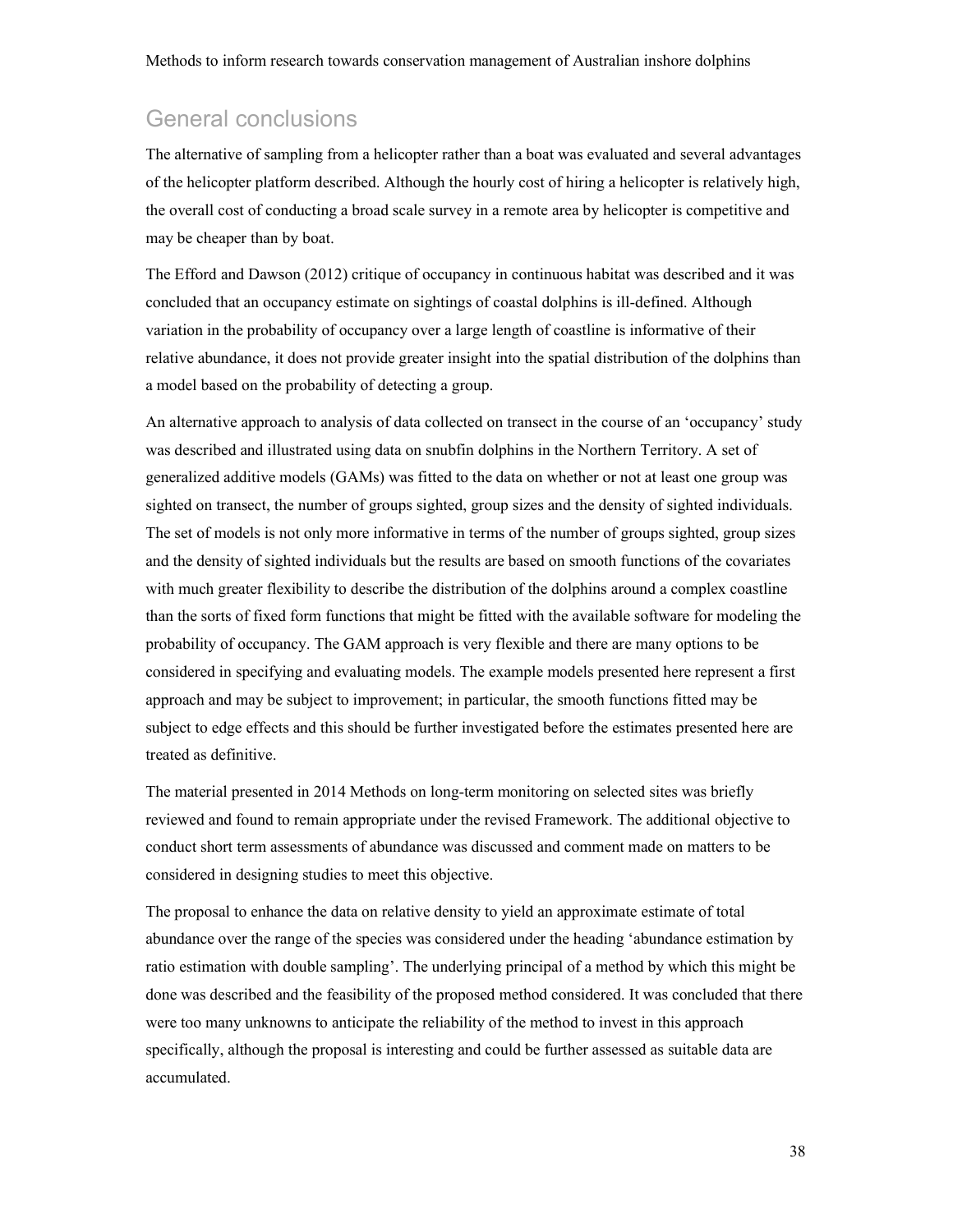# <span id="page-39-0"></span>**References**

Bagchi, R., & Illian, J. B. (2015). A method for analysing replicated point patterns in ecology. *Methods in Ecology and Evolution*, *6*(4), 482-490.

Brooks, L., Carroll, E. and Pollock, K.H. (2014). Methods for assessment of the conservation status of Australian inshore dolphins. Final report to the Department of Environment, May 2014.

Buckland, S. T., Burnham, K. P. and Augustin, N. H. (1997). Model selection: an integral part of inference. *Biometrics* 53:603-618.

Burnham, K. P. and Anderson, D. R. (2002). *Model selection and multi-model inference: a practical information-theoretic approach*. Springer.

Department of the Environment (2013)*.* Coordinated Research Framework to assess the conservation status of Australian snubfin dolphins (*Orcaella heinsohni*) and other tropical inshore dolphins.

Department of the Environment (2015)*.* A Coordinated National Research Framework to Inform the Conservation and Management of Australia's Tropical Inshore Dolphins: the Australian snubfin dolphin, *Orcaella heinsohni*, the Australian humpback dolphin, *Sousa sahulensis*, and the Indo-Pacific bottlenose dolphin, *Tursiops aduncus.*

Efford, M.G. & Dawson, D.K. 2012. Occupancy in continuous habitat. Ecosphere 3(4):32. http://dx.doi.org/10.1890/ES11-00308.1.

[Engen, S., Lande, R., & Sæther, B. E](http://dx.doi.org/10.1890/ES11-00308.1). (2008). A general model for analyzing Taylor's spatial scaling laws. *Ecology*, *89*(9), 2612-2622.

Foster, S. D., & Bravington, M. V. (2013). A Poisson–Gamma model for analysis of ecological nonnegative continuous data. *Environmental and ecological statistics*, *20*(4), 533-552.

Gardner, W., Mulvey, E. P., & Shaw, E. C. (1995). Regression analyses of counts and rates: Poisson, overdispersed Poisson, and negative binomial models. *Psychological bulletin*, *118*(3), 392.

Hastie, T. and R. Tibshurani. (1986). Generalized additive models (with discussion). *Statistical Science 1,* 297-318.

Hastie, T. and R. Tibshurani. (1990). *Generalized Additive Models*. Chapman and Hall.

Kendal, WS (2004). "Taylor's ecological power law as a consequence of scale invariant exponential dispersion models". *Ecological Complexity 1*: 193–209. doi:10.1016/j.ecocom.2004.05.001.

Nelder, J.A. and R.W.M. Wedderburn. (1972). Generalized linear models. *Journal of the Royal Statistical Society, Series A 135*, 370-384.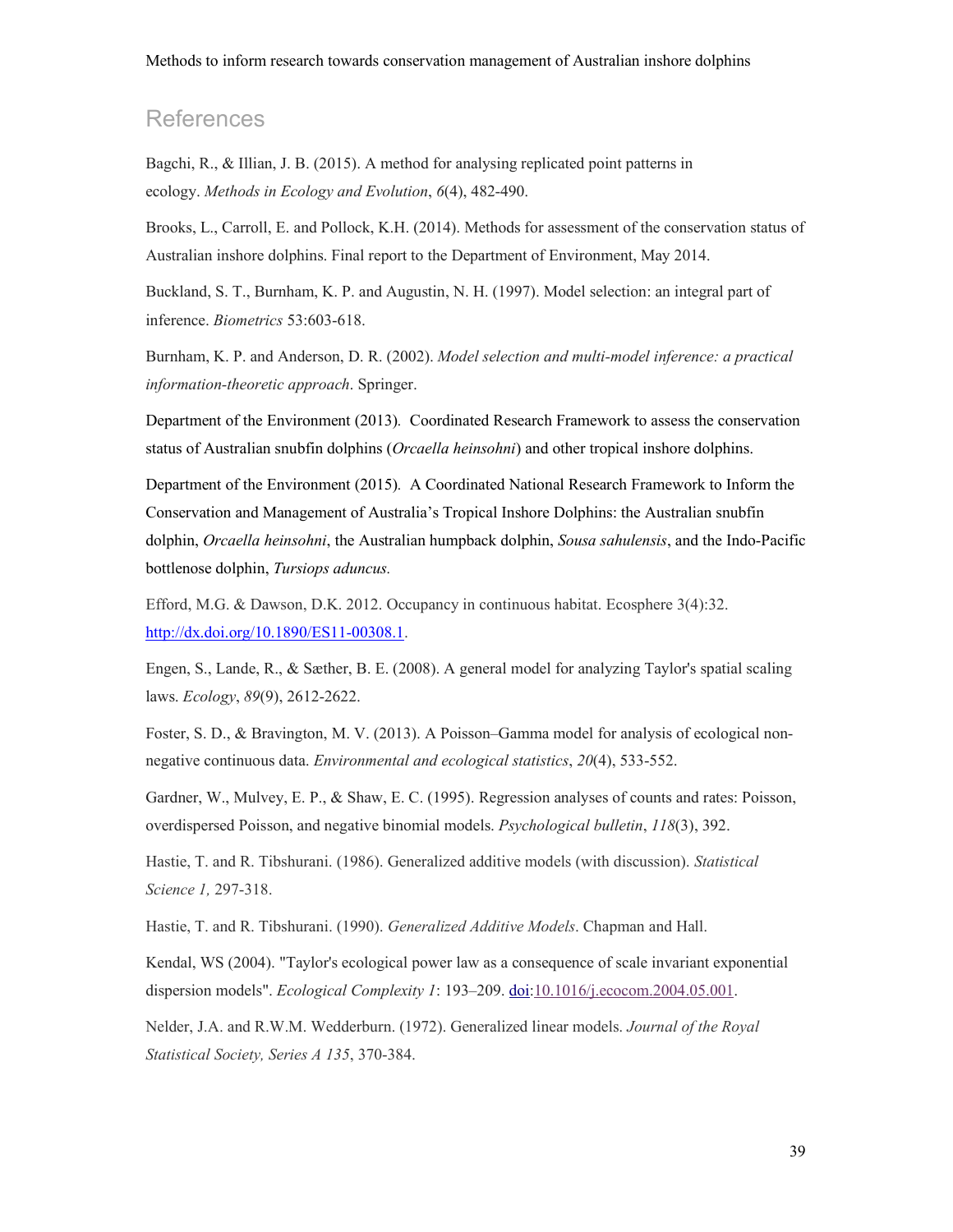MacKenzie, D. I., J. D. Nichols, J. A. Royle, K. H. Pollock, L. L. Bailey, and J. E. Hines. (2006). *Occupancy estimation and modeling: Inferring patterns and dynamics of species occurrence*. Burlington, MA: Elsevier/Academic Press.

Marra, G., & Wood, S. N. (2011). Practical variable selection for generalized additive models. *Computational Statistics & Data Analysis*, *55*(7), 2372-2387.

NTDLRM 2014 Methods: Brooks L. and Pollock KH, 2014. Methods for assessment of the conservation status of coastal dolphins in the Northern Territory. Final report to the Northern Territory Department of Land Resource Management.

NTDLRM 2015. Conservation Status of Coastal Dolphins in the Northern Territory: Chopper Survey Report. October 2015, Carol Palmer, Flora and Fauna Division. http://hdl.handle.net/10070/259636.

Marsh, H., & Sinclair, D. F. (1989). Correcting for Visibility B[ias in Strip Transect Aerial Surveys o](http://hdl.handle.net/10070/259636)f Aquatic Fauna. *The Journal of Wildlife Management*, *53*(4), 1017–1024. http://doi.org/10.2307/3809604.

[Miller, D. L., Burt, M. L., R](http://doi.org/10.2307/3809604)exstad, E. A., & Thomas, L. (2013). Spatial models for distance sampling data: recent developments and future directions. *Methods in Ecology and Evolution*, *4*(11), 1001- 1010.

Parra, G.J. & Cagnazzi, D. Conservation Status of the Australian Humpback Dolphin (*Sousa sahulensis*) Using the IUCN Red List Criteria. In: Thomas A. Jefferson and Barbara E. Curry, editors, Advances in Marine Biology, Vol. 73, Oxford: Academic Press, 2016, pp. 157-192. ISBN: 978-0-12- 803602-0.

Pinheiro¸ J.C. and D.M. Bates. (2000). *Mixed Effects Modes in S and S-PLUS*. New York, Springer-Verlag.

Pollock, K.H., Marsh, H.D., Lawler, I.D. & Alldredge, M.W. 2006. Estimating Animal Abundance in Heterogeneous Environments: An Application to Aerial Surveys for Dugongs. *Journal of Wildlife Management 70(1):255-262.* http://dx.doi.org/10.2193/0022-541X(2006)70[255:EAAIHE]2.0.CO;2.

Presence software http://www.mbr-pwrc.usgs.gov/software/presence.html.

Ramsay, T., Burnett, R., [& Krewski, D. \(2003\). Exploring bias in a generalized additive model for](http://dx.doi.org/10.2193/0022-541X(2006)70%5b255:EAAIHE%5d2.0.CO;2)  spatial air pollution data. *[Environmental Health Perspectives](http://www.mbr-pwrc.usgs.gov/software/presence.html)*, *111*(10), 1283.

Ruppert, D., M.P. Wand and R.J. Carroll. (2003). *Semiparametric Regression*. Cambridge University Press.

Sengupta, D., & Jammalamadaka, S. R. (2003). *Linear models: an integrated approach* (Vol. 6). World Scientific.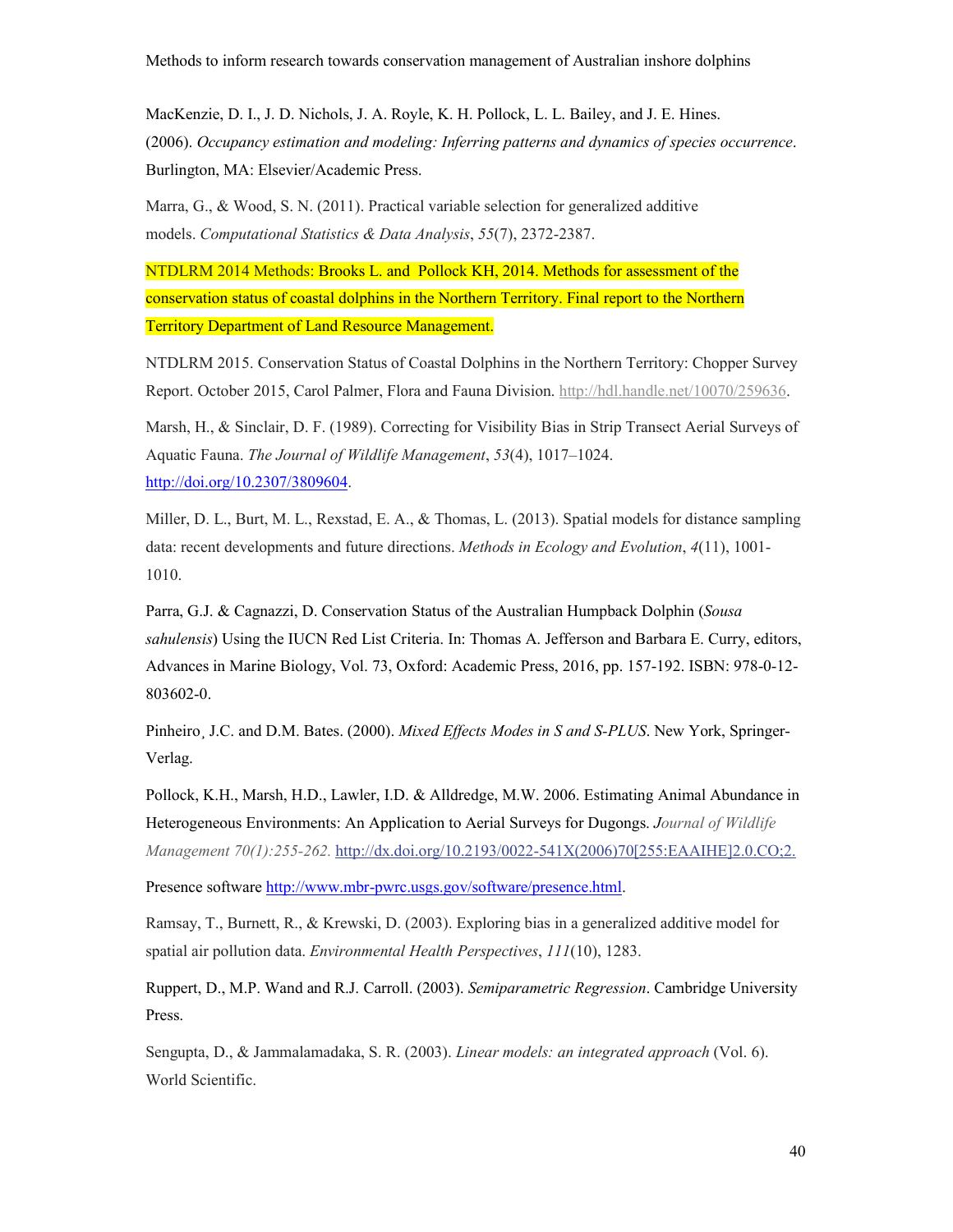Smith, F. A., Gittleman, J. L., & Brown, J. H. (Eds.). (2014). *Foundations of macroecology: classic papers with commentaries*. University of Chicago Press.

Wood, S. (2016). Package mgcv https://cran.r-project.org/web/packages/mgcv/mgcv.pdf.

Wood, S. (2006). *Generalized additive models: an introduction with R*. CRC press.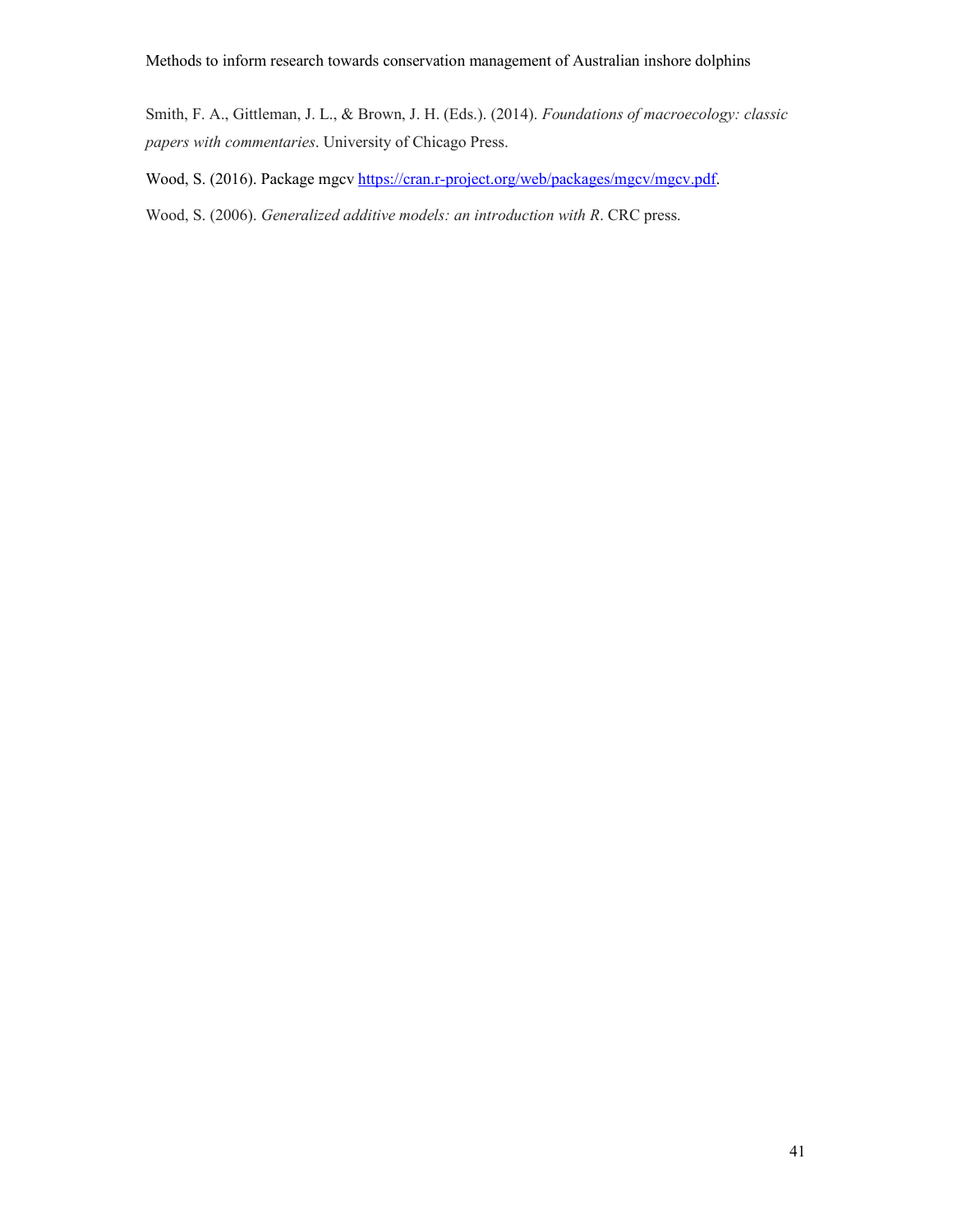# Appendix 1: Model results – supplementary tables

<span id="page-42-0"></span>

| Model                                                       | $\rm AIC$ | $\rm AIC$ | $\rm AIC$ | Model      | Number of        | $-2Log$    |
|-------------------------------------------------------------|-----------|-----------|-----------|------------|------------------|------------|
|                                                             |           | change    | weight    | likelihood | parameters       | likelihood |
| psi(lat, latsq, long), p(glare, zone)                       | 447.60    | 0.00      | 0.10      | 1.00       | 9                | 429.60     |
| psi(lat, long), p(glare, turbidity)                         | 447.69    | 0.09      | 0.09      | 0.96       | 4                | 439.69     |
| psi(lat, latsq, long), p(glare, turbidity, zone)            | 447.86    | 0.26      | 0.08      | 0.88       | 10               | 427.86     |
| psi(lat, latsq, long), p(glare, turbidity)                  | 447.88    | 0.28      | $0.08\,$  | 0.87       | 5                | 437.88     |
| psi(lat, long), p(glare, tubidity, zone)                    | 447.95    | 0.35      | 0.08      | 0.84       | 9                | 429.95     |
| psi(lat, long), p(glare, zone)                              | 448.00    | 0.40      | $0.08\,$  | 0.82       | 8                | 432.00     |
| psi(lat, long), p(sea state, glare, turbidity)              | 448.38    | 0.78      | 0.06      | 0.68       | 5                | 438.38     |
| psi(lat, latsq, long), p(sea state, glare, turbidity)       | 448.54    | 0.94      | 0.06      | 0.63       | 6                | 436.54     |
| psi(lat, latsq, long), p(sea state, glare, zone)            | 449.52    | 1.92      | 0.04      | 0.38       | 10               | 429.52     |
| psi(lat, latsq, long), p(sea state, zone)                   | 449.54    | 1.94      | 0.04      | 0.38       | 9                | 431.54     |
| psi(lat, long), p(sea state, zone)                          | 449.56    | 1.96      | 0.04      | 0.38       | 8                | 433.56     |
| psi(lat, latsq, long), p(sea state, glare, turbidity, zone) | 449.57    | 1.97      | 0.04      | 0.37       | 11               | 427.57     |
| psi(lat, long), p(sea state, glare, turbidity, zone)        | 449.67    | 2.07      | 0.03      | 0.36       | 10               | 429.67     |
| psi(lat, long), p(sea state, glare, zone)                   | 449.95    | 2.35      | 0.03      | 0.31       | 9                | 431.95     |
| psi(lat, latsq), p(glare, turbidity)                        | 450.20    | 2.60      | 0.03      | 0.27       | 4                | 442.20     |
| psi(lat, latsq), p(glare, zone)                             | 450.71    | 3.11      | 0.02      | 0.21       | 8                | 434.71     |
| psi(lat, latsq), p(glare, turbidity, zone)                  | 450.72    | 3.12      | 0.02      | 0.21       | 9                | 432.72     |
| psi(lat, latsq, long), p(sea state)                         | 450.78    | 3.18      | 0.02      | 0.20       | 4                | 442.78     |
| psi(lat, latsq), p(sea state, glare, turbidity)             | 450.99    | 3.39      | 0.02      | 0.18       | 5                | 440.99     |
| psi(lat, latsq, long), p(glare)                             | 451.90    | 4.30      | 0.01      | 0.12       | 4                | 443.90     |
| psi(long), p(glare, zone)                                   | 452.58    | 4.98      | 0.01      | 0.08       | 7                | 438.58     |
| psi(lat, latsq, long), p(sea state, glare)                  | 452.62    | 5.02      | 0.01      | 0.08       | 5                | 442.62     |
| psi(long), p(glare, turbidity)                              | 452.79    | 5.19      | 0.01      | 0.07       | 3                | 446.79     |
| psi(long), p(glare, turbidity, zone)                        | 453.14    | 5.54      | 0.01      | 0.06       | 8                | 437.14     |
| psi(long), p(sea state, glare, turbidity)                   | 453.71    | 6.11      | 0.00      | 0.05       | 4                | 445.71     |
| psi(lat), p(glare, zone)                                    | 454.59    | 6.99      | $0.00\,$  | 0.03       | $\boldsymbol{7}$ | 440.59     |
| psi(lat), p(glare, turbidity)                               | 454.94    | 7.34      | 0.00      | 0.03       | 3                | 448.94     |
| psi(lat), p(glare, turbidity, zone)                         | 455.25    | 7.65      | 0.00      | 0.02       | 8                | 439.25     |
| psi(lat), p(sea state, glare, turbidity)                    | 455.88    | 8.28      | $0.00\,$  | 0.02       | 4                | 447.88     |
| psi(lat, latsq, long), p(turbidity)                         | 475.34    | 27.74     | $0.00\,$  | 0.00       | 4                | 467.34     |
| psi(lat, latsq, long), p(.)                                 | 475.87    | 28.27     | $0.00\,$  | $0.00\,$   | 4                | 467.87     |
| psi(lat, latsq, long), p(turbidity, zone)                   | 476.15    | 28.55     | $0.00\,$  | $0.00\,$   | 9                | 458.15     |
| psi(lat, latsq, long), p(zone)                              | 476.79    | 29.19     | 0.00      | $0.00\,$   | 8                | 460.79     |
| psi(sietlat, latsq, long), p(sea state, turbidity)          | 477.15    | 29.55     | $0.00\,$  | $0.00\,$   | 5                | 467.15     |
| psi(lat, latsq, long), p(sea state, turbidity, zone)        | 477.64    | 30.04     | 0.00      | $0.00\,$   | 10               | 457.64     |

*Table 1 Model fit statistics for 35 occupancy models on Northern Territory snubfin dolphin data*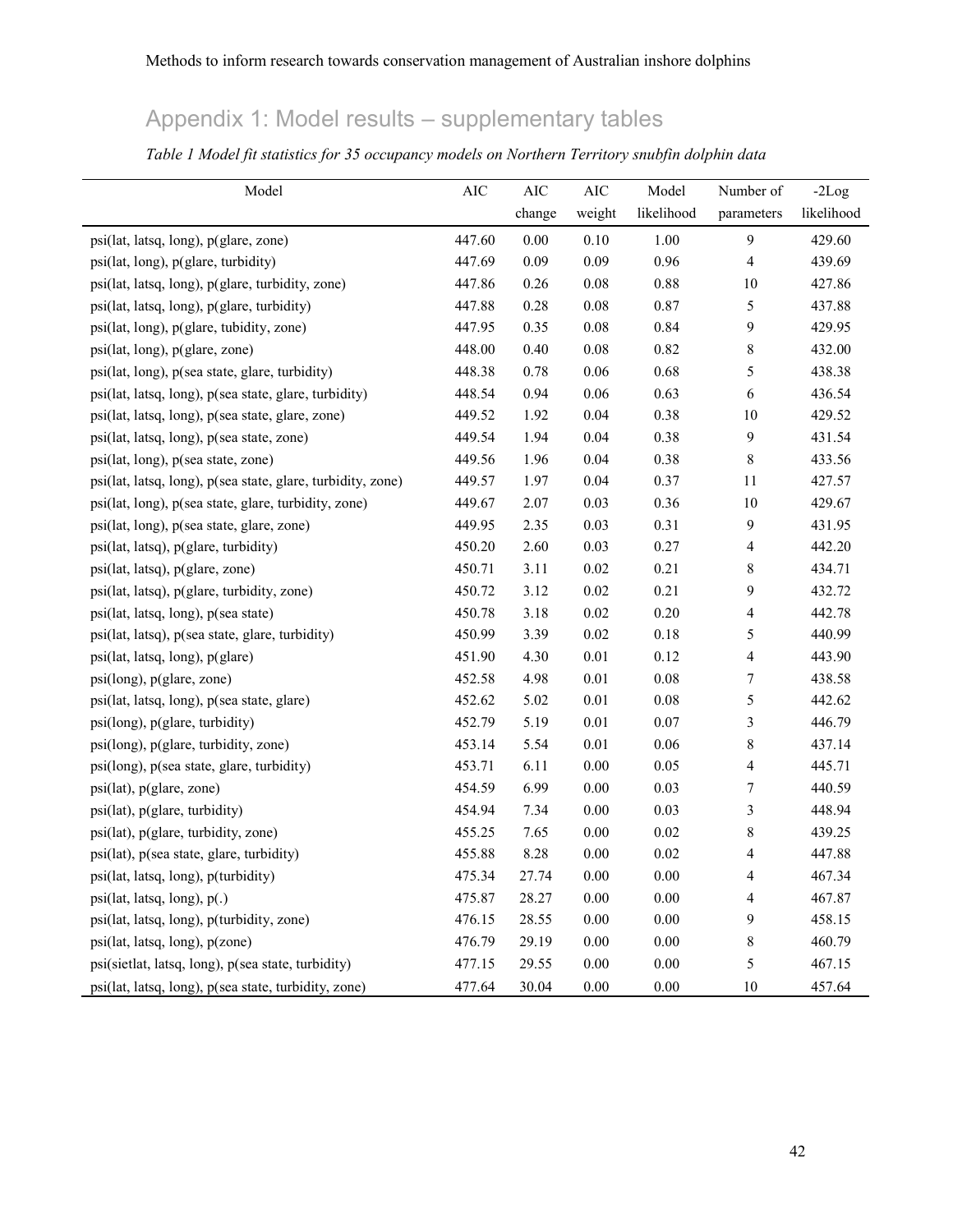#### *Table 2 Model fit statistics for GAMs*

Symbols: SFG snubfin group presence/absence; SFNg snubfin number of groups; SFGs snubfin group size; SFSd snubfin sighting density Zt zone type (parametic factor); te(LL) tensor smooth of site latitude and site longitude; s(Site): random effect for site te(Tb,Gl) tensor smooth of turbidity and glare; te(Tb,Ss) tensor smooth of turbidity and sea state; te(Gl,Ss) tensor smooth of glare and sea state

| Model name            | Terms/stat. | Zt                        | te(LL)           | s(Site)     | te(Tb, Gl)  | te(Tb, Ss) | te(Gl, Ss)       | te(Tb, GI, Ss) | <b>Deviance Explained %</b> |
|-----------------------|-------------|---------------------------|------------------|-------------|-------------|------------|------------------|----------------|-----------------------------|
| Group P/A - Binomial  |             |                           |                  |             |             |            |                  |                |                             |
| SFG.Zt.LL.Site.TBGlSs | Terms       | $\mathbf X$               | $\mathbf X$      | $\mathbf X$ |             |            |                  | $\mathbf X$    | 13.2                        |
|                       | P-value     | 0.032                     | 0.000            | 0.566       |             |            |                  | 0.074          |                             |
|                       | Concurvity  |                           | 0.975            | 1.000       |             |            |                  | 1.000          |                             |
| SFG.Zt.LL.Site.TBGl   | Terms       | X                         | $\mathbf X$      | $\mathbf X$ | $\mathbf X$ |            |                  |                | 11.8                        |
|                       | P-value     | 0.052                     | 0.000            | 0.686       | 0.074       |            |                  |                |                             |
|                       | Concurvity  |                           | 0.41             | 0.996       | 0.474       |            |                  |                |                             |
| SFG.Zt.LL.Site.TBSs   | Terms       | $\mathbf X$               | $\mathbf X$      | $\mathbf X$ |             | X          |                  |                | 10.8                        |
|                       | P-value     | 0.052                     | 0.000            | 0.985       |             | 0.226      |                  |                |                             |
|                       | Concurvity  |                           | 0.41             | 0.995       |             | 0.504      |                  |                |                             |
| SFG.Zt.LL.Site.GlSs   | Terms       | $\boldsymbol{\mathrm{X}}$ | $\mathbf X$      | $\mathbf X$ |             |            | $\boldsymbol{X}$ |                | 10.4                        |
|                       | P-value     | 0.064                     | $\boldsymbol{0}$ | 0.885       |             |            | 0.408            |                |                             |
|                       | Concurvity  |                           | 0.386            | 0.992       |             |            | 0.440            |                |                             |
| SFG.Zt.LL.Site        | Terms       | $\mathbf X$               | $\mathbf X$      | $\mathbf X$ |             |            |                  |                | 10.4                        |
|                       | P-value     | 0.064                     | 0.000            | 0.885       |             |            |                  |                |                             |
|                       | Concurvity  | 0.97                      | 0.085            | 0.988       |             |            |                  |                |                             |
| SFG.Zt.LL             | Terms       | $\mathbf X$               | $\mathbf X$      |             |             |            |                  |                | 10.4                        |
|                       | P-value     | 0.064                     | 0.000            |             |             |            |                  |                |                             |
|                       | Concurvity  | 0.833                     | 0.014            |             |             |            |                  |                |                             |
| ${\rm SFG.LL}$        | Terms       |                           | $\mathbf X$      |             |             |            |                  |                | 8.22                        |
|                       | P-value     |                           | $\mathbf{0}$     |             |             |            |                  |                |                             |
|                       | Concurvity  |                           | $\boldsymbol{0}$ |             |             |            |                  |                |                             |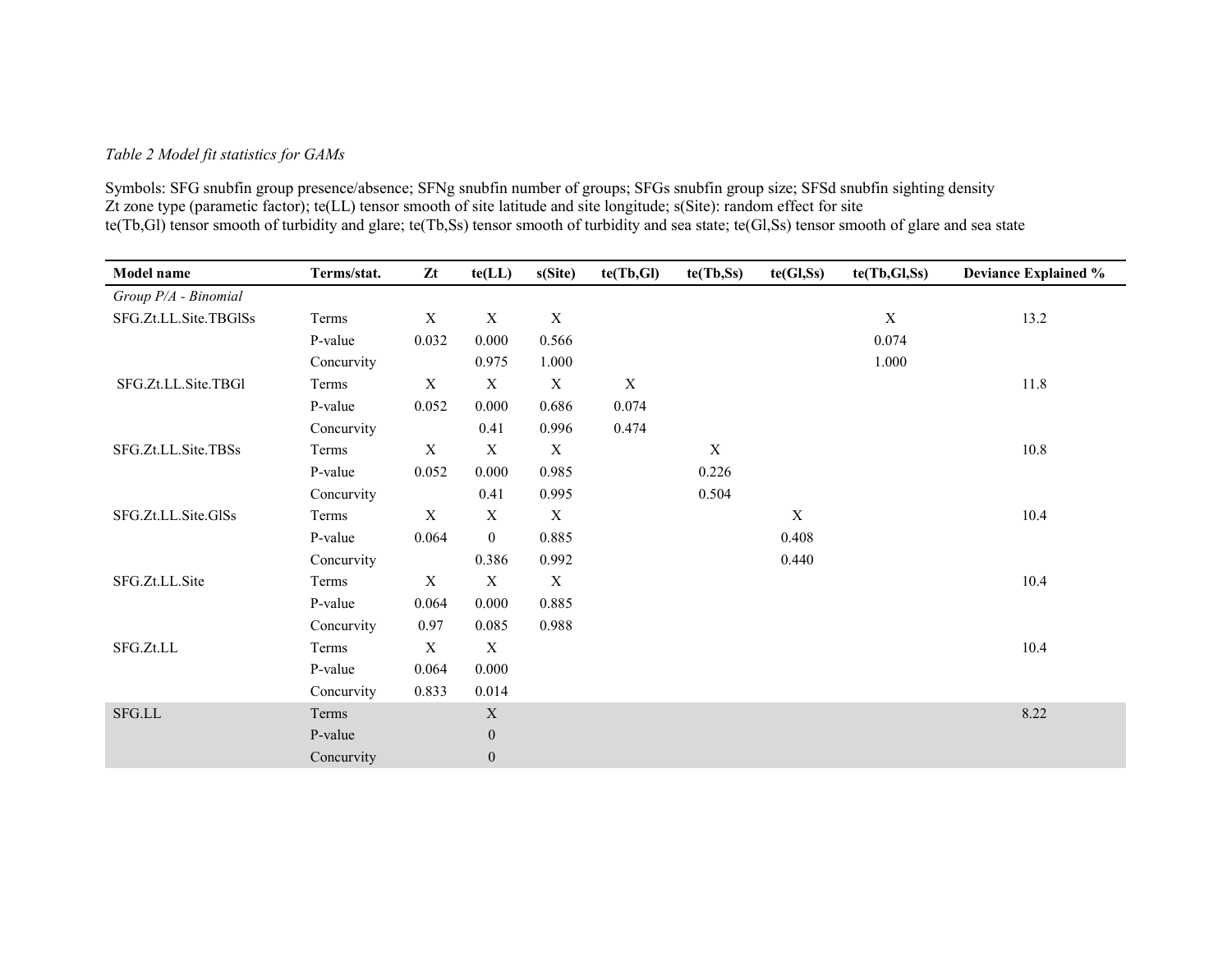| Model name             | Terms/stat. | Zt          | te (LL)     | s(Site)     | te(Tb,Gl)   | te(Tb,Ss)   | te(Gl, Ss)  | te(Tb,Gl,Ss) | <b>Deviance Explained %</b> |
|------------------------|-------------|-------------|-------------|-------------|-------------|-------------|-------------|--------------|-----------------------------|
| N. Groups - Poisson    |             |             |             |             |             |             |             |              |                             |
| SFNg.Zt.LL.Site.TbGlSs | Terms       | $\mathbf X$ | $\mathbf X$ | $\mathbf X$ |             |             |             | $\mathbf X$  | 22.8                        |
|                        | P-value     | 0.072       | 0.000       | 0.887       |             |             |             | 0.000        |                             |
|                        | Concurvity  |             | 0.975       | 0.887       |             |             |             | 0.000        |                             |
| SFNg.Zt.LL.Site.TbGl   | Terms       | $\mathbf X$ | $\mathbf X$ | $\mathbf X$ | $\mathbf X$ |             |             |              | 18.7                        |
|                        | P-value     | 0.072       | 0.001       | 0.61        | 0.002       |             |             |              |                             |
|                        | Concurvity  |             | 0.41        | 0.996       | 0.474       |             |             |              |                             |
| SFNg.Zt.LL.Site.TbSs   | Terms       | $\mathbf X$ | $\mathbf X$ | $\mathbf X$ |             | $\mathbf X$ |             |              | 14.5                        |
|                        | P-value     | 0.118       | 0.001       | 0.133       |             | 0.561       |             |              |                             |
|                        | Concurvity  |             | 0.41        | 0.995       |             | 0.504       |             |              |                             |
| SFNg.Zt.LL.Site.GlSs   | Terms       | $\mathbf X$ | $\mathbf X$ | $\mathbf X$ |             |             | $\mathbf X$ |              | 12.7                        |
|                        | P-value     | 0.017       | 0.000       | 0.327       |             |             | 0.262       |              |                             |
|                        | Concurvity  |             | 0.386       | 0.993       |             |             | 0.440       |              |                             |
| SFNg.Zt.LL.Site        | Terms       | $\mathbf X$ | $\mathbf X$ | $\mathbf X$ |             |             |             |              | 14.5                        |
|                        | P-value     | 0.118       | 0.001       | 0.133       |             |             |             |              |                             |
|                        | Concurvity  |             | 0.085       | 0.988       |             |             |             |              |                             |
| SFNg.Zt.LL             | Terms       | $\mathbf X$ | $\mathbf X$ |             |             |             |             |              | 12.3                        |
|                        | P-value     | 0.011       | 0.000       |             |             |             |             |              |                             |
|                        | Concurvity  | 0.833       | 0.014       |             |             |             |             |              |                             |
| SFNg.Zt.LL.TbGl        | Terms       | X           | $\mathbf X$ |             | $\mathbf X$ |             |             |              | 14.6                        |
|                        | P-value     | 0.045       | 0.001       |             | 0.011       |             |             |              |                             |
|                        | Concurvity  |             | 0.369       |             | 0.458       |             |             |              |                             |
| re-fitted as negbin    |             |             |             |             |             |             |             |              |                             |
| SFNg.Zt.LL.TbGl.negbin | Terms       | $\mathbf X$ | $\mathbf X$ |             | $\mathbf X$ |             |             |              | 16.2                        |
|                        | P-value     | 0.034       | 0.000       |             | 0.077       |             |             |              |                             |
|                        | Concurvity  |             | 0.369       |             | 0.458       |             |             |              |                             |
| SFNg.Zt.LL.negbin      | Terms       | $\mathbf X$ | $\mathbf X$ |             |             |             |             |              | 12.9                        |
|                        | P-value     | 0.046       | 0.002       |             |             |             |             |              |                             |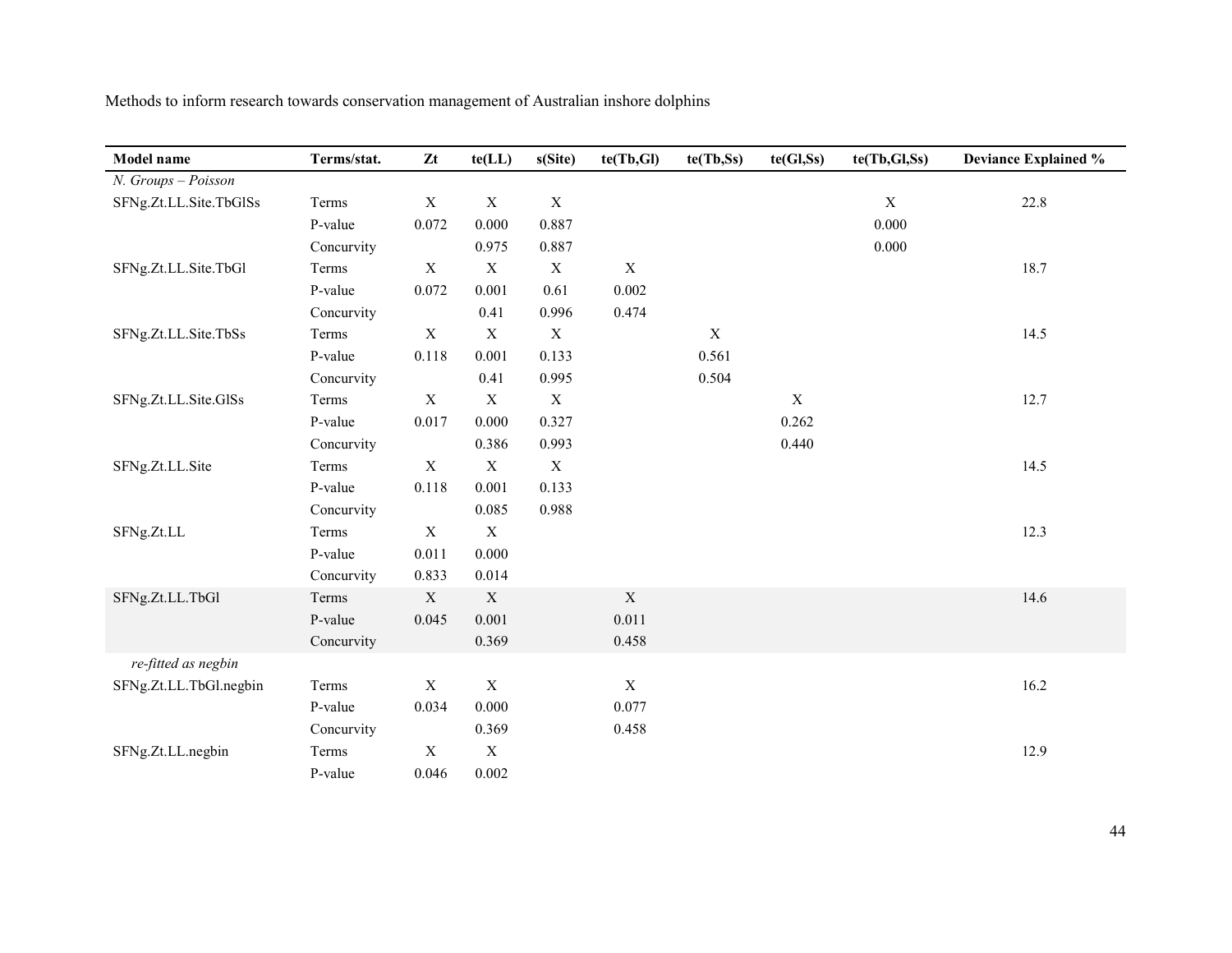| Model name             | Terms/stat. | Zt               | $te(\mathbf{LL})$ | s(Site)     | te(Tb, GI)  | te(Tb, Ss)                | te(Gl, Ss) | te(Tb,Gl,Ss) | <b>Deviance Explained %</b> |
|------------------------|-------------|------------------|-------------------|-------------|-------------|---------------------------|------------|--------------|-----------------------------|
|                        | Concurvity  | 0.836            | 0.000             |             |             |                           |            |              |                             |
| SFNg. LL.TbGl.negbin   | Terms       |                  | $\mathbf X$       |             | $\mathbf X$ |                           |            |              | 12.7                        |
|                        | P-value     |                  | 0.005             |             | 0.010       |                           |            |              |                             |
|                        | Concurvity  |                  | 0.343             |             | 0.434       |                           |            |              |                             |
| Group size - Neg.bin.  |             |                  |                   |             |             |                           |            |              |                             |
| SFGs.Zt.LL.Site.TbGlSs | Terms       | $\mathbf X$      | $\mathbf X$       | $\mathbf X$ |             |                           |            | $\mathbf X$  | 30.2                        |
|                        | P-value     | 0.017            | 0.000             | 0.004       |             |                           |            | 0.000        |                             |
|                        | Concurvity  |                  | 0.978             | 1.000       |             |                           |            | 0.000        |                             |
| SFGs.Zt.LL.Site.TbGl   | Terms       | $\mathbf X$      | $\mathbf X$       | $\mathbf X$ | $\mathbf X$ |                           |            |              | 19.3                        |
|                        | P-value     | 0.508            | 0.000             | 0.193       | 0.012       |                           |            |              |                             |
|                        | Concurvity  |                  | 0.409             | 0.997       | 0.488       |                           |            |              |                             |
| SFGs.Zt.LL.TbGl        | Terms       | $\mathbf X$      | $\mathbf X$       |             | $\mathbf X$ |                           |            |              | 21.3                        |
|                        | P-value     | 0.116            | 0.000             |             | 0.007       |                           |            |              |                             |
|                        | Concurvity  |                  | 0.371             |             | 0.464       |                           |            |              |                             |
| SFGs.LL.Site.TbGl      | Terms       |                  | $\mathbf X$       | $\mathbf X$ | $\mathbf X$ |                           |            |              | 19.5                        |
|                        | P-value     |                  | 0.000             | 0.116       | 0.273       |                           |            |              |                             |
|                        | Concurvity  |                  | 0.361             | 0.958       | 0.445       |                           |            |              |                             |
| SFGs.LL.TbGl           | Terms       |                  | $\mathbf X$       |             | $\mathbf X$ |                           |            |              | 18.8                        |
|                        | P-value     |                  | 0.000             |             | 0.024       |                           |            |              |                             |
|                        | Concurvity  |                  | 0.347             |             | 0.439       |                           |            |              |                             |
| SFGs.Zt.LL.Site.TbSs   | Terms       | $\mathbf X$      | $\mathbf X$       | $\mathbf X$ |             | $\boldsymbol{\mathrm{X}}$ |            |              | 20.5                        |
|                        | P-value     | 0.158            | 0.000             | 0.634       |             | 0.005                     |            |              |                             |
|                        | Concurvity  |                  | 0.409             | 0.994       |             | 0.516                     |            |              |                             |
| SFGs.Zt.LL.TbSs        | Terms       | $\boldsymbol{X}$ | $\mathbf X$       |             |             | $\mathbf X$               |            |              | 20.5                        |
|                        | P-value     | 0.158            | 0.000             |             |             | 0.005                     |            |              |                             |
|                        | Concurvity  |                  | 0.387             |             |             | 0.497                     |            |              |                             |
| SFGs.LL.TbSs           | Terms       |                  | $\mathbf X$       |             |             | $\mathbf X$               |            |              | 17.3                        |
|                        | P-value     |                  | 0.000             |             |             | 0.032                     |            |              |                             |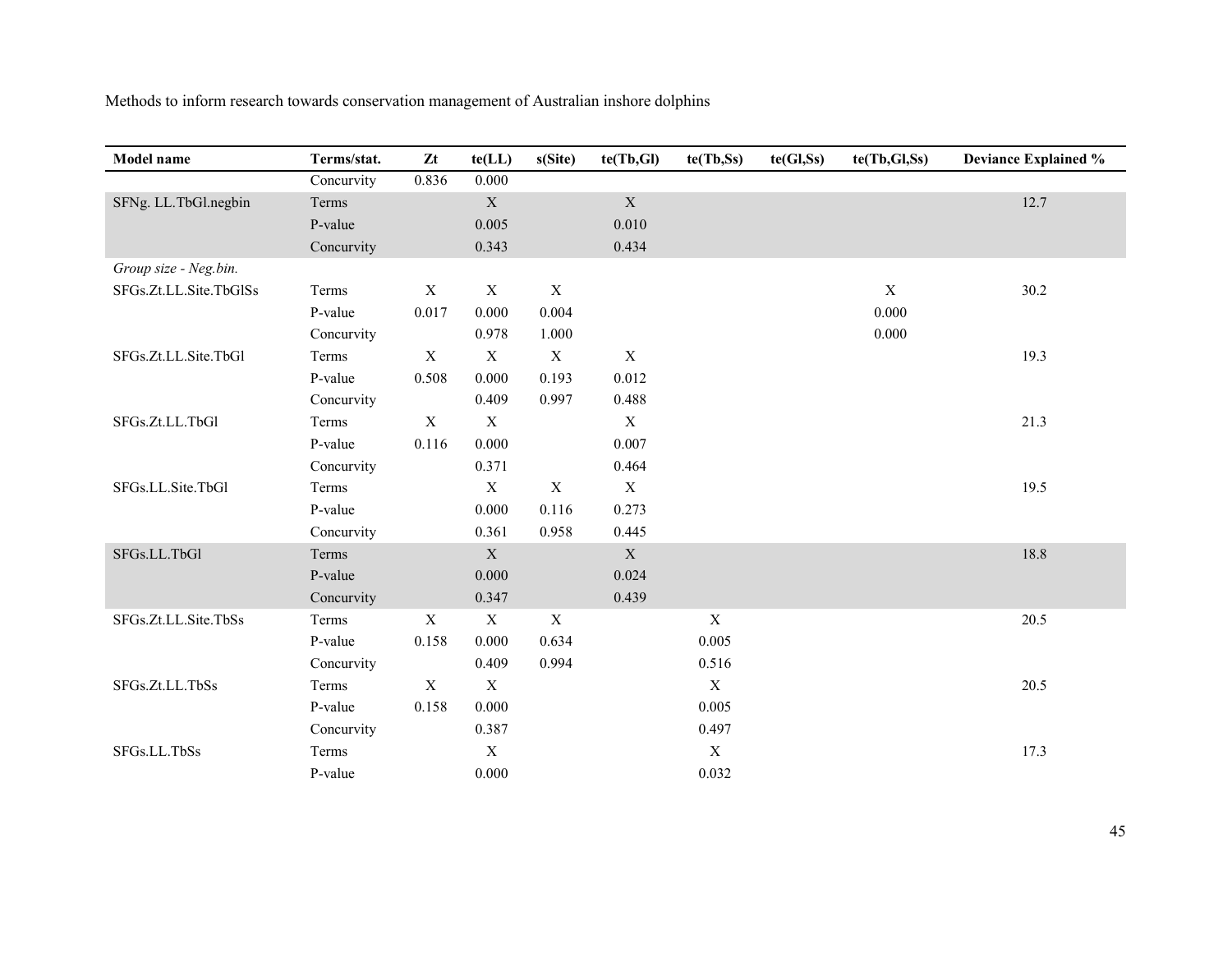| Model name                 | Terms/stat. | Zt          | $te(\mathbf{LL})$ | s(Site)     | te(Tb,Gl)   | te(Tb, Ss)  | te(Gl, Ss)       | te(Tb,Gl,Ss) | <b>Deviance Explained %</b> |
|----------------------------|-------------|-------------|-------------------|-------------|-------------|-------------|------------------|--------------|-----------------------------|
|                            | Concurvity  |             | 0.370             |             |             | 0.446       |                  |              |                             |
| SFGs.Zt.LL.Site.GlSs       | Terms       | $\mathbf X$ | $\mathbf X$       | $\mathbf X$ |             |             | $\boldsymbol{X}$ |              | 20.3                        |
|                            | P-value     | 0.351       | 0.000             | 0.335       |             |             | 0.010            |              |                             |
|                            | Concurvity  |             | 0.370             | 0.992       |             |             | 0.444            |              |                             |
| SFGs.Zt.LL.GlSs            | Terms       | $\mathbf X$ | $\mathbf X$       |             |             |             | $\mathbf X$      |              | 20.3                        |
|                            | P-value     | 0.351       | 0.000             |             |             |             | 0.010            |              |                             |
|                            | Concurvity  |             | 0.324             |             |             |             | 0.416            |              |                             |
| SFGs.LL.GlSs               | Terms       |             | $\boldsymbol{X}$  |             |             |             | $\boldsymbol{X}$ |              | 18.2                        |
|                            | P-value     |             | 0.000             |             |             |             | 0.023            |              |                             |
|                            | Concurvity  |             | 0.299             |             |             |             | 0.380            |              |                             |
| Sighting density - Tweedie |             |             |                   |             |             |             |                  |              |                             |
| SFSd.Zt.LL.Site.TbGlSs     | Terms       | X           | $\mathbf X$       | $\mathbf X$ |             |             |                  | $\mathbf X$  | 26.5                        |
|                            | P-value     | 0.186       | 0.000             | 0.021       |             |             |                  | 0.000        |                             |
|                            | Concurvity  |             | 0.978             | 1.000       |             |             |                  | 0.000        |                             |
| SFSd.Zt.LL.Site.TbGl       | Terms       | $\mathbf X$ | $\mathbf X$       | $\mathbf X$ | $\mathbf X$ |             |                  |              | 21.8                        |
|                            | P-value     | 0.080       | 0.000             | 0.007       | 0.000       |             |                  |              |                             |
|                            | Concurvity  |             | 0.410             | 0.996       | 0.474       |             |                  |              |                             |
| SFSd.LL.Site.TbGl          | Terms       |             | $\mathbf X$       | $\mathbf X$ | $\mathbf X$ |             |                  |              | 17.7                        |
|                            | P-value     |             | 0.000             | 0.698       | 0.018       |             |                  |              |                             |
|                            | Concurvity  |             | 0.360             | 0.957       | 0.441       |             |                  |              |                             |
| SFSd.Zt.LL.TbGl            | Terms       | $\mathbf X$ | $\mathbf X$       |             | $\mathbf X$ |             |                  |              | 16.1                        |
|                            | P-value     | 0.762       | 0.000             |             | 0.045       |             |                  |              |                             |
|                            | Concurvity  |             | 0.386             |             | 0.488       |             |                  |              |                             |
| SFSd.LL.TbGl               | Terms       |             | $\mathbf X$       |             | $\mathbf X$ |             |                  |              | 17.7                        |
|                            | P-value     |             | 0.000             |             | 0.018       |             |                  |              |                             |
|                            | Concurvity  |             | 0.343             |             | 0.434       |             |                  |              |                             |
| SFSd.Zt.LL.Site.TbSs       | Terms       | X           | $\mathbf X$       | $\mathbf X$ |             | $\mathbf X$ |                  |              | 16.1                        |
|                            | P-value     | 0.762       | 0.000             | 0.981       |             | 0.045       |                  |              |                             |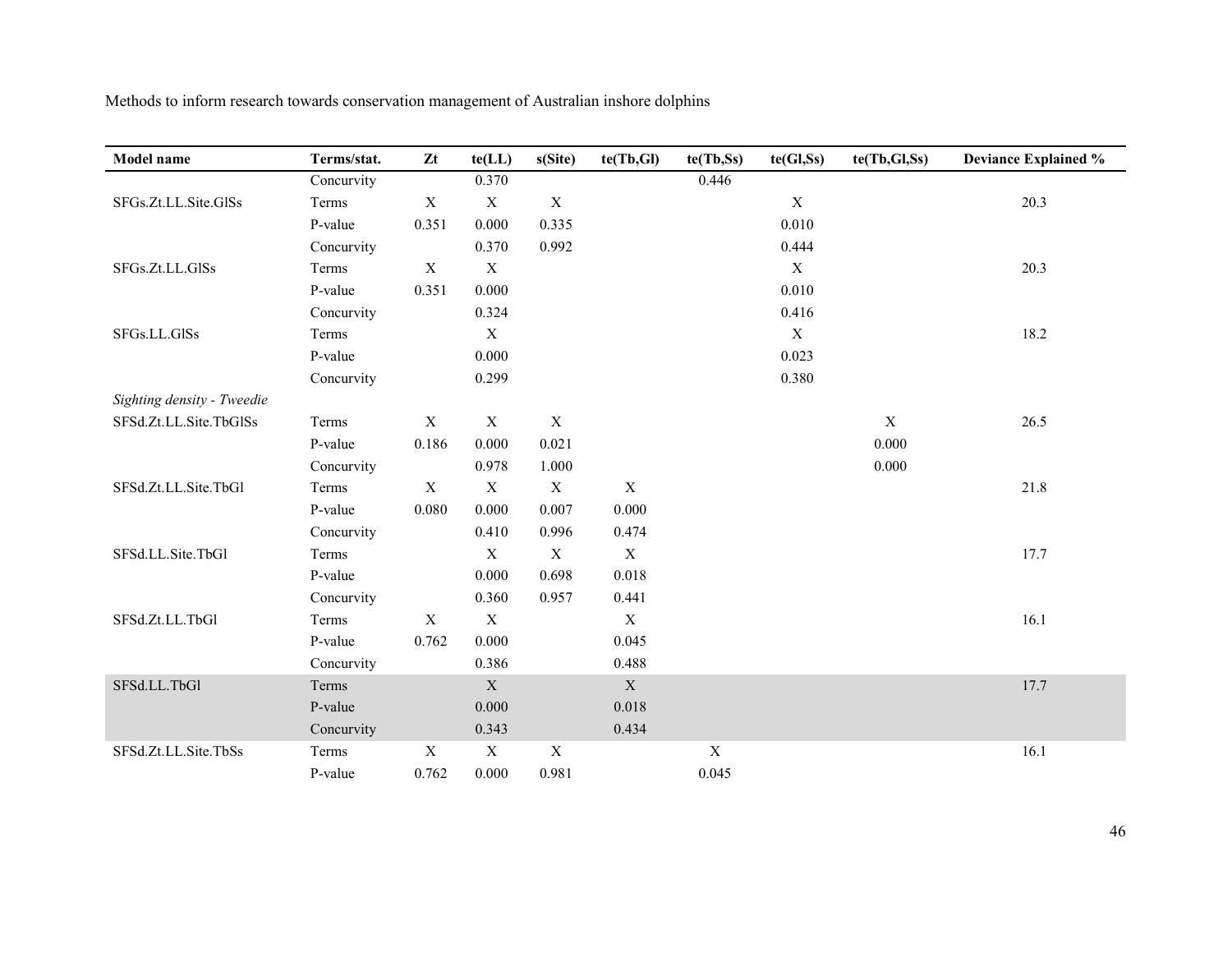| <b>Model name</b>    | Terms/stat. | Zt          | te(LL)      | s(Site)     | te(Tb, Gl) | te(Tb,Ss)   | te(Gl, Ss)  | te(Tb, GI, Ss) | <b>Deviance Explained %</b> |
|----------------------|-------------|-------------|-------------|-------------|------------|-------------|-------------|----------------|-----------------------------|
|                      | Concurvity  |             | 0.410       | 0.995       |            | 0.504       |             |                |                             |
| SFSd.Zt.LL.TbSs      | Terms       | $\mathbf X$ | $\mathbf X$ |             |            | $\mathbf X$ |             |                | 16.1                        |
|                      | P-value     | 0.762       | 0.000       |             |            | 0.045       |             |                |                             |
|                      | Concurvity  |             | 0.386       |             |            | 0.488       |             |                |                             |
| SFSd.LL.Site.TbSs    | Terms       |             | $\mathbf X$ | $\mathbf X$ |            | $\mathbf X$ |             |                | 14.8                        |
|                      | P-value     |             | 0.000       | 0.482       |            | 0.082       |             |                |                             |
|                      | Concurvity  |             | 0.377       | 0.963       |            | 0.457       |             |                |                             |
| SFSd.LL.TbSs         | Terms       |             | $\mathbf X$ |             |            | $\mathbf X$ |             |                | 14.8                        |
|                      | P-value     |             | 0.000       |             |            | 0.082       |             |                |                             |
|                      | Concurvity  |             | 0.367       |             |            | 0.445       |             |                |                             |
| SFSd.Zt.LL.Site.GlSs | Terms       | X           | $\mathbf X$ | $\mathbf X$ |            |             | $\mathbf X$ |                | 17.1                        |
|                      | P-value     | 0.897       | 0.000       | 0.493       |            |             | 0.036       |                |                             |
|                      | Concurvity  |             | 0.386       | 0.993       |            |             | 0.44        |                |                             |
| SFSd.LL.Site.GlSs    | Terms       |             | $\mathbf X$ | $\mathbf X$ |            |             | $\mathbf X$ |                | 16.5                        |
|                      | P-value     |             | 0.000       | 0.992       |            |             | 0.037       |                |                             |
|                      | Concurvity  |             | 0.327       | 0.969       |            |             | 0.396       |                |                             |
| SFSd.Zt.LL.GlSs      | Terms       | $\mathbf X$ | $\mathbf X$ |             |            |             | X           |                | 17.1                        |
|                      | P-value     | 0.897       | 0.000       |             |            |             | 0.036       |                |                             |
|                      | Concurvity  |             | 0.333       |             |            |             | 0.419       |                |                             |
| SFSd.LL.GlSs         | Terms       |             | $\mathbf X$ |             |            |             | $\mathbf X$ |                | 16.5                        |
|                      | P-value     |             | 0.000       |             |            |             | 0.037       |                |                             |
|                      | Concurvity  |             | 0.309       |             |            |             | 0.384       |                |                             |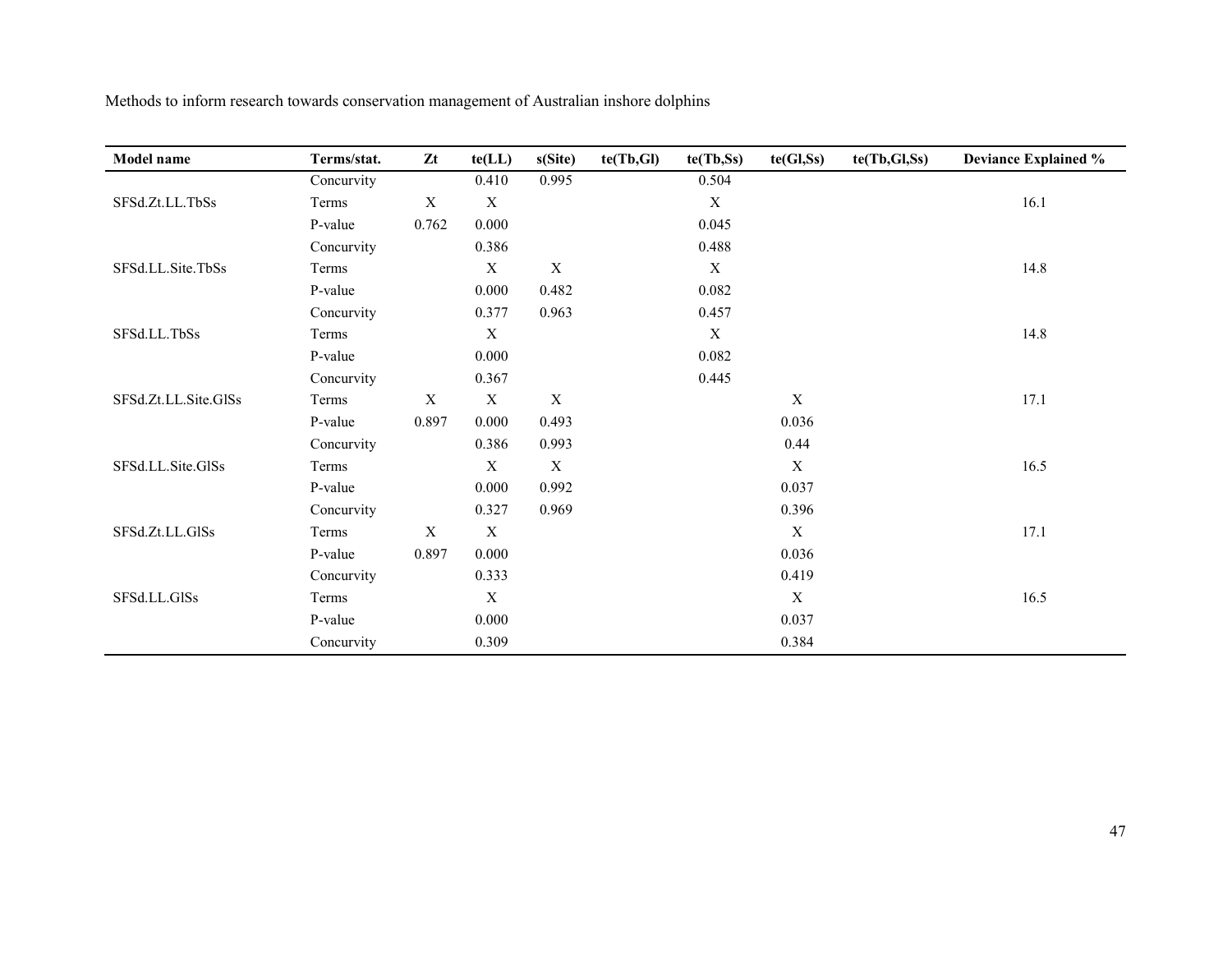*Table 3 GAMs: Predicted probability of group presence/absence (pG), number of groups (Ng), group size (Gs) and sighting density (Sd) with estimated standard errors (SE). Sites are ordered from west to east for map reference.* 

| <b>Site Name</b>         | <b>Site Latitude</b> | <b>Site Longitude</b> | pG    | <b>SEpG</b> | <b>Ng</b> | <b>SENg</b> | <b>Gs</b> | <b>SEGs</b> | Sd      | <b>SESd</b> |
|--------------------------|----------------------|-----------------------|-------|-------------|-----------|-------------|-----------|-------------|---------|-------------|
| Victoria River           | $-14.874$            | 129.173               | 0.036 | 0.024       | 0.130     | 0.085       | 0.146     | 0.162       | 2.476   | 3.002       |
| Wadeye                   | $-14.278$            | 129.380               | 0.132 | 0.053       | 0.310     | 0.165       | 0.747     | 0.708       | 11.540  | 12.317      |
| <b>Fitzmaurice River</b> | $-14.757$            | 129.508               | 0.046 | 0.028       | 0.152     | 0.093       | 0.198     | 0.210       | 3.296   | 3.836       |
| <b>Hyland Bay</b>        | $-13.964$            | 129.626               | 0.289 | 0.075       | 0.599     | 0.291       | 2.774     | 2.452       | 39.768  | 40.137      |
| Cape Ford                | $-13.534$            | 129.853               | 0.487 | 0.089       | 1.143     | 0.542       | 10.666    | 9.270       | 144.685 | 143.815     |
| <b>Bathurst Island</b>   | $-11.596$            | 130.123               | 0.244 | 0.051       | 0.754     | 0.332       | 4.150     | 3.505       | 60.905  | 58.838      |
| Anson Bay                | $-13.272$            | 130.124               | 0.508 | 0.085       | 1.316     | 0.603       | 14.958    | 12.829      | 203.516 | 199.245     |
| Fog Bay                  | $-12.840$            | 130.195               | 0.400 | 0.073       | 1.162     | 0.516       | 13.492    | 11.437      | 192.812 | 186.504     |
| North Melville Island    | $-11.245$            | 130.374               | 0.395 | 0.080       | 1.034     | 0.472       | 5.325     | 4.532       | 72.607  | 70.990      |
| <b>Bynoe Harbour</b>     | $-12.515$            | 130.534               | 0.282 | 0.060       | 0.898     | 0.397       | 8.292     | 6.989       | 123.800 | 118.909     |
| Snake Bay                | $-11.297$            | 130.733               | 0.356 | 0.064       | 0.964     | 0.416       | 4.914     | 4.053       | 69.203  | 65.664      |
| Sth Melville Island      | $-11.886$            | 130.988               | 0.204 | 0.044       | 0.690     | 0.297       | 4.079     | 3.376       | 62.375  | 58.748      |
| Vernon Islands           | $-12.168$            | 131.089               | 0.217 | 0.049       | 0.730     | 0.318       | 5.017     | 4.165       | 76.495  | 72.199      |
| NE Melville Island       | $-11.222$            | 131.256               | 0.368 | 0.063       | 0.999     | 0.423       | 4.919     | 3.990       | 70.599  | 66.040      |
| Point Stuart             | $-12.203$            | 131.699               | 0.239 | 0.046       | 0.767     | 0.318       | 5.148     | 4.143       | 77.283  | 70.658      |
| Van Diemans Gulf 1       | $-11.471$            | 131.942               | 0.275 | 0.038       | 0.822     | 0.322       | 4.122     | 3.225       | 62.342  | 55.848      |
| Port Essington           | $-11.115$            | 132.207               | 0.356 | 0.069       | 0.999     | 0.423       | 4.619     | 3.730       | 70.430  | 65.553      |
| Kakadu                   | $-12.115$            | 132.371               | 0.248 | 0.041       | 0.773     | 0.306       | 4.761     | 3.721       | 70.725  | 62.694      |
| Van Diemans Gulf 2       | $-11.644$            | 132.467               | 0.248 | 0.035       | 0.771     | 0.297       | 3.988     | 3.083       | 60.810  | 53.530      |
| Croker Island            | $-11.158$            | 132.640               | 0.323 | 0.067       | 0.941     | 0.395       | 4.303     | 3.472       | 67.689  | 62.642      |
| Sth Goulburn Island      | $-12.179$            | 133.941               | 0.310 | 0.041       | 0.871     | 0.319       | 5.120     | 3.775       | 72.069  | 60.141      |
| Maningrida               | $-11.862$            | 134.078               | 0.275 | 0.039       | 0.817     | 0.303       | 4.435     | 3.277       | 65.037  | 54.449      |
| <b>Blythe River</b>      | $-11.988$            | 134.891               | 0.313 | 0.045       | 0.879     | 0.321       | 4.896     | 3.533       | 68.578  | 56.037      |
| Ramingining              | $-12.122$            | 135.136               | 0.344 | 0.049       | 0.925     | 0.336       | 5.220     | 3.739       | 70.821  | 57.421      |
| Limmen Bight             | $-14.731$            | 135.498               | 0.290 | 0.069       | 0.614     | 0.224       | 5.352     | 4.090       | 65.336  | 55.488      |
| Maria Island             | $-14.912$            | 135.715               | 0.285 | 0.073       | 0.628     | 0.232       | 5.576     | 4.287       | 67.910  | 57.977      |